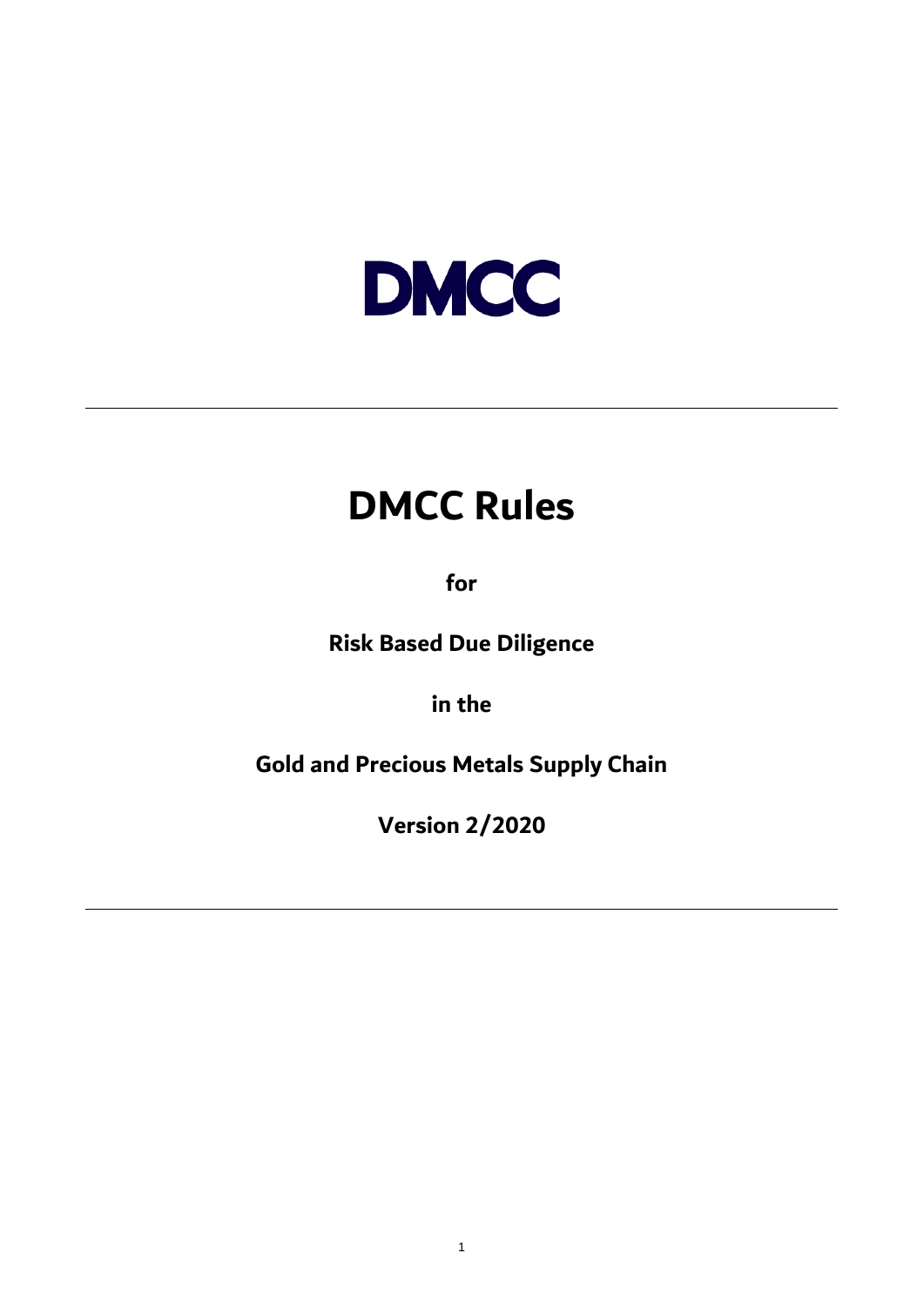



# **Contents**

- Part A Introduction and Guidance to Interpretation
- Part B Articles

# Part C – Rules

- Rule 1 Supply Chain Management Systems
- Rule 2 Supply Chain Risk Identification and Assessment
- Rule 3 Risk Control Plan
- Rule 4 Independent Third-Party Audits
- Rule 5 Annual Reporting on Responsible Supply Chain Due Diligence
- Part D Schedule

# Part E – Annexes

- Annex 1 DMCC Approved Reviewer Application Form
- Annex 2– DMCC Review Protocol
- Annex 3 DMCC Appeal Process
- Annex 4 Minimum Reporting Requirements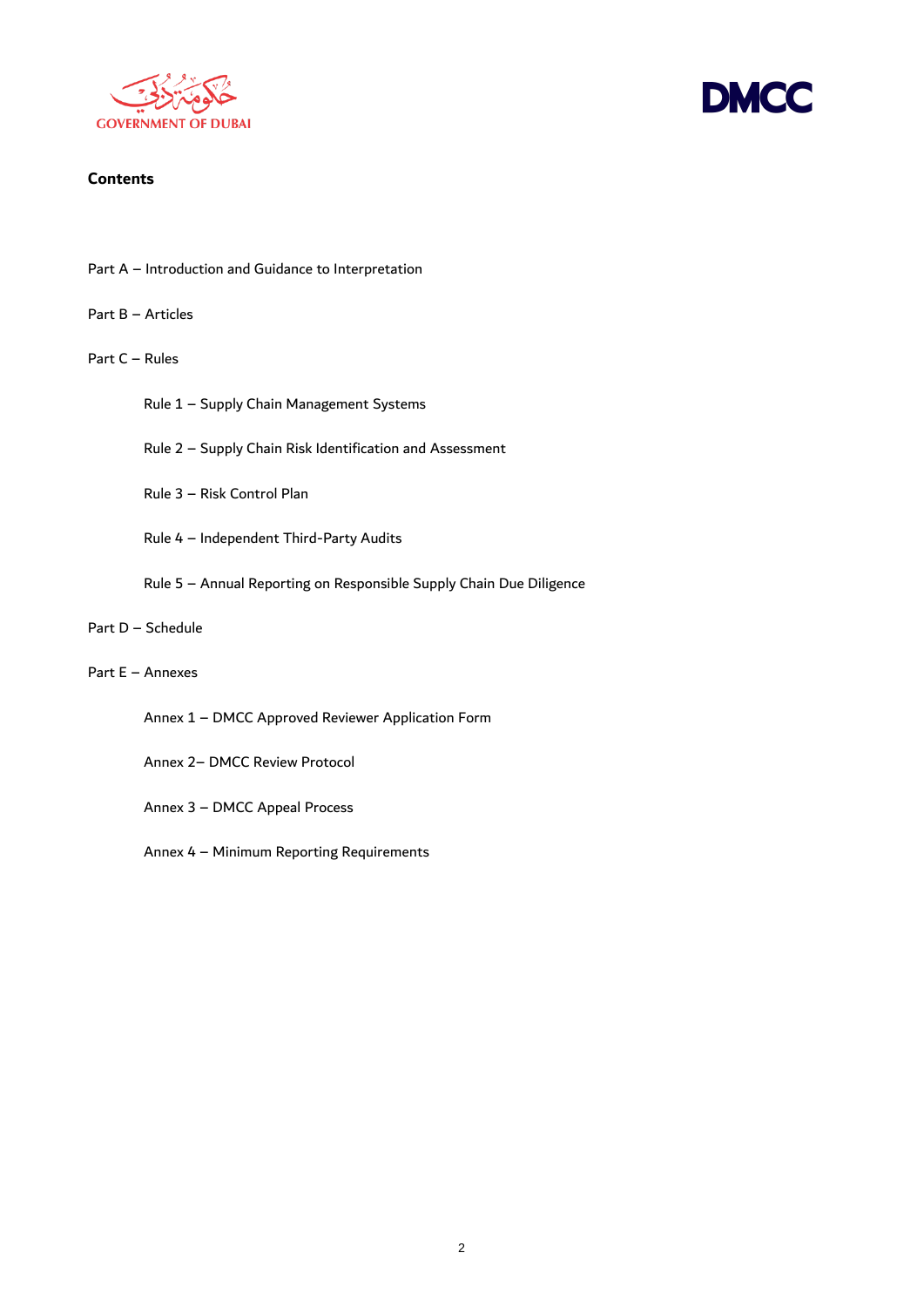



# **DMCC Rules**

**for Risk Based Due Diligence in the Gold and Precious Metals** 

**Supply Chain**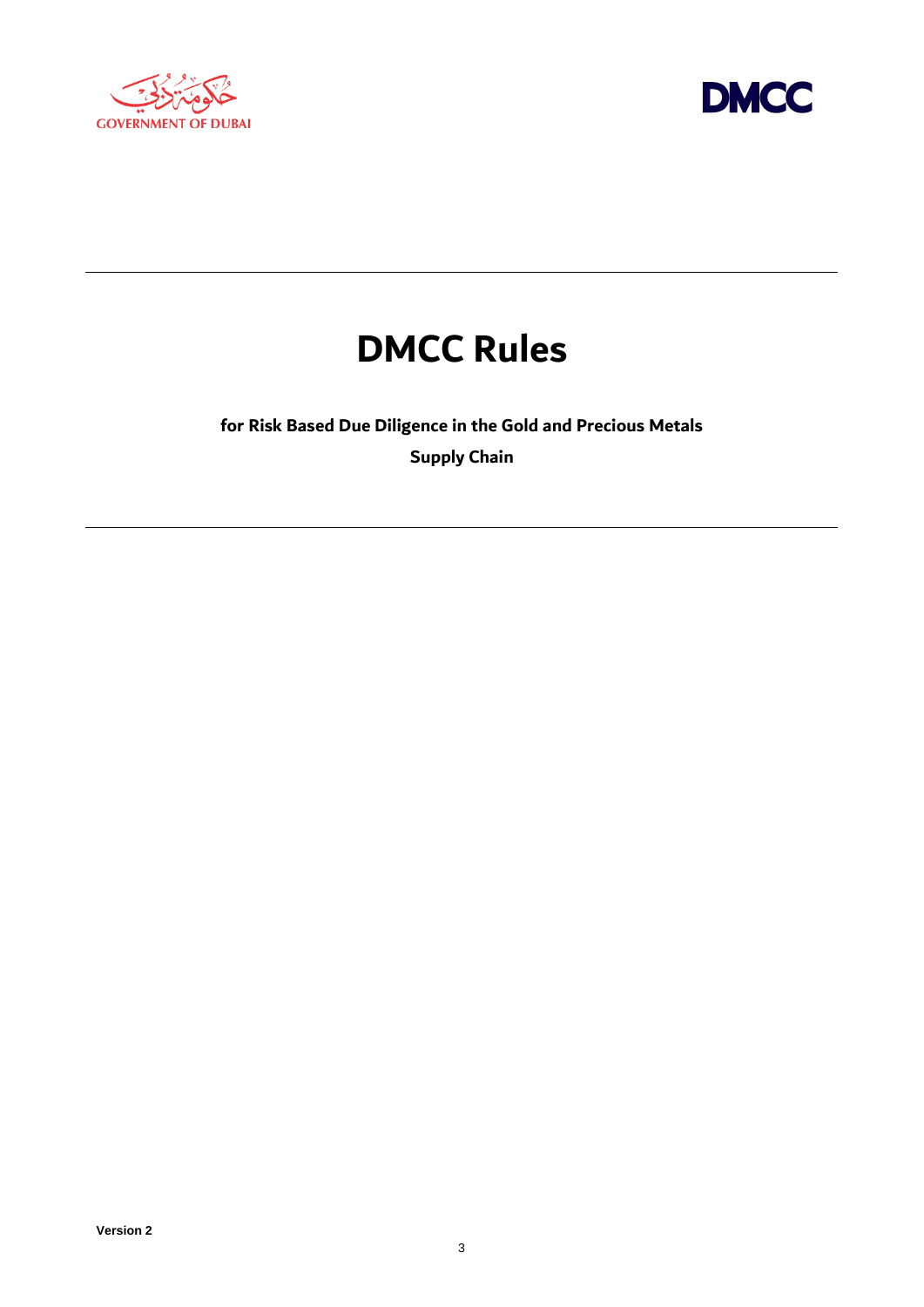



# **PART A - INTRODUCTION AND GUIDANCE TO INTERPRETATION**

- 1. These DMCC Rules for Risk Based Due Diligence in the Gold and Precious Metals Supply Chain (**DMCC Rules for RBD-GPM**) are issued by the Dubai Multi Commodities Centre (**DMCC**). DMCC's Rules for RBD-GPM follow the 5-step framework for risk-based due diligence of the OECD Due Diligence Guidance for Responsible Supply Chains of Minerals from conflict-affected and high-risk areas and consist of:
	- Part A Introduction and Guidance to Interpretation; Part B – Articles; Part C – Rules; Part D – Schedule; and Part E – Annexes.
- 2. DMCC's Rules for RBD-GPM have been established to ensure responsible global supply chain management of gold and precious metals, in order to assist Accredited Members (as defined below) to:
	- (a) comply with best practice and standards in Anti-Money Laundering (**AML**) and Combatting Terrorism Financing (**CTF**), avoid contributing to conflict and prevent abuses of Human Rights;
	- (b) where possible, build constructive engagement with suppliers to source responsibly from Conflict-Affected and High-Risk Areas: and
	- (c) act in good faith, demonstrate significant and measurable efforts to improve of the ongoing due diligence, including monitoring emerging risks in the supply chain.

The rules do not cover all risks pertaining to human rights abuse, AML-CFT or environmental risks that a refiner might be exposed to, hence a successful implementation does not guarantee that the refiner is out of scope of such risks as information provided in this document is not intended to constitute legal or other professional advice on publicly available laws and regulations.

3. For the purposes of DMCC's Rules for RBD-GPM, each of the following terms shall have the meaning set out below:

**Accreditation Standards** means the following accreditation standards issued and regulated by DMCC (as amended from time to time):

- (a) the Dubai Good Delivery standard (**DGD**); and
- (b) the Market Deliverable Brand standard (**MDB**);

**Accredited Member** means any person or entity that is subject to any one or more of the Accreditation Standards;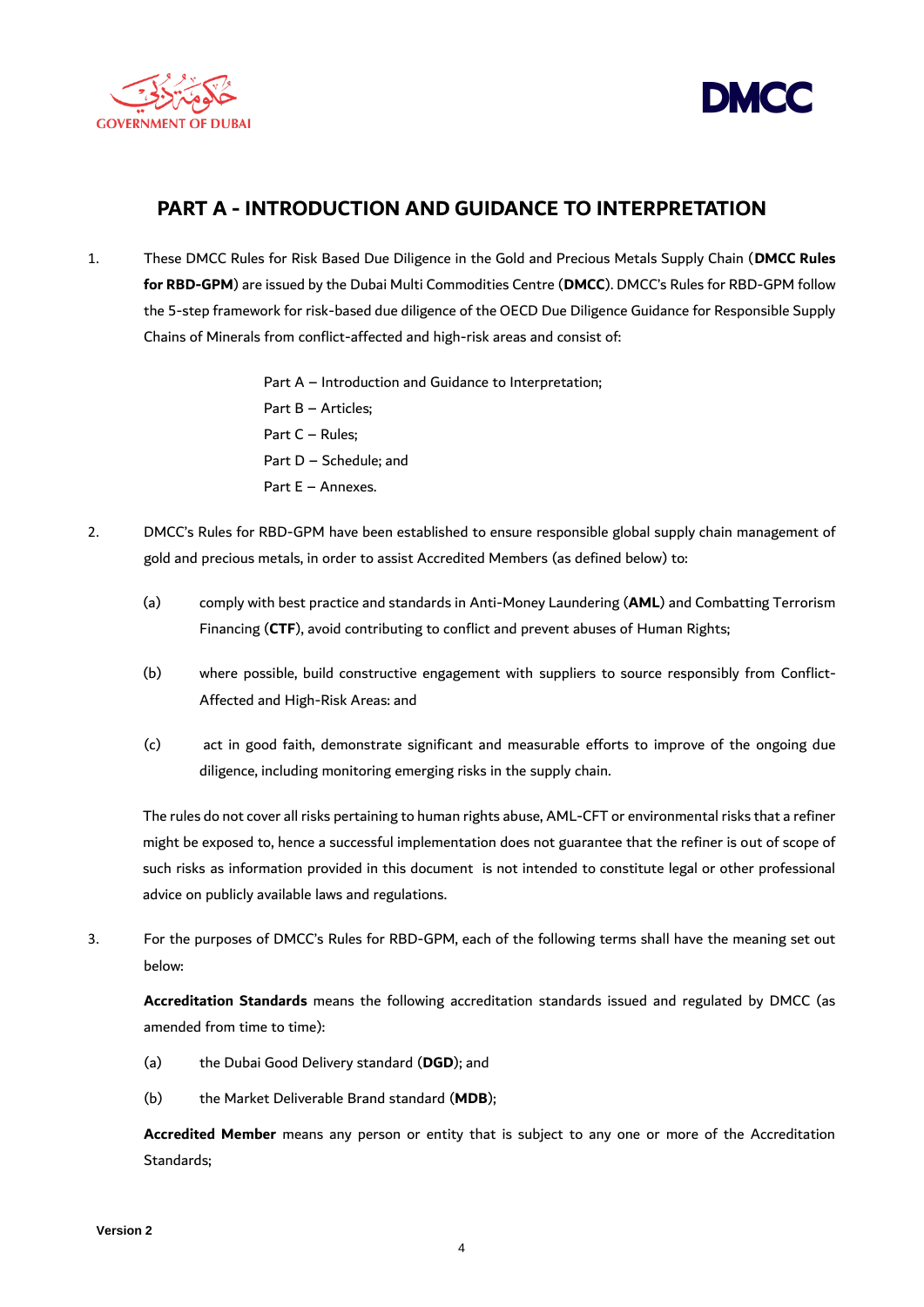



**Applicable Laws and Regulations** means all applicable laws, regulations, orders, injunctions, judgments, decrees, rulings or other similar requirement enacted, adopted, promulgated or applied by a relevant governmental authority that is binding upon or applicable to such Accredited Member, as amended unless expressly specified otherwise.

**Article** means an article set out in Part B of DMCC's Rules for RBD-GPM;

**ASM** means artisanal and small-scale mining formal or informal mining operations with predominantly simplified forms of exploration, extraction, processing, and transportation. ASM is normally low capital intensive and uses high labour-intensive technology. ASM can include people working on an individual basis as well as those working in family groups, in partnerships, or as members of cooperatives or other types of legal associations and enterprises involving hundreds or even thousands of miners. For example, it is common for work groups of 4-10 individuals, sometimes in family units, to share tasks at one single point of mineral extraction (e.g. excavating one tunnel). At the organisational level, groups of 30-300 miners are common, extracting jointly one mineral deposit (e.g. working in different tunnels), and sometimes sharing processing facilities; 1

**Conflict-Affected and High-Risk Areas** means areas identified by the presence of armed conflict, widespread violence, including violence generated by criminal networks, or other risks of serious and widespread harm to people. Armed conflict may take a variety of forms, such as a conflict of international or non-international character, which may involve two or more states, or may consist of wars of liberation, insurgencies or civil wars. High-risk areas are those where there is a high risk of conflict or of widespread or serious abuses as defined in Annex II of the OECD Due Diligence Guidance for Responsible for Responsible Supply Chains of Minerals from Conflict-Affected and/or High-Risk Areas. Such areas are often characterised by political instability or repression, institutional weakness, insecurity, collapse of civil infrastructure, widespread violence and violations of national or international law; **2**

**DMCC Practical Guidance** means the Practical Guidance for Market Participants in the Gold and Precious Metals Industry - Version 1 - April, 2012 issued by DMCC;

**DMCC Review Protocol** means the 'Review Protocol on Responsible Sourcing of Precious Metals' as amended and restated pursuant to Article 6 of DMCC Rules for RBD-GPM and set out at Annex 2 of Part E to DMCC's Rules for RBD-GPM;

**FIU** means the Financial Intelligence Unit of the Central Bank of the UAE**;**

**Human Rights** mean the universal rights and freedoms regarded as belonging to every person, without discrimination, based on internationally recognised standards;

**IGC** means DMCC's Independent Governance Committee;

LSM means gold and/or precious metals large scale mining operations that are not considered to be ASM;<sup>3</sup>

**Mined Gold and/or Precious Metals** means gold and/or precious metals that originates from mines and has

<sup>2</sup> See footnote 1 above

<sup>&</sup>lt;sup>1</sup> As referred in the OECD Due Diligence Guidance for Responsible Supply Chains of Minerals from conflict-affected and high-risk areas

<sup>&</sup>lt;sup>3</sup> See footnote 1 above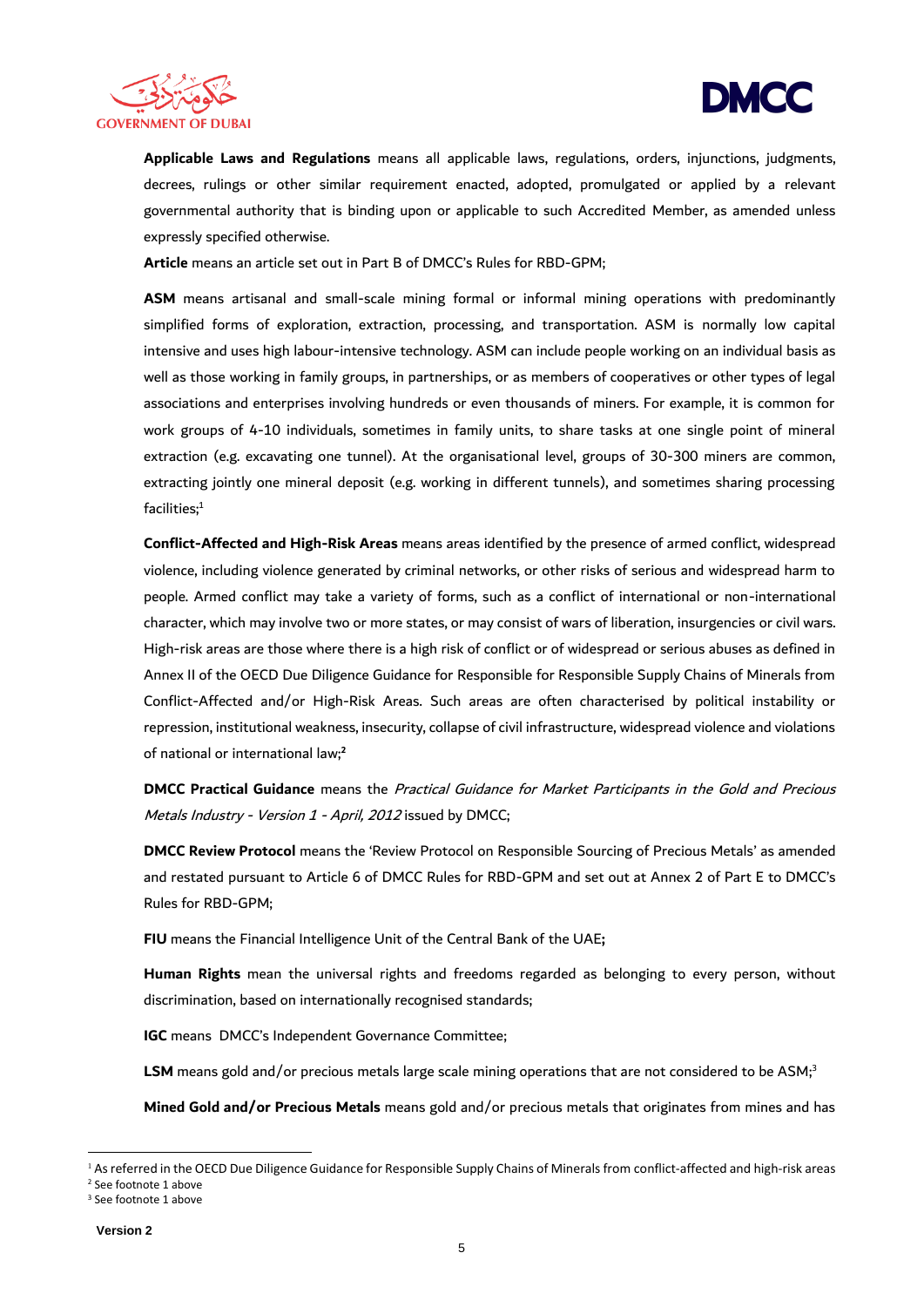



never been previously refined. The origin of Mined Gold and/or Precious Metals is the mine where it is extracted. Mined Gold and/or Precious Metals subcategories are as follows: (a) Alluvial; (b) Ore; (c) Concentrate; (d) Dore; (e) Mining by-product; (f) LSM gold; (g) ASM gold; **<sup>4</sup>** and (h)Tailings.

**Money Laundering** means the process by which the financial proceeds of crime are disguised to conceal an illegal origin;

**Non-Accredited Member** means any member of DMCC who is not an Accredited Member;

**OECD Guidance** means the OECD Due Diligence Guidance for Responsible Supply Chains of Minerals from Conflict-Affected and High-Risk Areas;

**PEP** means a Politically Exposed Person as further detailed i[n Rule 1.8](#page-11-0) **;**

**Recycled Gold and/or Precious Metals** means gold and/or precious metals that has been previously refined, such as end-user, post-consumer and investment gold and/or precious metals and gold and/or precious metals-bearing products, and scrap and waste metals and materials arising during refining and product manufacturing including recovered material from industrial recovery, which is returned to a refiner or another downstream intermediate processor to begin a new life cycle as 'recycled gold'. The origin of Recycled Gold and/or Precious Metals is considered to be the point in the supply chain where the gold and/or precious metals is returned to the refiner or other downstream intermediate processor or recycler; assay samples are excluded from this category and falls out of scope of the review provided the member is able to justify the quantity during the review period<sup>5</sup>; ;

**Resolution** means Cabinet Decision No. (10) of 2019 on the Executive Regulation of Federal Decree-Law No. 20 of 2018 on Anti-Money Laundering and Combatting the Financing of Terrorism and Financing of Illegal Organizations;

**Review** means an independent audit of an Accredited Member undertaken in accordance with DMCC's Rules for RBD-GPM;

**Reviewer** has the meaning given to that term in Rule 4.2;

**Rules** means Part C of DMCC's Rules for RBD-GPM;

**Schedule** means the schedule set out in Part D of DMCC Rules for RBD-GPM;

**STR** means a Suspicious Transaction Report, as further described in the Schedule;

**Terrorism Financing** means any kind of financial support to those who encourage, plan or engage in terrorism; and

**UAE** means the United Arab Emirates.

<sup>4</sup> See footnote 1 above

<sup>5</sup> See footnote 1 above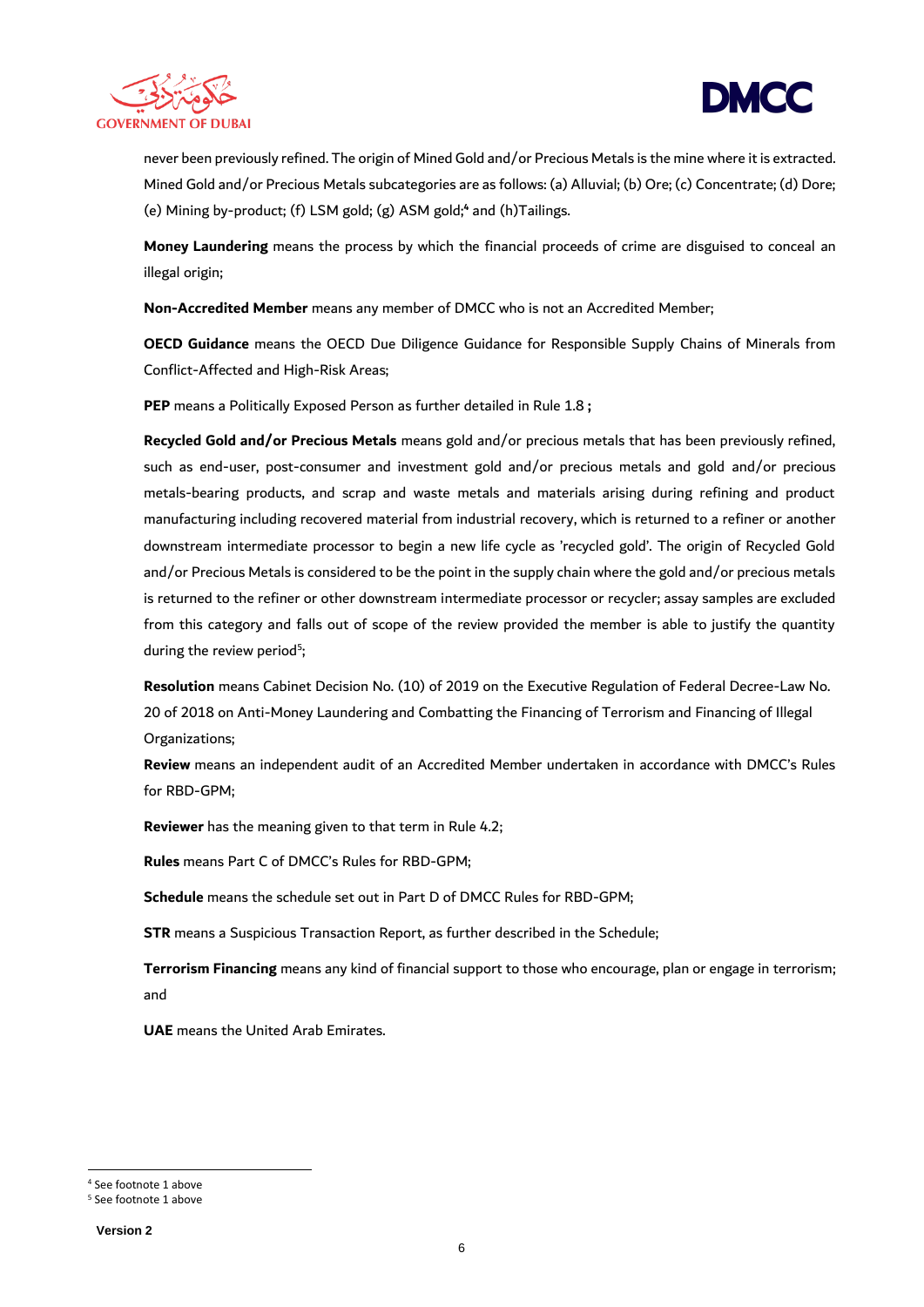



- 4. With regard to any matter of interpretation of DMCC's Rules for RBD-GPM, these DMCC Rules for RBD-GPM shall be read and interpreted in conjunction with DMCC's Practical Guidance and the OECD Guidance.
- 5. For Accredited Members and Reviewers, DMCC Rules for RBD-GPM establish a mandatory framework which goes beyond the concept of guidance and implements strict compliance with the principles underpinning DMCC's Practical Guidance. Non-Accredited Members are encouraged to implement the Rules to the extent applicable to their business.
- 6. These DMCC Rules for RBD-GPM are implemented to take into account regulatory requirements implemented in the UAE as further described in the Schedule.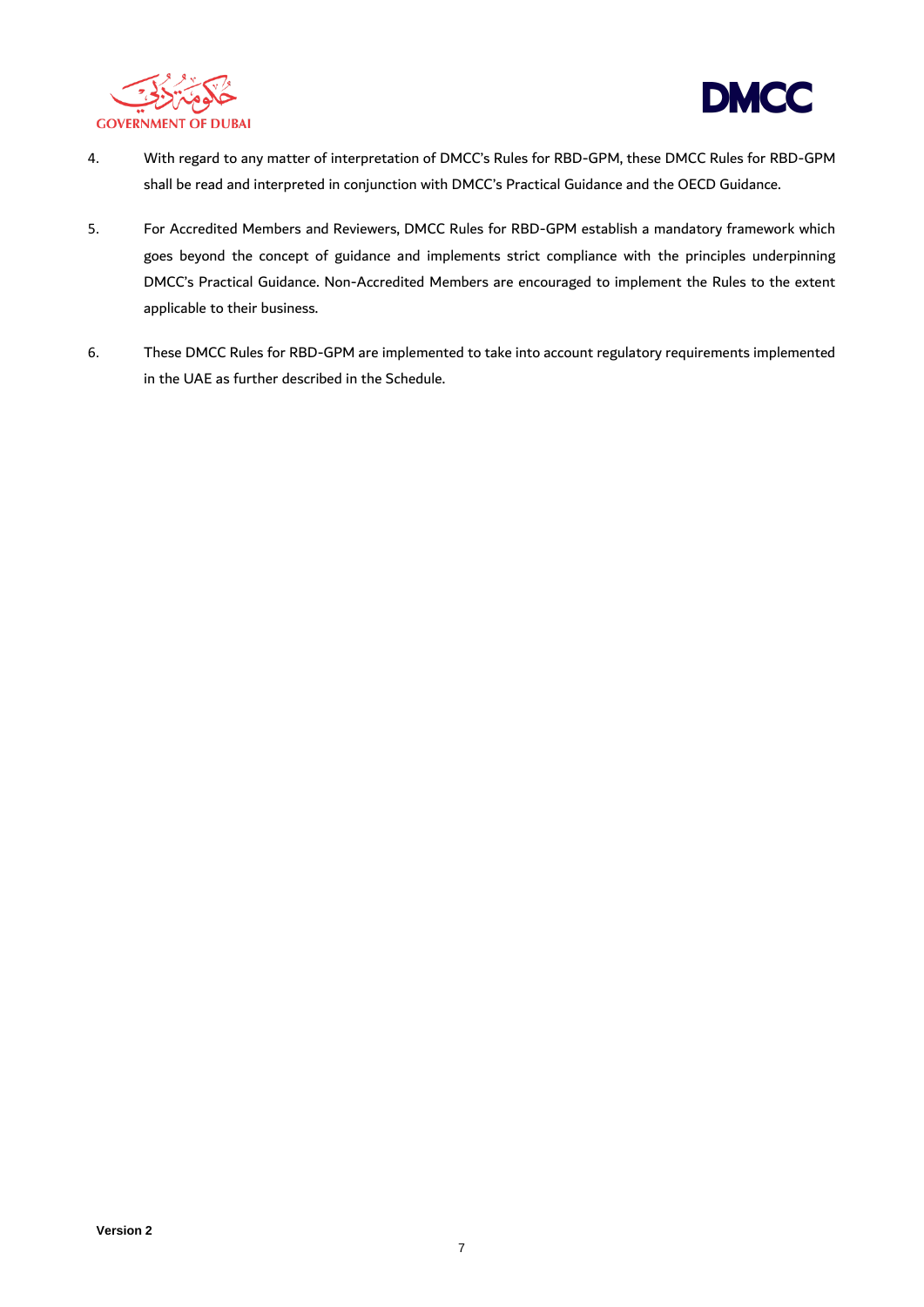



# **PART B – ARTICLES**

# **Article 1. Date of entry into force**

1.1 DMCC's Rules for RBD-GPM shall apply for an audit period beginning on or after 30 September 2020 (**Effective Date**).

# **Article 2. Effect of entry into force**

- 2.1 DMCC's Rules for RBD-GPM shall have the status of "rules and regulations" in the sense of the direction given within the Applicable Laws and Regulations.
- **Note 1** All Accredited Members and Non-Accredited Members are **strongly recommended** to ensure their own compliance with all laws and regulations relating to the prevention of money laundering, corruption, terrorism financing and the funding of unlawful organisations applicable to them, and are recommended to review (and satisfy themselves as to the contents of) the Schedule.

# **Article 3. Scope of Application**

| 3.1        | Compliance with DMCC Rules for RBD-GPM is mandatory in respect to:                                                |  |  |
|------------|-------------------------------------------------------------------------------------------------------------------|--|--|
|            | (a)<br>all Accredited Members; and                                                                                |  |  |
|            | (b)<br>all Reviewers.                                                                                             |  |  |
| 3.2        | Non-Accredited Members are encouraged to comply with DMCC Rules for RBD-GPM on a voluntary<br>basis.              |  |  |
| Article 4. | <b>Changes to DMCC Rules for RBD-GPM</b>                                                                          |  |  |
| 4.1        | DMCC may at any time revise or amend all or any part of DMCC Rules for RBD-GPM.                                   |  |  |
| Article 5. | <b>DMCC Enforcement and Sanctions</b>                                                                             |  |  |
| 5.1        | DMCC Rules for RBD-GPM shall be included in, and form part of, DMCC's existing legal and regulatory<br>framework. |  |  |
| Article 6. | <b>Amendment and Restatement of DMCC Review Protocol</b>                                                          |  |  |
| 6.1        | DMCC Review Protocol is amended and restated in Annex 2 to DMCC Rules for RBD-GPM. The                            |  |  |

amended and restated DMCC Review Protocol shall replace and supersede all previous versions of the same.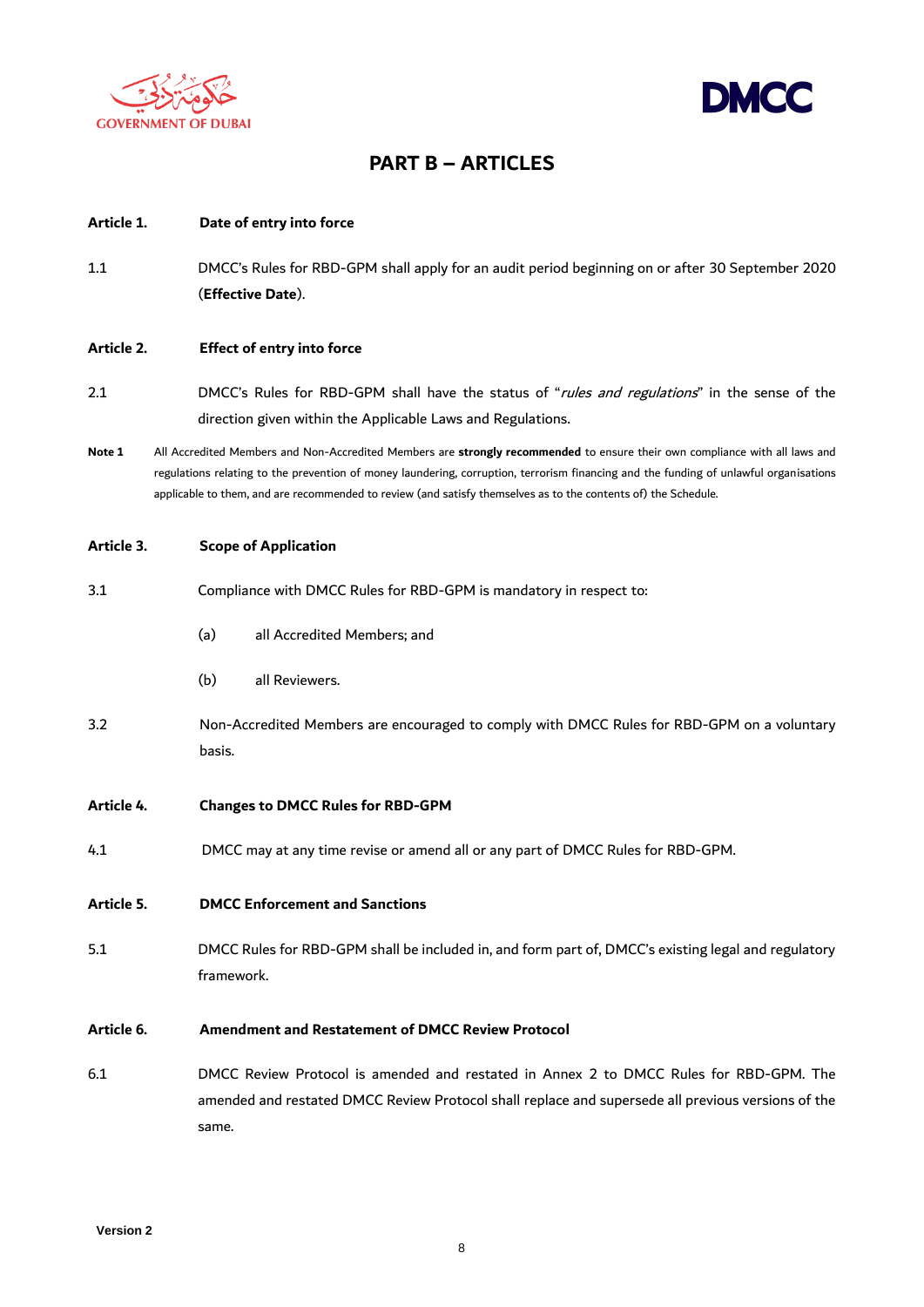



# **PART C – RULES**

### **RULE 1. SUPPLY CHAIN MANAGEMENT SYSTEMS**

# **Rule 1.1 Overriding Principle**

Each Accredited Member conducting business in the supply chain relating to Mined Gold and/or Precious Metals and Recycled Gold and/or Precious Metals must implement and maintain systems and procedures which are sufficiently robust to conduct effective due diligence on the Accredited Member's supply chain. The complexity of the management system should depend on the volume of business, location, type of supplies processed, and complexity in the supply chain. Members should evaluate the objectives of their management system against performance to ensure attainment of the expected outcome in a periodic manner.

# **Rule 1.2 Supply Chain**

Any reference to the "**supply chain**" or "**suppliers**" in these Rules shall include clients, suppliers, agents, intermediaries and any other relevant entities participating in supply of gold and/or precious metals to the Accredited Member.

Any reference to an "**ultimate beneficial owner (UBO)**" shall mean any natural person holding 25% or more or more of the share capital in any corporate entity.

# **Rule 1.3 Policy and Process Implementation**

Each Accredited Member must implement and maintain a robust documented policy and detailed processes (**Policy**) to include common principles, standards and processes for responsible supply chain management. The Policy should be consistent with the standard set forth in the model supply chain policy in Annex II of the OECD Guidance and should, as a minimum, include the following:

- (a) scope;
- (b) responsibilities;
- (c) criteria for supply chain due diligence;
- (d) main elements of Know-Your-Customer (**KYC**) processes;
- (e) risk management
- (f) monitoring and surveillance; and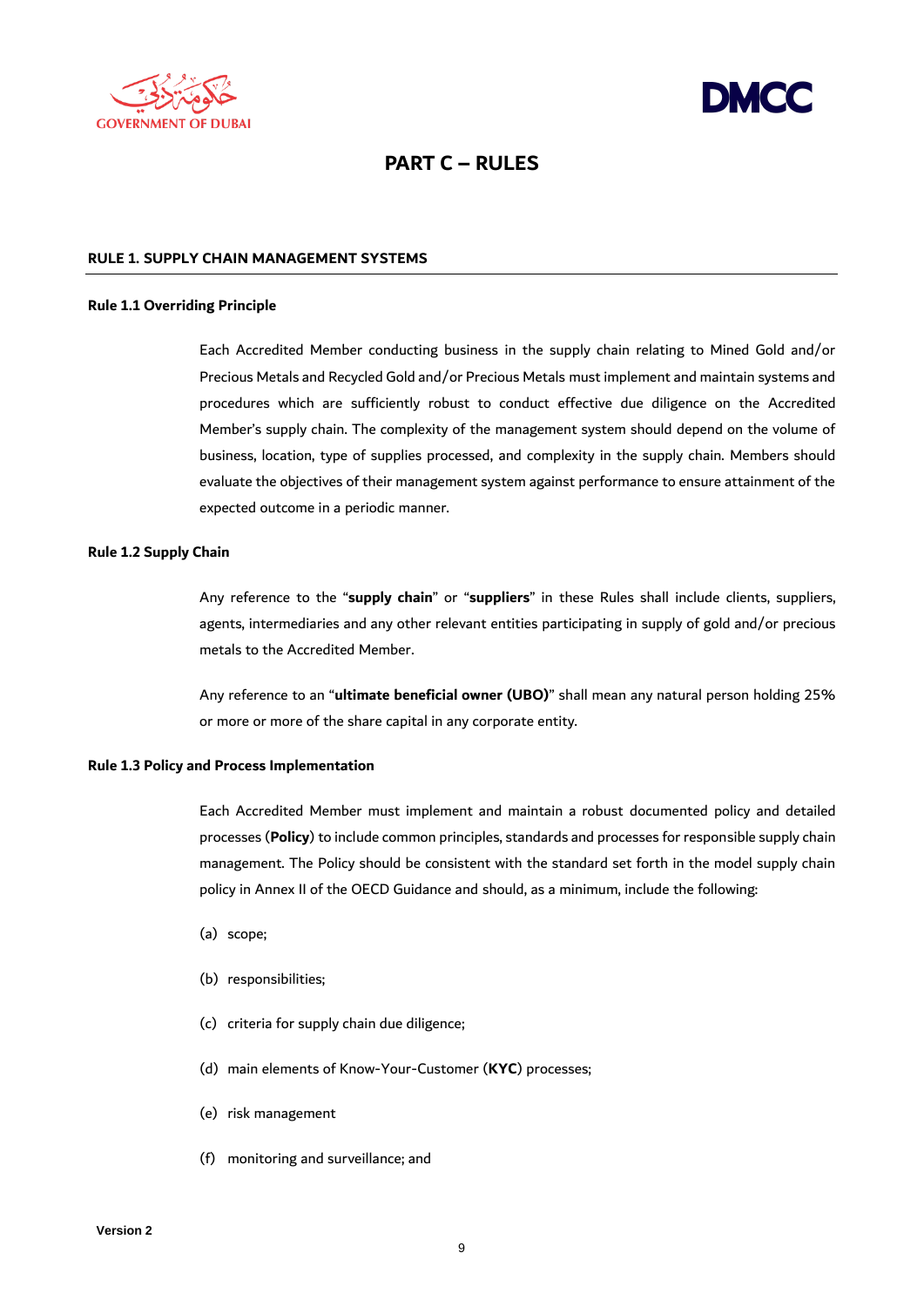



(g) training.

# **Rule 1.4 Minimum KYC Requirements**

For the purposes of these Rules, the standards of KYC requirements set out in the Applicable Laws and Regulations shall be considered as the minimum KYC standards (**Minimum KYC Standards**) to be achieved by the Accredited Members.

**Note 2** Accredited Members should be aware that they may also be subject to other KYC requirements set out in other regulations and/or legislation applicable to them.

#### **Rule 1.5 Implementation of KYC Systems and Processes**

Each Accredited Member shall ensure that its Policy and the implementation of its Policy shall fully satisfy the Minimum KYC Standards and any other KYC requirements set out in these Rules.

#### **Rule 1.6 Specific KYC Requirements**

Each Accredited Member shall ensure that its Policy and the implementation of its Policy shall be adequate to identify:

- (a) each supplier and supplier's supplier;
- (b) each supplier's legal and operating structure; and
- (c) each supplier's UBO(s).

For gold and/or precious metals sourced from ASM, each Accredited Member shall ensure that its Policy and the implementation of its Policy shall be adequate to identify:

- (a) ASM supplies originating from non-Conflict-Affected or High-Risk Areas identifying and the area from where the supply originated with, at least, the following information:
	- (i) KYC on the immediate counterparty:
	- (ii) the export license/permit for the aggregator who exports the supply:
	- (iii) proof of the supply being legally exported from the origin country with appropriate weight, purity and adequate tax/royalty being paid; and
	- (iv) the mine location.
- (b) the origin of each ASM's supply from Conflict-Affected or High Risk Areas;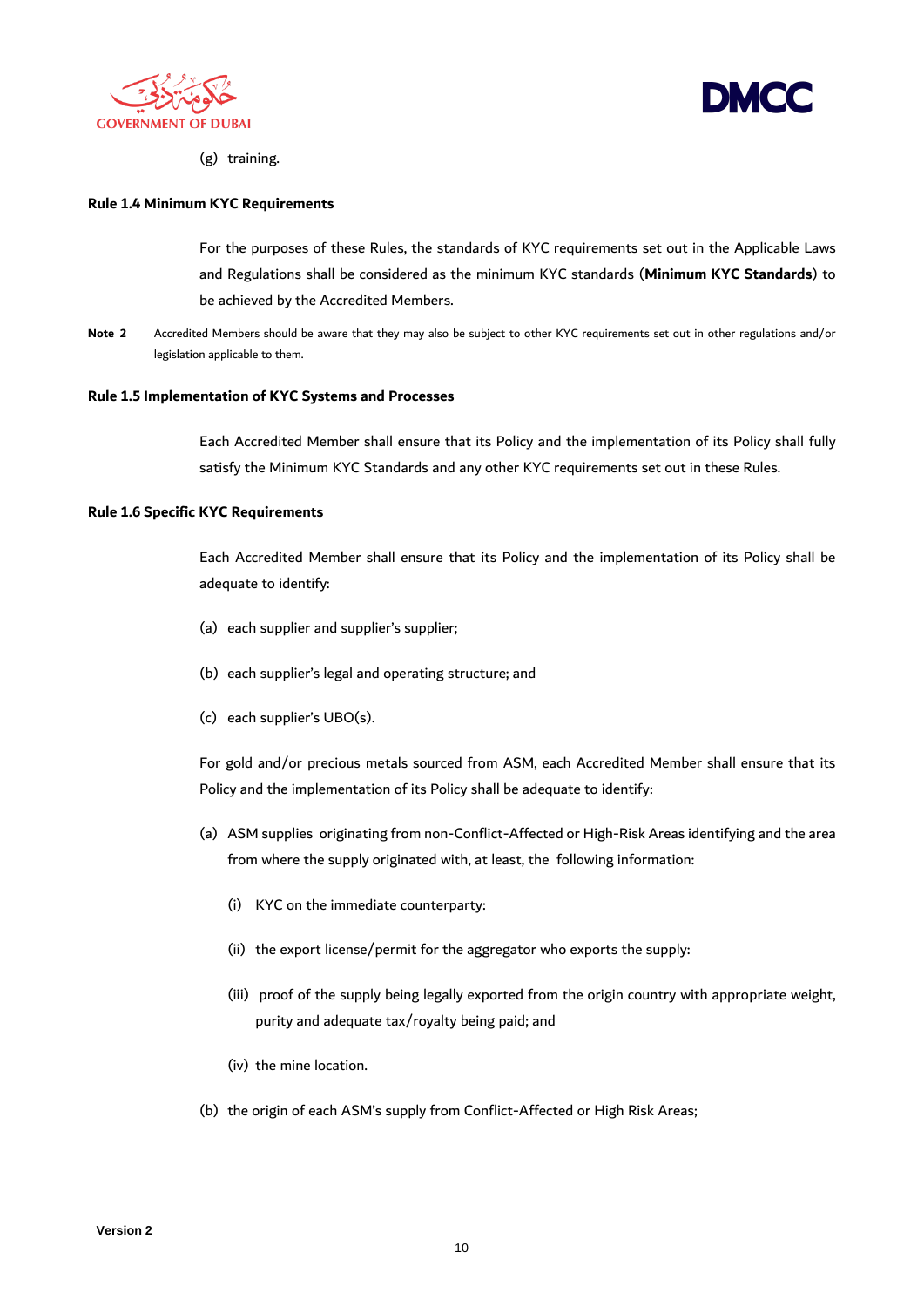



- (c) to the extent possible, each ASM's legal and operating structure conforming to the applicable legal framework (where it exists) as well as their engagement in opportunities for formalization as they become available; and
- (d) each ASM's third party service provider(s) (i.e. logistics, processors, transportation, intermediaries, security, etc.) UBO(s) for ASM located in Conflict Affected or High-Risk Areas.

# <span id="page-10-0"></span>**Rule 1.7 Record Keeping and Updating of Information**

Each Accredited Member shall keep records of, and continually on an ongoing basis update, the following information:

- (a) for every supplier or UBO that is a natural person, his/her:
	- (i) full name (as shown on a national identity card or passport);
	- (ii) nationality;
	- (iii) physical address (place of residence and original domicile);
	- (iv) employer details (if any); and
	- (v) a complete and accurate copy of a valid identity card or passport (any copy should be certified);
- (b) for every supplier or UBO of a supplier that is a corporate entity:
	- (i) its legal status and category of entity;
	- (ii) its full name;
	- (iii) its domicile or country of registration;
	- (iv) a description of its principal business activities;
	- (v) the address of its registered office and principal place of business (if different);
	- (vi) the KYC requirements of each legally authorised representative that is a natural person (in accordance wit[h \(a\)](#page-10-0) above);
	- (vii) a copy of the instrument(s) authorising each of its legally authorised representatives;
	- (viii) the KYC requirements of each UBO (in accordance with (a) above for natural persons and in accordance with this (b) for corporate entities), except for government entities and publicly listed companies for which such information is publicly available;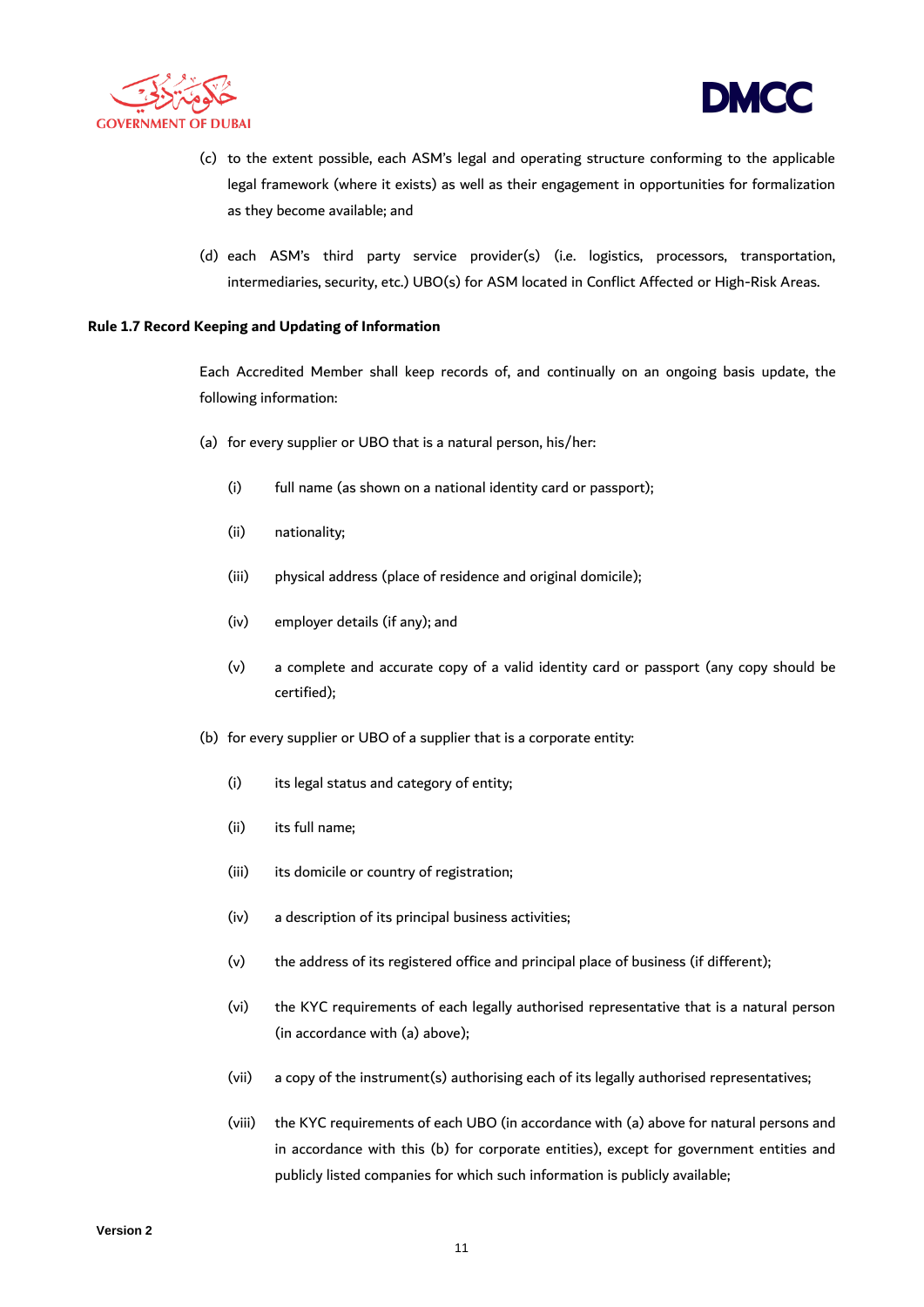



- (ix) a copy of its constitutional documents; and
- (x) a copy of its valid commercial or professional licence or registration.

#### <span id="page-11-0"></span>**Rule 1.8 KYC Requirements for Politically Exposed Persons**

If a supplier or any UBO of a supplier is considered to be a politically exposed person (**PEP**), each Accredited Member must document and follow specific internal escalation procedures to ensure that the matter is addressed at the appropriate internal authority level and dealt with in accordance with the Minimum KYC Standards.

In addition to meeting the Minimum KYC Standards, each Accredited Member must establish the source of wealth of PEPs and their families and associated persons and are required to implement adequate transaction monitoring systems for the transactions of PEPs, as further described in the Applicable Laws and Regulations.

# **Rule 1.9 Appointment of a Dedicated Supply Chain Officer**

Each Accredited Member must appoint a person to carry out the role of a dedicated compliance or risk officer (**Supply Chain Officer**). The Supply Chain Officer must:

- (a) be a senior member of staff of the Accredited Member;
- (b) have the necessary competence, knowledge, experience and training in supply chain due diligence and KYC processes;
- (c) be provided with all resources necessary to perform his/her functions and role in accordance with these Rules; and
- (d) be able to communicate critical information to senior management, staff and suppliers.

#### **Rule 1.10 Functions and Duties of the Supply Chain Officer**

The Supply Chain Officer shall:

- (a) review and sign off on each gold and/or precious metals supply chain due diligence exercise;
- (b) continually monitor and assess the Accredited Member's supply chain due diligence processes;
- (c) ensure that the Policy and each associated due diligence exercise carried out by an Accredited Member are adequate for the purposes of these Rules;
- (d) train staff and promote awareness within the Accredited Member's organisation with respect to responsible supply chain due diligence, the Accredited Member's Policy, KYC requirements and applicable laws; and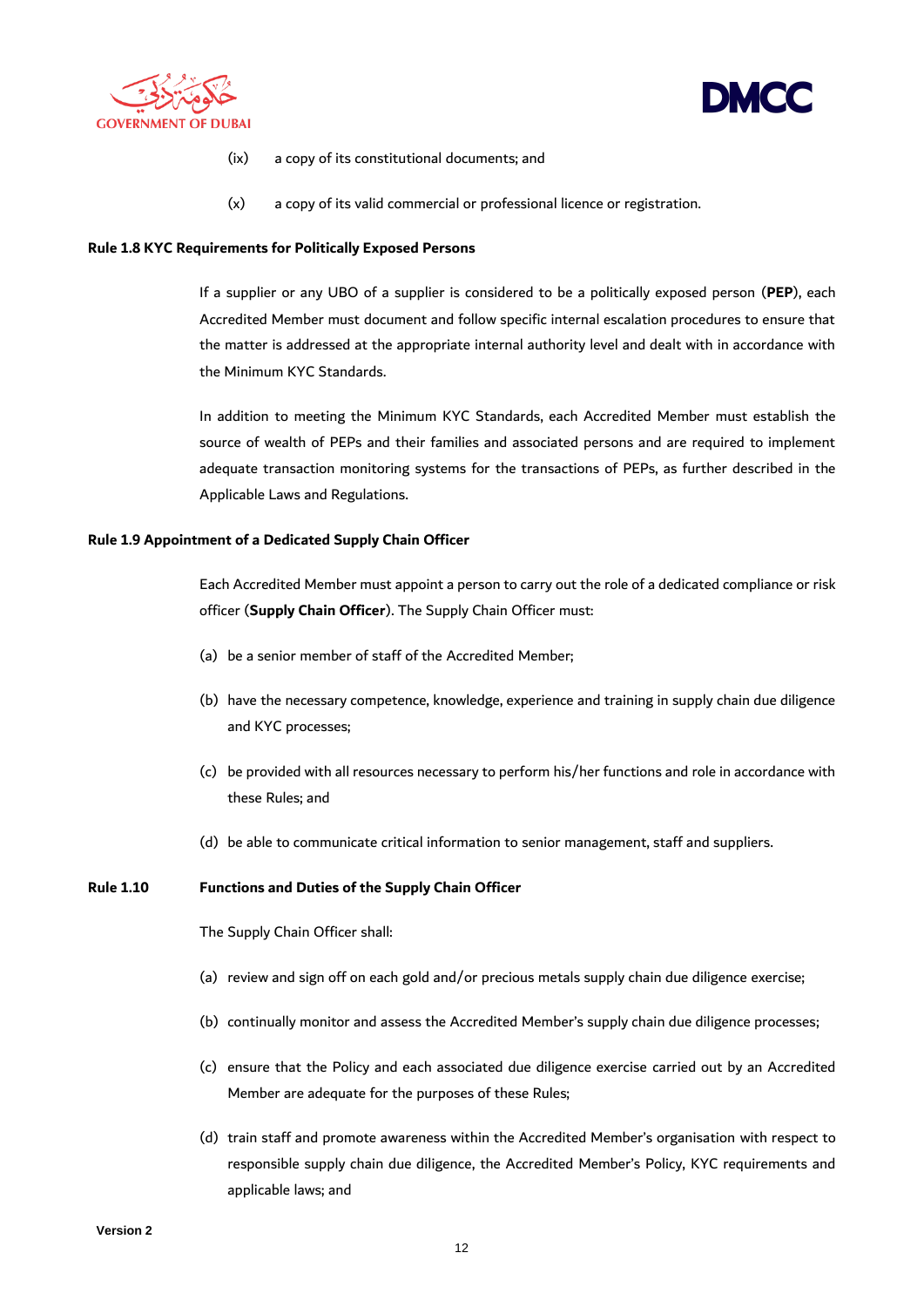



(e) update the Policy and related processes as and when required.

# **Rule 1.11 Appointment of a Compliance Officer**

Each Accredited Member may be required to appoint a "compliance officer" (**Compliance Officer)** to carry out the functions of such role as set out in the Applicable Laws and Regulations. For the purposes of these Rules, the Compliance Officer may be the same person as the Supply Chain Officer.

#### **Rule 1.12 Functions and Duties of the Compliance Officer**

Each Accredited Member shall ensure that its Compliance Officer is familiar with and carries out its role and function in accordance with the requirements of the applicable laws and regulations.

#### **Rule 1.13 Records of Internal Inventory and Transactional Documentation**

Each Accredited Member must develop and maintain internal documentation and records of supply chain due diligence to cover internal inventory and transactional documentation which shall include:

- (a) details of physical form, type (i.e. Mined Gold and/or Precious Metals, or Recycled Gold and/or Precious Metals) and physical description of gold and/or precious metals including any imprints and/or hallmarks; and
- (b) details of weight and assay of gold and/or precious metals after proper internal verification and/or third-party verification;
- (c) full KYC due diligence of all suppliers including their due diligence practices e.g. information on suppliers' due diligence process and KYC requirements. Accredited Members shall encourage their suppliers to, adopt processes and policies similar to the Policy and the Minimum KYC Standards;
- (d) the unique reference number of each entry/input and exit/output;
- (e) the name, stamp and logo of the refiner/producer/manufacturer (if applicable);
- (f) the year of refining/production (if applicable);
- (g) the dates of applicable purchases and sales including financial transaction information (such as payment amount, currency, mode of payment, etc.);
- (h) the mode of payment;
- (i) an inventory list classified as per supplier;
- (j) a "Track and Trace" mechanism for tracing products back to purchased material, which shall include (where applicable):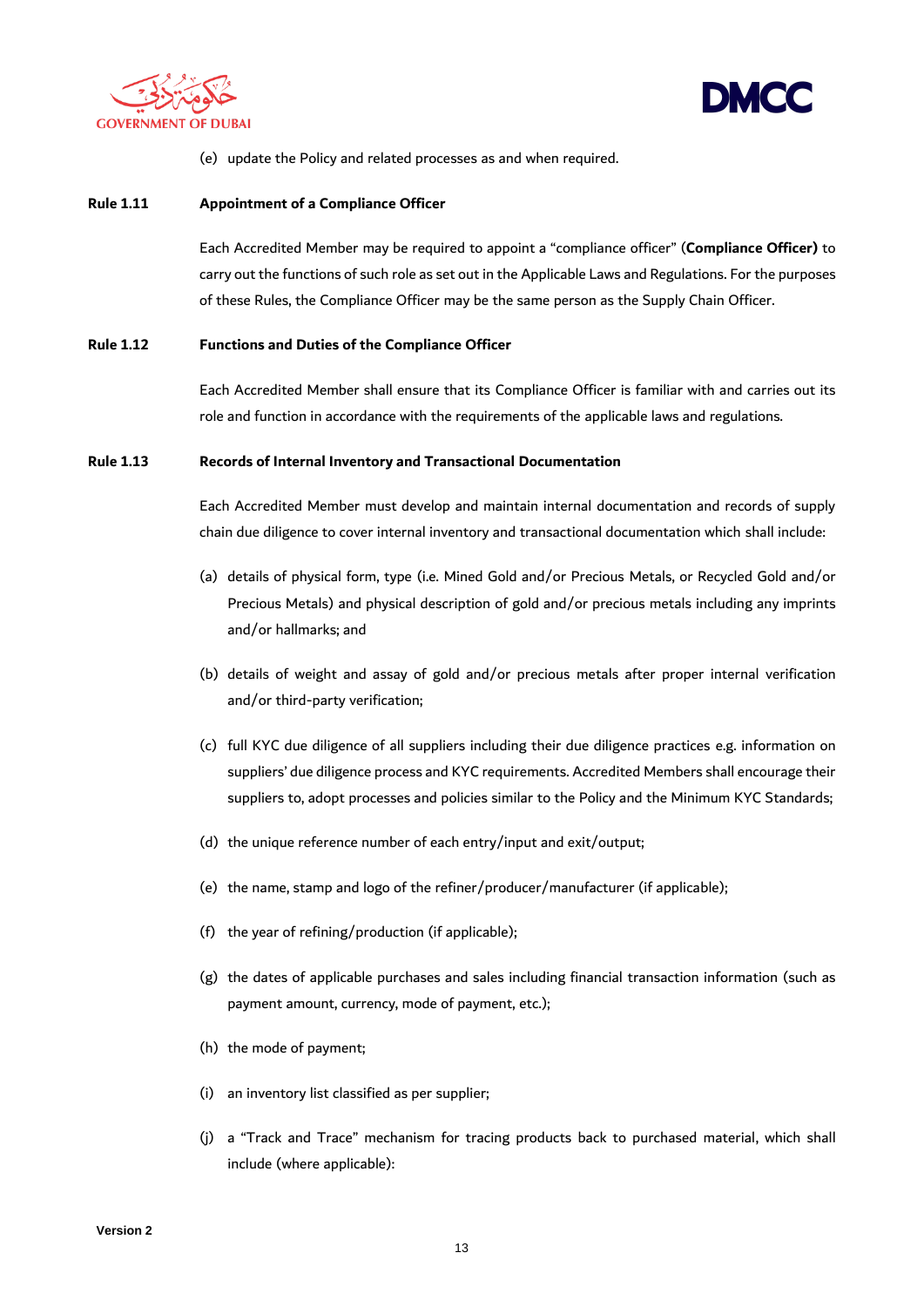



- (i) shipping/transportation documents;
- (ii) sales documents with specific lot numbers;
- (iii) mining licence(s) and related permissions (for mined gold and/or precious metals);
- (iv) import/export licence(s) and form(s); and
- (v) reconciliation of documentation.

Accredited Members shall avoid, where practicable, cash purchases and ensure that all unavoidable cash purchases of minerals are supported by verifiable documentation and preferably routed through official banking channels. Cash purchases shall, in any event, be made in compliance with Applicable Laws and Regulations.

Note 3 In case of supplies of and the below categories the refiner should verify the origin of such supply and retain appropriate records and documentation in relation thereto: .

1) jewellery melted bars (should be treated as higher risk when compared to the original form of jewellery) - In case of jewellery melted bar and extractions from scrap including e-waste the refiner should make sure the impurity content (quantity and element relative to the total weight) of such supplies are within the justifiable range of market acceptable standard, if any deviation is observed EDD should be carried out on such cases;

2) bars from refineries which are not under the purviewof any responsible programmes such as LBMA Responsible Gold Guidance, RMI Responsible Minerals Assurance Process Gold Standard, RJC Responsible Minerals Assurance Process Gold Standard and/or does not publish due diligence reports as specified in the OECD Guidance;

3) supply with mixed content i.e. supplies containing secondary source mixed with mined gold.

#### **Rule 1.14 Record Keeping**

Each Accredited Member must keep relevant records, files, documents, papers, communications and forms related to its compliance with these Rules and its KYC obligations for at least five (5) years from the latest of:

- (a) the date of the most recent transaction in respect of the latest material intake from a supplier;
- (b) the date of conclusion of a complete inspection by DMCC;
- (c) the date of closing of the account of the supplier or termination of the relationship with the supplier; and
- (d) date of closing of an investigation on a particular transaction or supplier.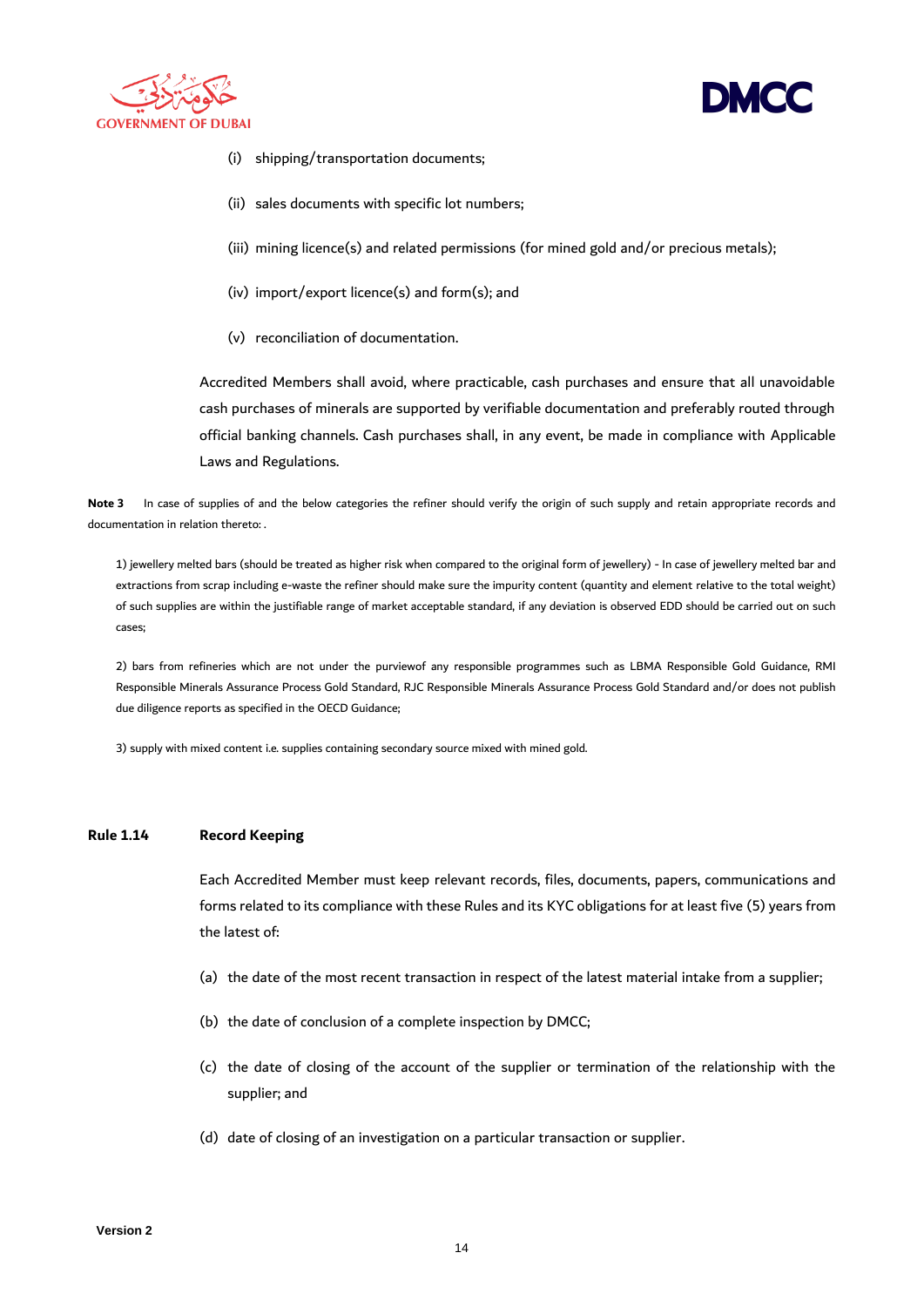



Each Accredited Member is advised to keep relevant records, files, documents, papers, communications and forms related to relations with potential suppliers that were not entered into or progressed due to a high-risk evaluation by the Accredited Member, for at least two (2) years from the date the decision was taken not to enter into or progress the relationship.

# **Rule 1.15 Enhanced Relationships with Suppliers**

Each Accredited Member must continually attempt to enhance communications and relationships with each of its suppliers and encourage each supplier to commit to a supply chain policy consistent with the DMCC Rules for RBD-GPM and Annex II of the OECD Guidance. This can be achieved through the following means:

- (a) maintaining adequate KYC due diligence processes for suppliers in accordance with these DMCC Rules for RBD-GPM, and reviewing suppliers' own due diligence practices;
- (b) establishing long-term relationships with each supplier;
- (c) sharing with each supplier the DMCC Rules for RBD-GPM and the Accredited Member's obligations under the DMCC Rules for RBD-GPM;
- (d) communicating expectations that each supplier commits to the compliance and undertakes mineral supply chain due diligence and risk management consistent with the DMCC Rules for RBD-GPM and Annex II of the OECD Guidance;
- (e) incorporating the provisions of the DMCC Rules for RBD-GPM and audit and monitoring rights into contracts and/or agreements and KYC forms with each supplier; and
- (f) considering ways to support and build capabilities of suppliers to ensure compliance with the Accredited Member's Policy and the DMCC Rules for RBD-GPM.

# **Rule 1.16 Uncooperative Suppliers**

If any Accredited Member reasonably concludes that a supplier is not providing a sufficient degree of cooperation to enable it to carry out its obligations under the DMCC Rules for RBD-GPM (**Uncooperative Supplier**), the Accredited Member is recommended to seek disengagement from such supplier and is required to:

- (a) document the Accredited Member's efforts in accordance with these Rules (including Rule 1.15);
- (b) report the matter to DMCC, upon request by DMCC; and
- (c) details of such disengagement of suppliers should be included in the management report.

# **Rule 1.17 Security Requirements**

**Version 2**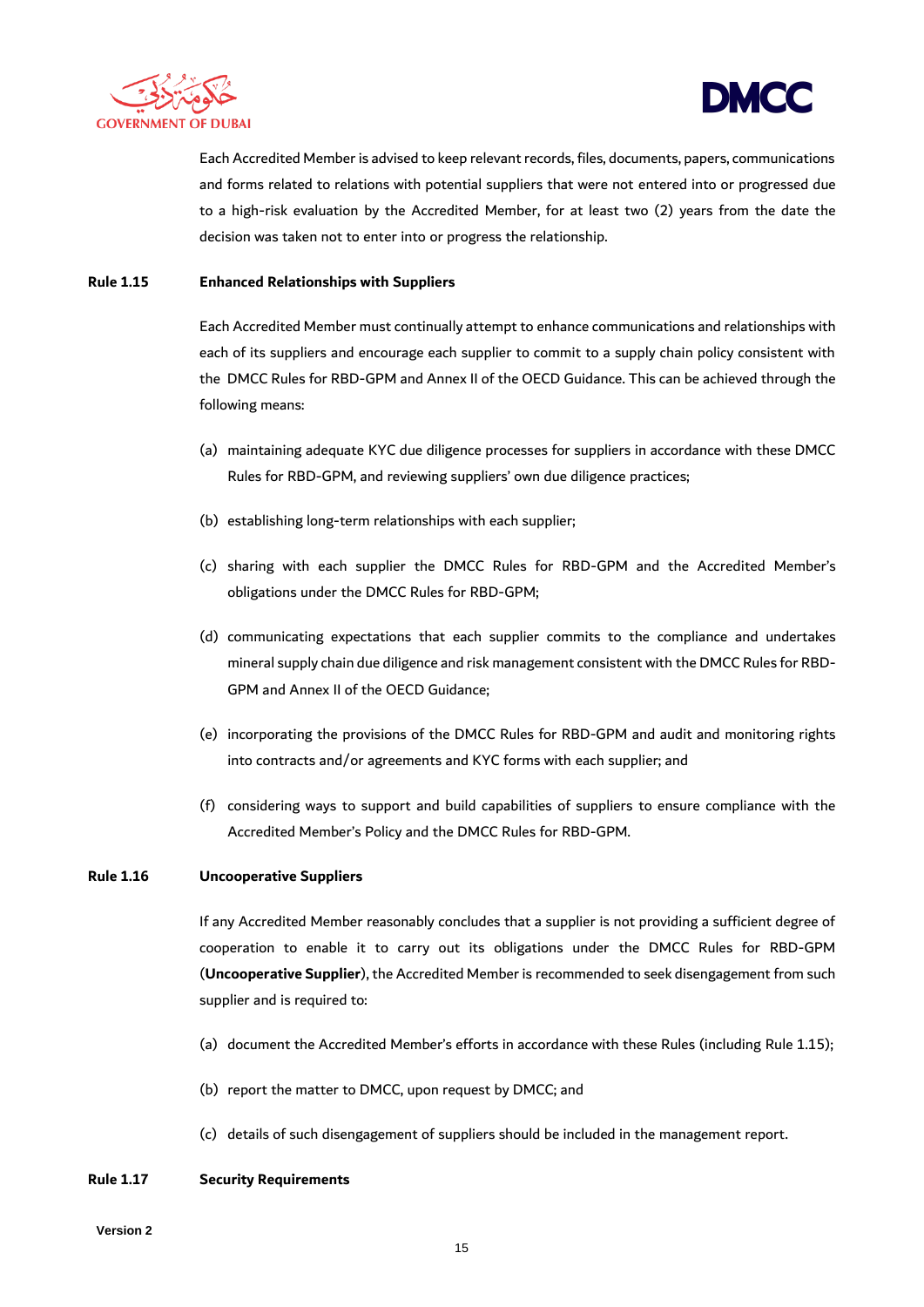



Each Policy must include adequate security requirements to ensure compliance with these DMCC Rules for RBD-GPM, in particular, in relation to material sourced from LSM or ASM mining companies. These requirements may include any of the following:

- (a) using identifiable sealed security boxes for each shipment to avoid any tampering or removal of content;
- (b) physically segregating different shipments until verification is adequately completed and confirmed in accordance with Rule 1.13;
- (c) reporting any inconsistencies to senior management, the Supply Chain Officer and/or the Compliance Officer (as appropriate);
- (d) regarding any supplier with whom problematic issues recur as an Uncooperative Supplier in accordance with these Rules;
- (e) ensuring that any assessor of a shipment is independent from any conflict of interest; and
- (f) if applicable, verify a supplier's participation in the Extractive Industry Transparency Initiative (**EITI**).
- **Note 4** For a guide on how business can support EITI, see <https://eiti.org/guide>.

# **Rule 1.18 Cooperation with law enforcement agencies**

Each Accredited Member must cooperate fully and transparently at all times with law enforcement agencies and customs officials (**Officials**) regarding gold and/or precious metals transactions. Each Accredited Member must provide any necessary access to information required by Officials, regarding shipments that cross international borders, or shipments to which an Official has jurisdiction, in compliance with applicable laws.

# **Training of staff and KYC**

Each Accredited Member must perform a KYC check on its relevant staff for example the compliance/supply chain officer, members of operations directly involved in the intake of material etc. during the staff on-boarding process and thereafter an update, on an on-going basis, at least every twelve months. Such KYC checks shall include checking an employee's full name, date and place of birth, nationality, residence, contact details, previous activities and occupations, copy of identity document and searches on sanctions list.

Each Accredited Member must implement a training programme (**Training Programme**) for all persons involved in the responsible supply chain due diligence, which shall include regular training for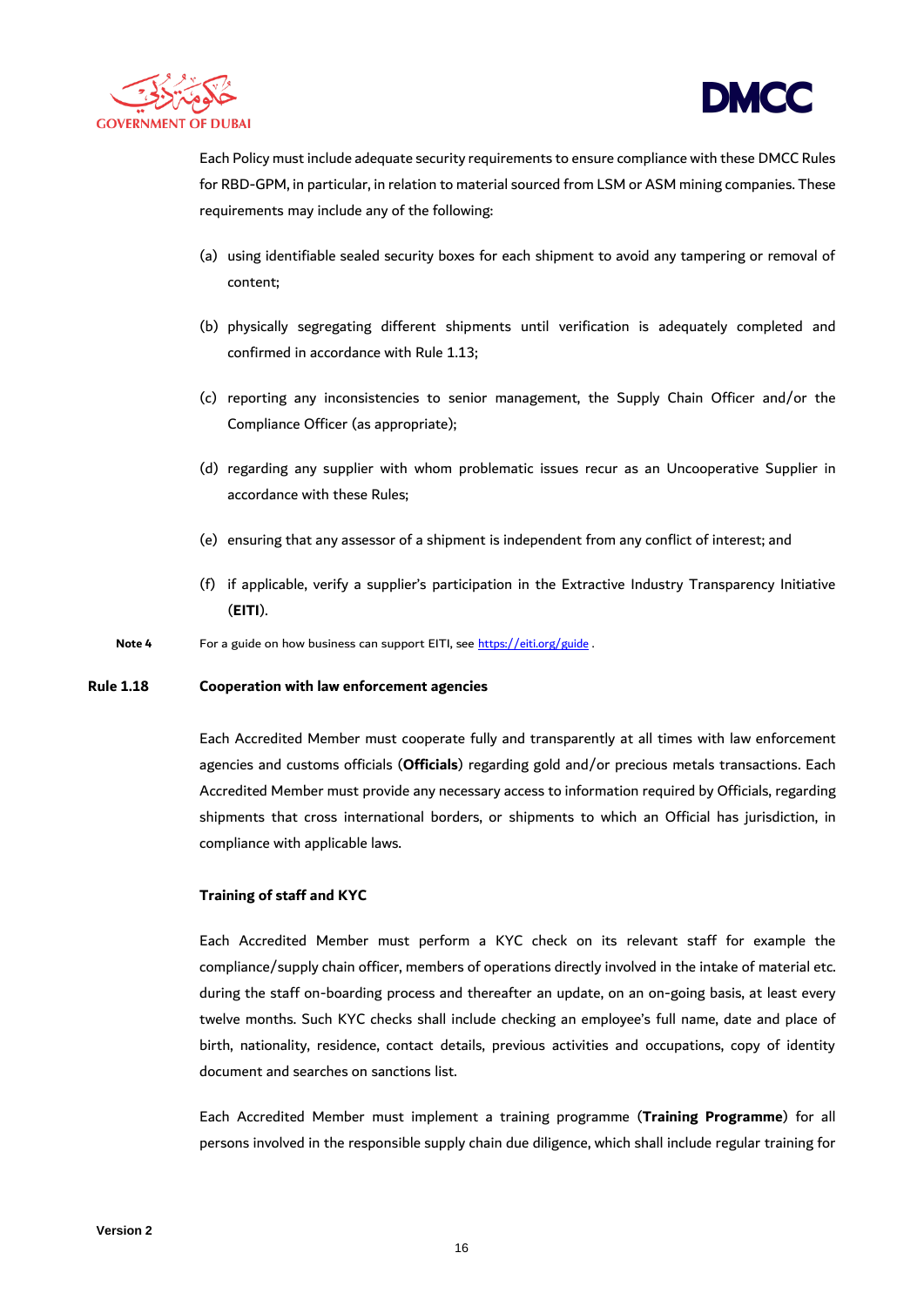



new staff and refresher sessions for existing staff to be conducted based on the level of risks and job profiles in engaging with the supply chain participants.

# **Rule 1.19 Grievance Mechanism**

Each Accredited Member must establish a grievance mechanism for internal and external stakeholders who are impacted by the Accredited Member's operations to enable those stakeholders to voice concerns relating to an Accredited Member's risk management processes and supply chain policy to the senior management.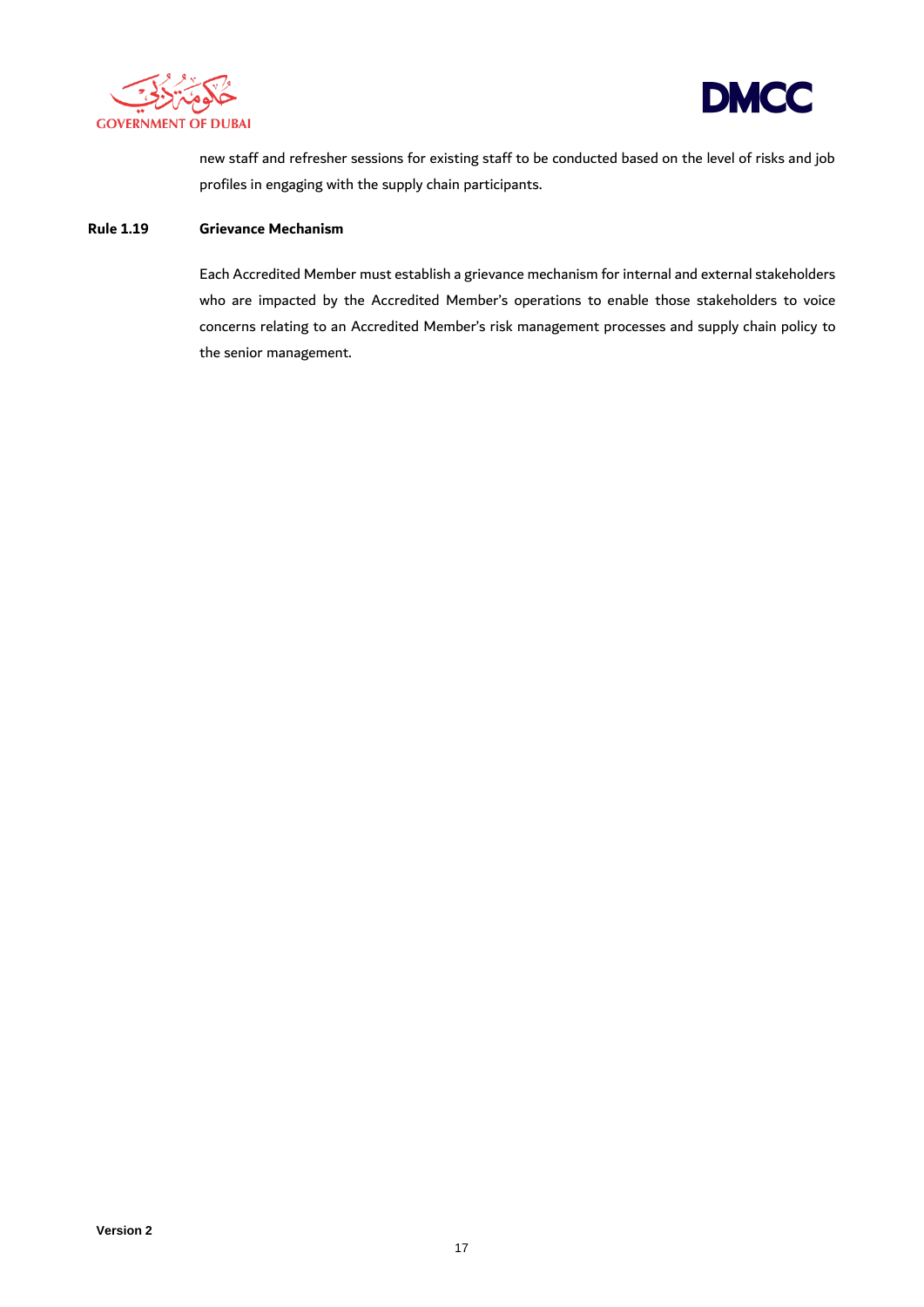



# **RULE 2. SUPPLY CHAIN RISK IDENTIFICATION AND ASSESSMENT**

# **Rule 2.1 Overriding Principle**

Each Accredited Member conducting business in the gold and/or precious metals supply chain is required and be individually responsible for applying and implementing its Policy and management system and mapping its supply chain in order to identify and assess the risks of contributing to conflict, Money Laundering, Terrorism Financing or serious Human Rights abuses, associated with gold and/or precious metals which they produce, distribute, transport, export, sell and/or purchase.

If the Accredited Member can reasonably determine on the basis of the information collected under Rule 1 that it does not deal in gold and/or precious metals mined, transported or traded in a Conflict-Affected and High-Risk Area, no additional due diligence is required. The management systems established in Rule 1 should be maintained and regularly reviewed and the Member is expected to improve its due diligence practices and risk assessment process over time.

If the Accredited Member is not able to reasonably determine on the basis of the information collected under Rule 1 that it does not deal in gold and/or precious metals mined, transported or traded any in a Conflict-Affected and High-Risk Area, it is mandatory to carry out an additional, more in-depth due diligence in accordance with Rule 2.

# **Rule 2.2 Risk-based Approach**

Each Accredited Member must conduct an internal risk assessment carried out on a risk-based approach (**Risk Assessment**) on each party, included or third parties involved in the supply chain for gold and/or precious metals from the mine(s) to the Accredited Member including third party service providers (i.e. logistics, transporters, processors and intermediaries).

#### **Rule 2.3 Considerations of Risk Assessments**

In carrying out any Risk Assessment, each Accredited Member shall take into account the following considerations (as applicable to the circumstances of the Risk Assessment):

- (a) the geographical origin and location of gold and/or precious metals, based on reasonable and good faith efforts, including consideration of:
	- (i) the origin, location and transportation;
	- (ii) the level of government regulation and supervision;
	- (iii) the extent of cash transactions used in the country;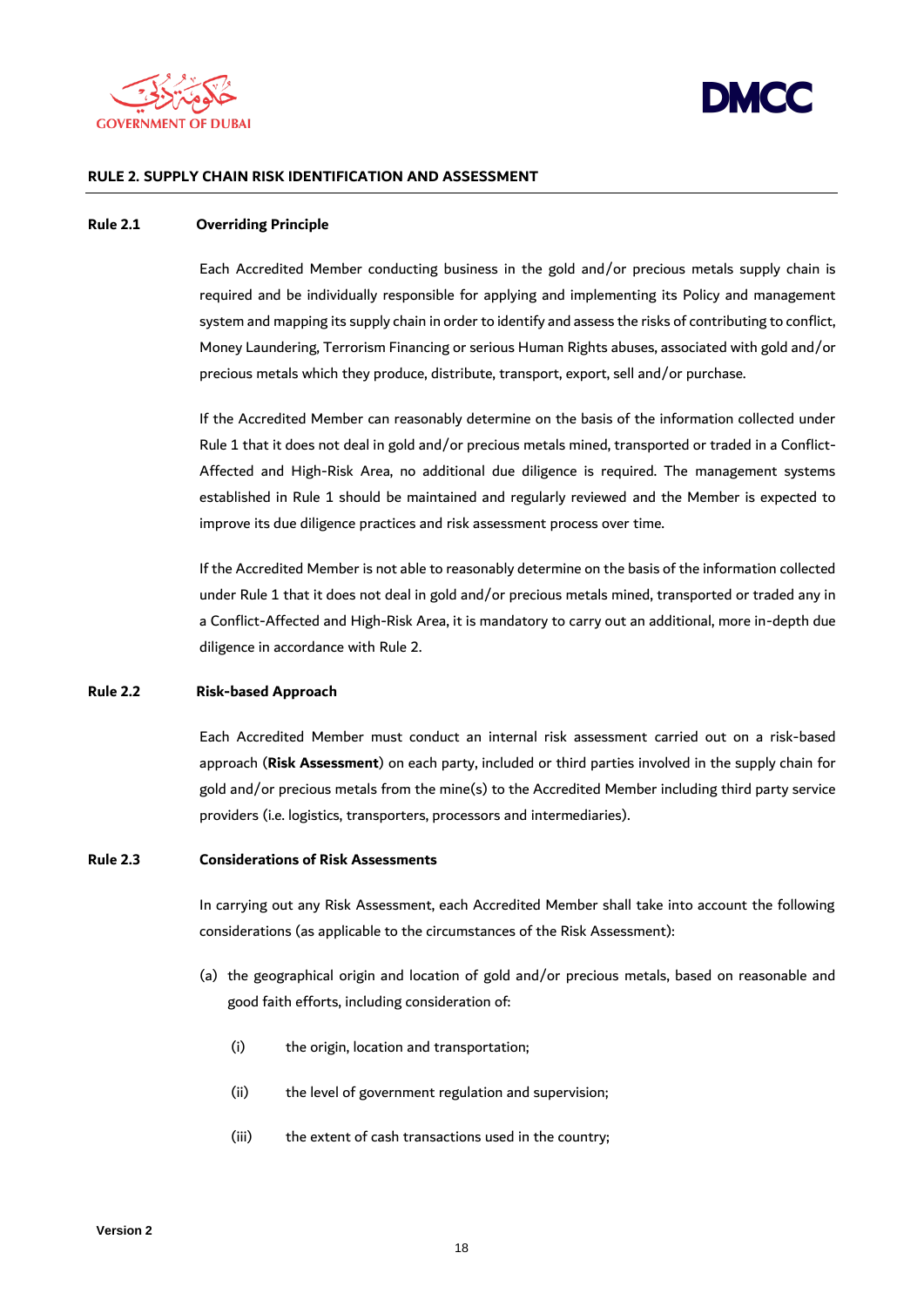



- (iv) the level of conflicts or Human Rights abuses in any location comprising part of the supply chain;
- (v) payment systems used;
- (vi) the level of involvement or potential involvement of any criminal organisation;
- (vii) the level of involvement or potential involvement of any high-risk businesses (such as gaming and casinos, etc.);
- (viii) the level of access from a location comprising part of the supply chain to nearby markets or processing operations that are termed as conflict and/or high-risk areas;
- (ix) the level of enforcement of laws addressing significant criminal activity; and
- (x) the existence of sanctions and/or embargoes that have been directed against the country and/or individuals/entities in that country.
- **Note 5** In taking into account payment systems used under Rule 2.3(a)(v), Accredited Members should take into account the distinction between formal and informal banking methods (e.g. Hawalas).
	- (b) counterparties in the supply chain, including consideration of:
		- (i) KYC information of the Accredited Member's suppliers as identified under Rule 1 (including information about the origin and transportation of the gold and/or precious metals);
		- (ii) any Red Flags (as defined in Rule 2.4 below) identified in any part of the entire supply chain;
		- (iii) the number of participants in the supply chain (i.e. the greater the number, the higher the risk);
		- (iv) the level of control that a counterparty has over its own suppliers;
		- (v) the level and adequacy of the due diligence practices of a counterparty;
		- (vi) whether a counterparty's due diligence practices have been audited by a qualified thirdparty auditor;
		- (vii) for how long the counterparty has been carrying out activities in the gold and/or precious metals business;
		- (viii) a counterparty's willingness to disclose its beneficial owners;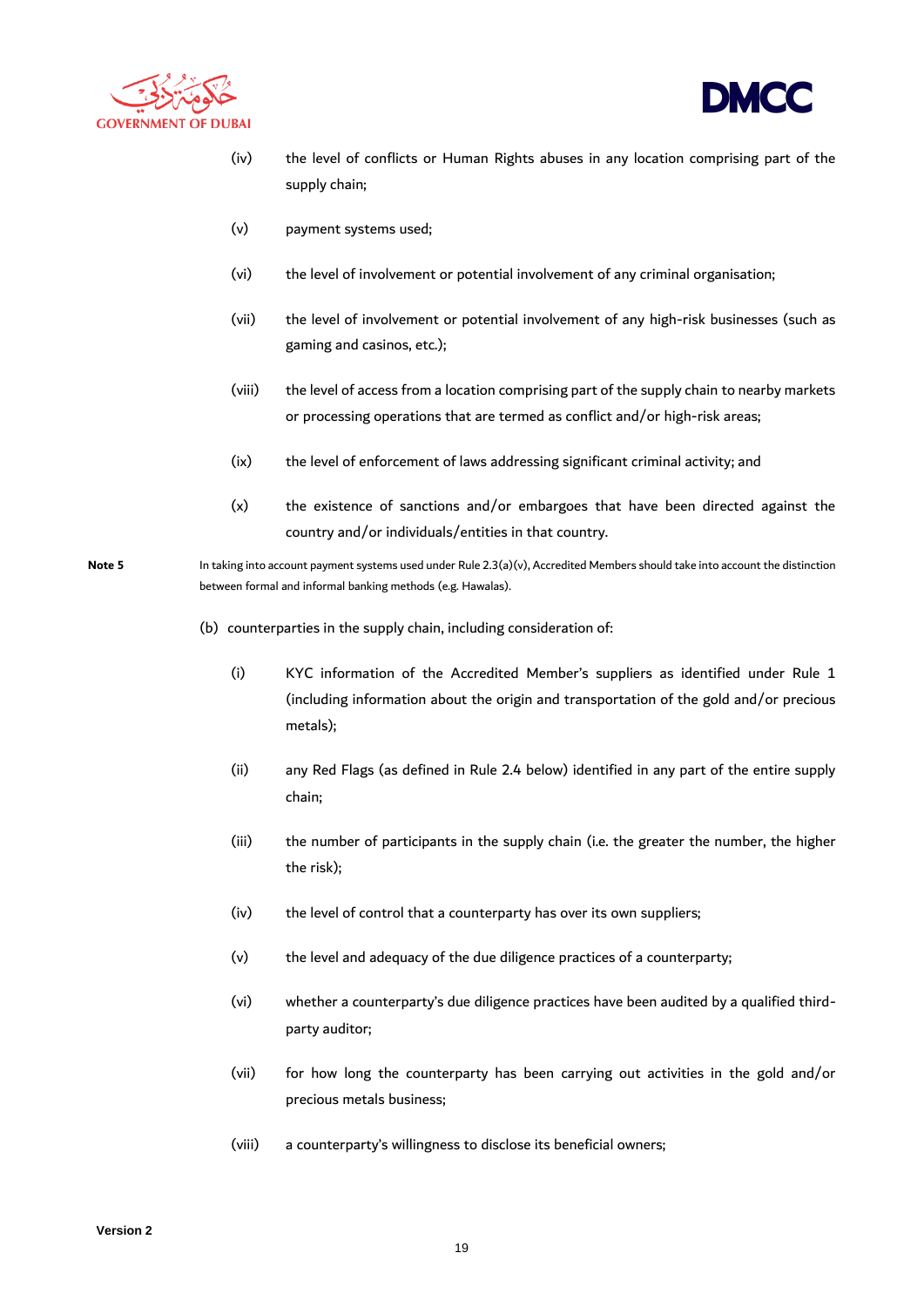



- (ix) a counterparty's attempts to be or remain anonymous (e.g. through the use of third party intermediaries such as lawyers, accountants, etc.);
- (x) the scale of mining operations of a supplier (ASM or LSM), if applicable; and
- (xi) the involvement of any PEPs that have been entrusted with prominent public functions or individuals who are closely related to such persons;
- (c) applicable transactions, including consideration of:
	- (i) the proportionality of the due diligence to the identified risks and severability and probability of adverse impacts of the applicable transaction;
	- (ii) gold and/or precious metals that are transported and/or exported which are not reasonably reconciled with the declared location of the origin;
	- (iii) unexplained geographic distance in the supply chain;
	- (iv) the nature of the underlying assets (for example melted recyclable gold and/or precious metals transactions may be higher in risk than unprocessed recyclable gold and/or precious metals);
	- (v) the level of concentration of gold and/or precious metals;
	- (vi) any unusual circumstances that are not consistent with the local or market practices (amount, quality, potential profit, etc.);
	- (vii) the use of cash in excess of government thresholds;
	- (viii) payment by cash and/or physical delivery to unrelated third parties; and
	- (ix) transaction structuring to make payments in smaller multiple transactions to avoid government thresholds.

# **Rule 2.4 Red Flags**

For the purposes of these Rules, a Red Flag shall be any (including a combination or aggregate of more than one) of the following:

- (a) Location-based Red Flag, as further described below;
- (b) Supplier-based Red Flag, as further described below; or
- (c) Circumstances-based Red Flag, as further described below.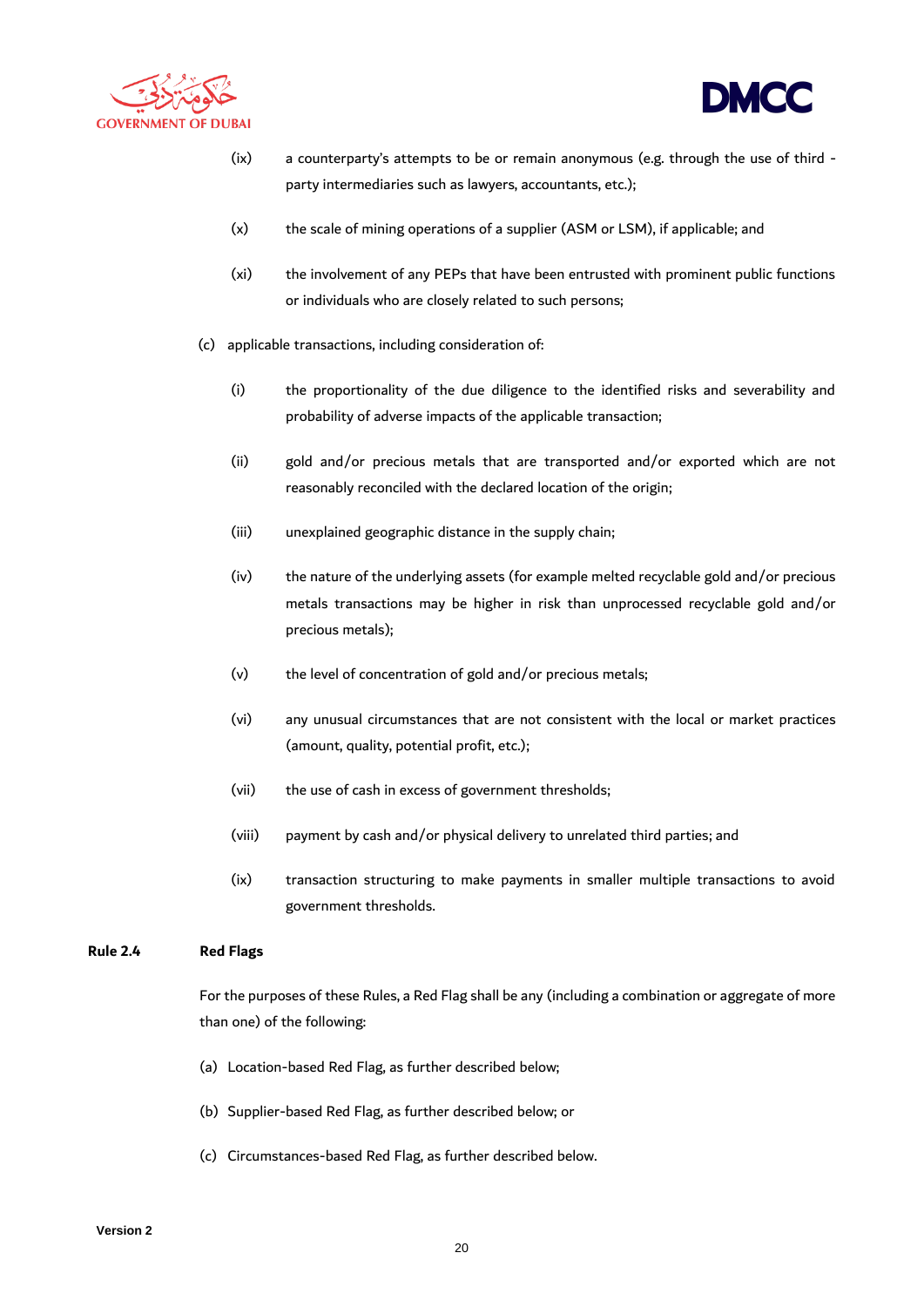



#### **Rule 2.5 Location-based Red Flags**

A **Location-based Red Flag** shall be the occurrence of, or the reasonable suspicion of the occurrence of, any of the following circumstances:

- (a) the gold and/or precious metals originate from or have been transported through a Conflict-Affected and High-Risk Area;
- (b) the gold and/or precious metals are claimed to originate from a country that has limited known reserves or stocks, likely resources or expected production levels of gold and/or precious metals (for example where the declared volumes of gold and/or precious metals from that country are in excess of its known reserves and/or expected production levels);
- (c) the gold and/or precious metals are claimed to originate from a country through which gold and/or precious metals from Conflict-Affected and High-Risk Areas are known or reasonably suspected to transit; or
- (d) the gold and/or precious metals are claimed to originate from recyclable/scrap or mixed sources and has been refined in a country where gold and/or precious metals from Conflict-Affected and High-Risk Area is known or reasonably suspected to transit.
- Note 6 **Accredited Members are reminded that when assessing the considerations for Location-based Red Flags set out in Rule 2.5, the** risk is increased when anti-money laundering laws, anti-corruption laws, customs controls and other relevant government laws are weakly enforced, informal banking systems operate, and/or cash is extensively used.

#### **Rule 2.6 Supplier-based Red Flags**

A **Supplier-based Red Flag** shall be the occurrence of, or the reasonable suspicion of the occurrence of, any of the following circumstances:

- (a) a supplier or other participant in the supply chain of gold and/or precious metals operates in any location that could give rise to a Location-based Red Flag, or has a shareholder or other interests in any supplier of gold and/or precious metals from one of the above-mentioned locations; or
- (b) a supplier or other participant in the supply chain of gold and/or precious metals is known to have sourced gold and/or precious metals from any location that could give rise to a Location-based Red Flag in the twelve (12) months previous to the applicable transaction.

# **Rule 2.7 Circumstances-based Red Flags**

A **Circumstances-based Red Flag** shall be the occurrence of any anomalies or unusual circumstances that are identified through the information collected under Rule 1 to give rise to reasonable suspicion that the gold and/or precious metals applicable to any transaction of the Accredited Member may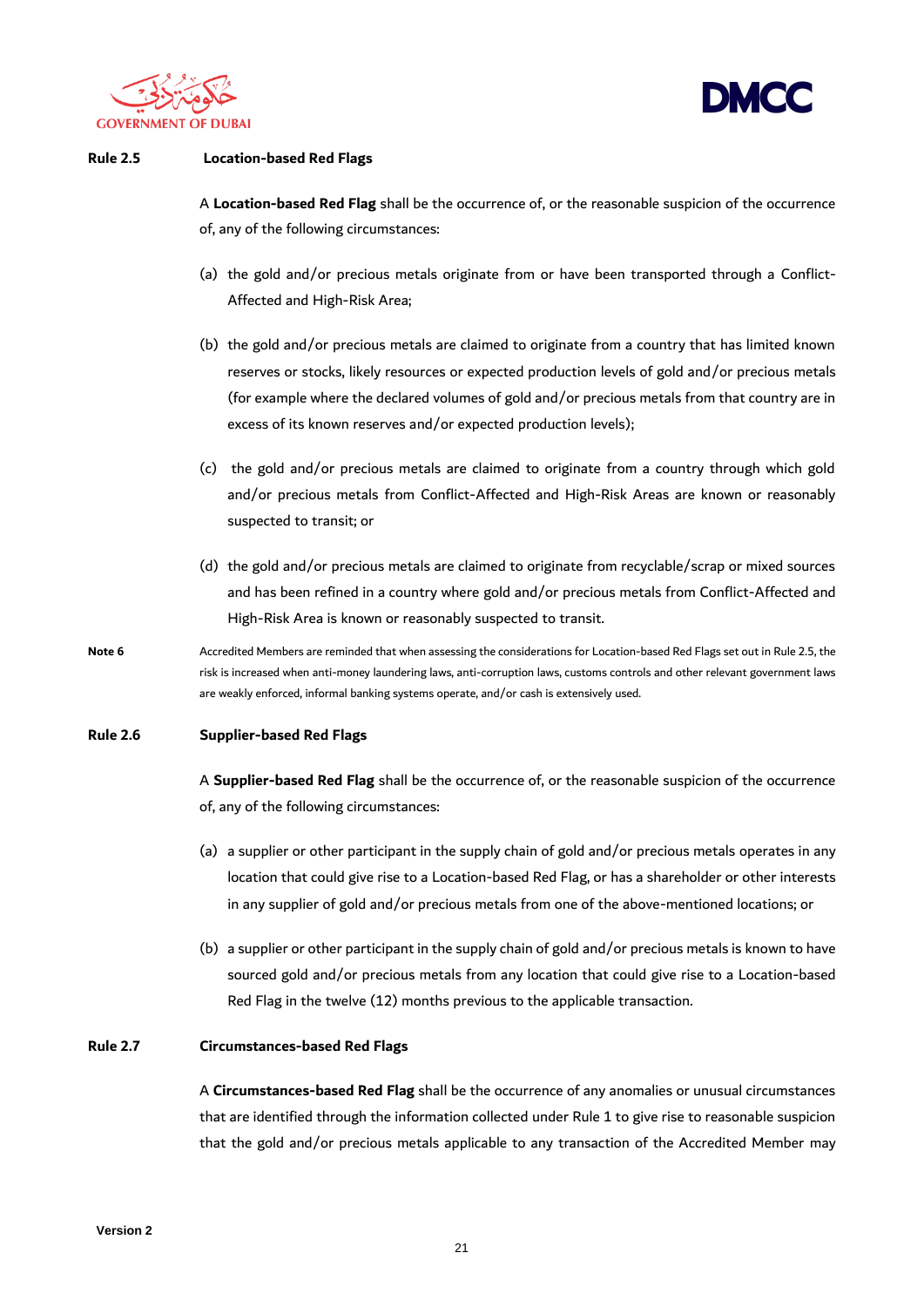



contribute to any conflict or serious abuses associated with the extraction, transportation of and/or trading in gold and/or precious metals.

# **Rule 2.8 Procedures relating to Red Flags**

- (a) Accredited Members must review all Red Flags in an in-depth and detailed manner;
- (b) if an Accredited Member has reasonable grounds to suspect that a prospective transaction with a supplier may result in a Red Flag, it must conduct enhanced research prior to engaging in and concluding the transaction. Such enhanced research is aimed at obtaining evidence of any factual circumstances of the supply chain in order to determine any risks. Such research should include the research methods specified below taking into account the risk-based proportionalities to the level of the risks identified in Rule 2.3 to 2.7;
- (c) the research methods that shall comprise Desk Research, On-Site Visits and Random Sample Verification;
- (d) **Desk research** includes (where available):
	- (i) identifying each company in the supply chain;
	- (ii) identifying the UBO(s) of each company in the supply chain;
	- (iii) obtaining financial information (such as balance sheets, annual reports, rating agencies' reports, insolvency information) on each company in the supply chain;
	- (iv) ensuring that each company in the supply chain holds the necessary permits and licences;
	- (v) ensuring that each company in the supply chain is not listed on any sanctions and/or embargoes list; and
	- (vi) reviewing research reports including those from governments, internationals organisations, NGOs and media, maps, UN reports and UN Security Council sanctions, industry literature relating to mineral extraction and its impact on conflict, Human Rights or environmental harm in the country of potential origin, or other public statements (e.g. from ethical pension funds).
- **Note 7** In carrying out Desk Research, Accredited Members should be mindful of the Minimum KYC Standards and any other laws relating to the prevention of Money Laundering or corruption, terrorism financing or the funding of unlawful organisations that are applicable to the Accredited Member.
	- (e) **On-Site Visits** includes individual visits to gold and/or precious metals suppliers, or joint on-theground assessment teams, teaming up with industry or multi-stakeholder mechanisms or initiatives, or using suitably qualified, knowledgeable and independent assessors, to generate and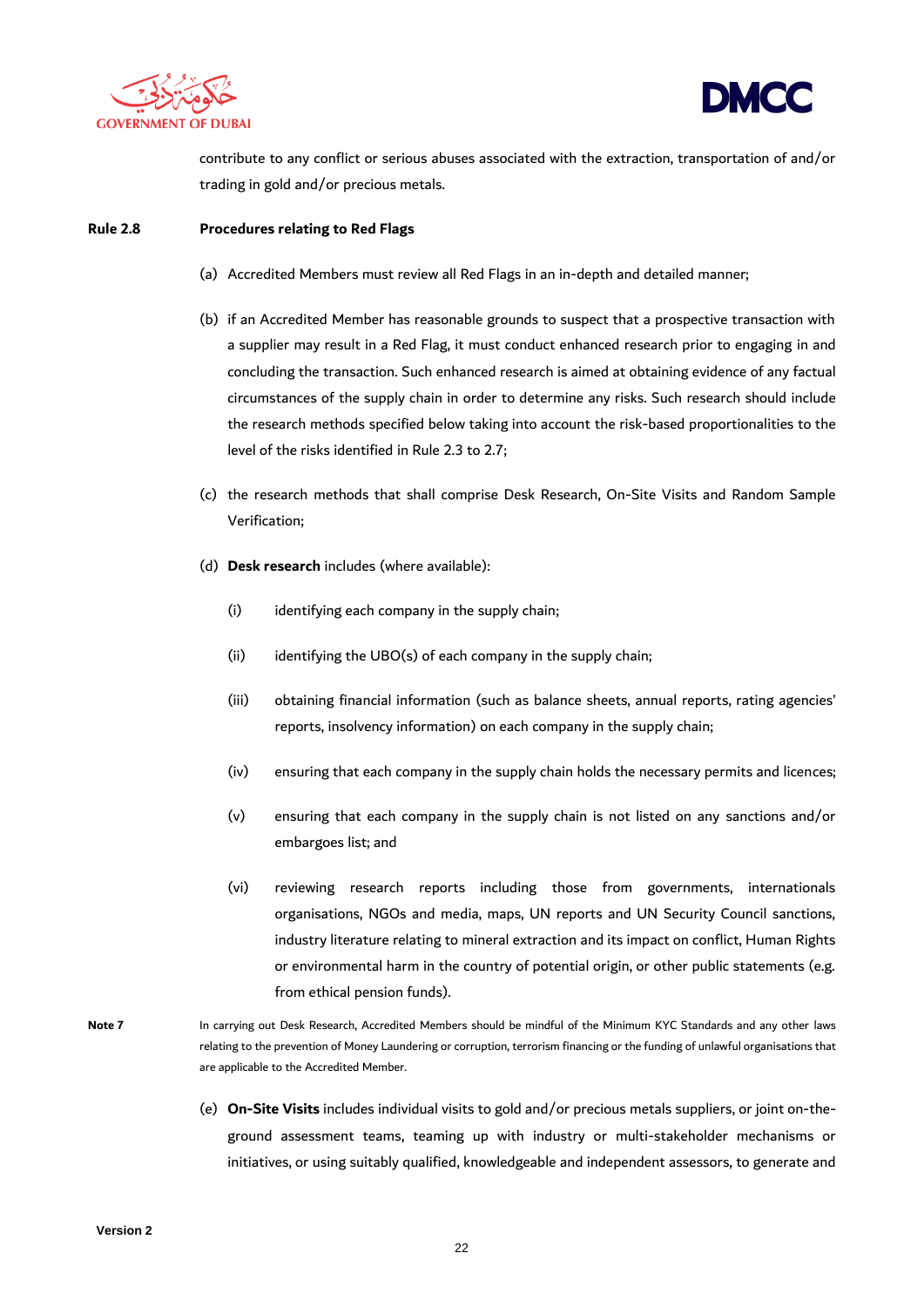



maintain information on the circumstances and processes of the following activities listed in the OECD Guidance:

- (i) gold and/or precious metals extraction (for LSM whether mined by medium and largescale mining in red flagged operations or LSM gold purchased from other sources), physical access to mines, mine capacity against recorded mine production and discrepancies);
- (ii) gold and/or precious metals processing (consolidation, blending, crushing, milling, smelting, refining, etc. and recording any discrepancies in the processing and/or production and related capacity of the facility to perform relevant activities);
- (iii) handling of gold and/or precious metals (inventory, trans-shipment, relabelling, etc.);
- (iv) transportation of gold and/or precious metals;
- (v) trading of gold and/or precious metals (including importing and exporting); and
- (vi) the weight and assayed quality characteristics of the gold and/or precious metals that are used in the above-mentioned activities;
- (vii) taxes, fees, royalties, compensation or other payments to governments which relate to the extraction, trade, transport and export of gold and/or precious metals;
- (viii) where applicable, request information from mining suppliers about their participation in the EITI;
- (ix) payments made to public or private security forces or other armed groups;
- (x) use or presence of security services, training of security personnel, associated risks;
- (xi) evidence of serious abuses of Human Rights;
- (xii) relationships between LSM and ASM, information on ASM operating on the sites of, or selling through LSM;
- (xiii) for ASM gold only, identification of the suppliers of ASM gold and/or precious metals, mine of origin, transportation, processing, taxes, royalties and other payments to governments, KYC information, evidence of serious abuses of Human Rights, information on any direct or indirect support to non-state armed groups or public or private security forces; and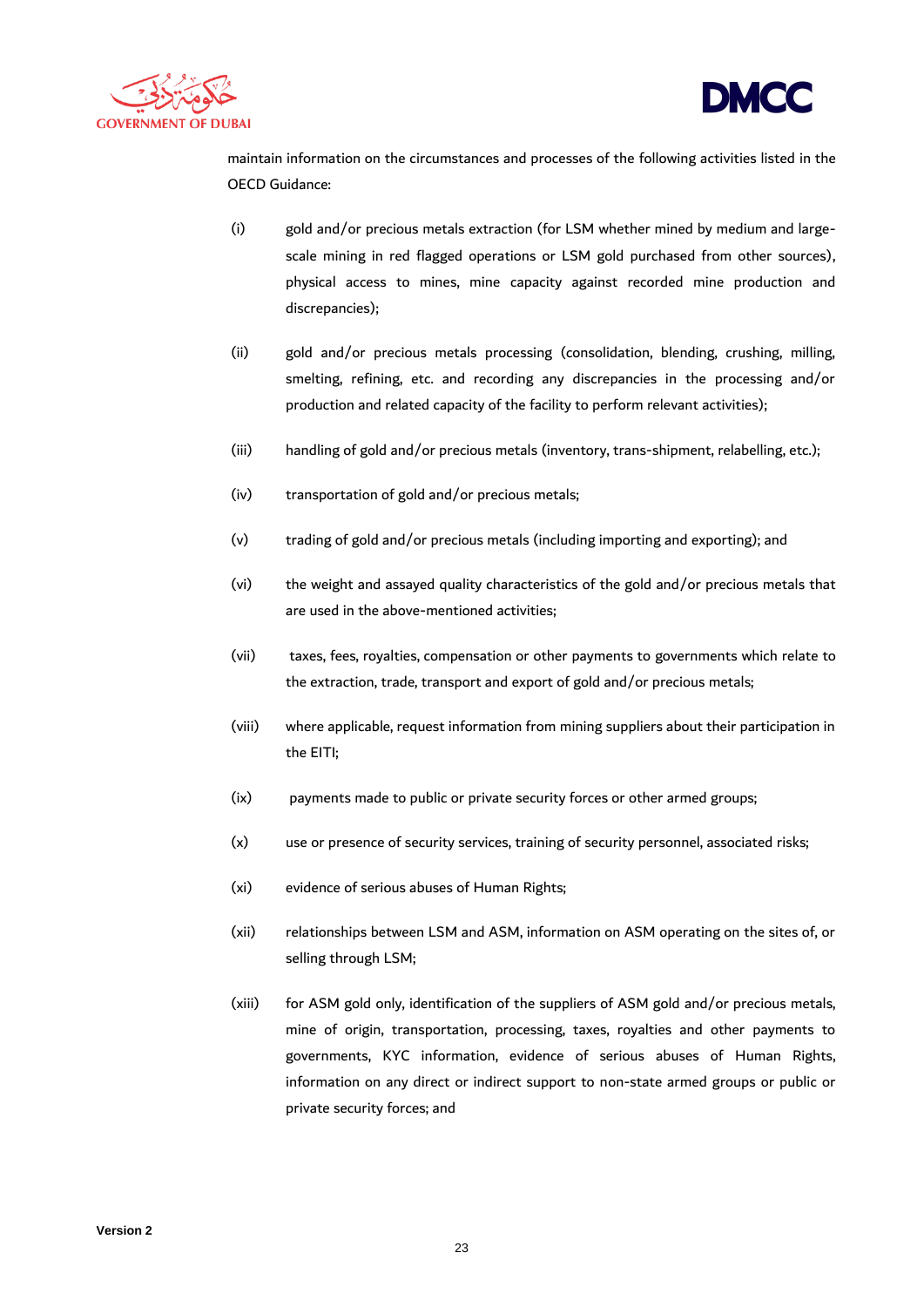



- (xiv) for recyclable gold and/or precious metals, value and place of transaction, type of material, type and organisation of supplier, manufacturing facilities, and unusual circumstances.
- (f) **Random Sample Verification** involves the verification of transactional records.

# **Rule 2.9 Policy Updating and Suitability**

Each Accredited Member's Policy should contain suitable systems, procedures and processes for risk identification and assessment (including suitably addressing Red Flags) and such systems, procedures and processes should be updated continually on an ongoing basis upon the occurrence of the change of any relevant circumstances.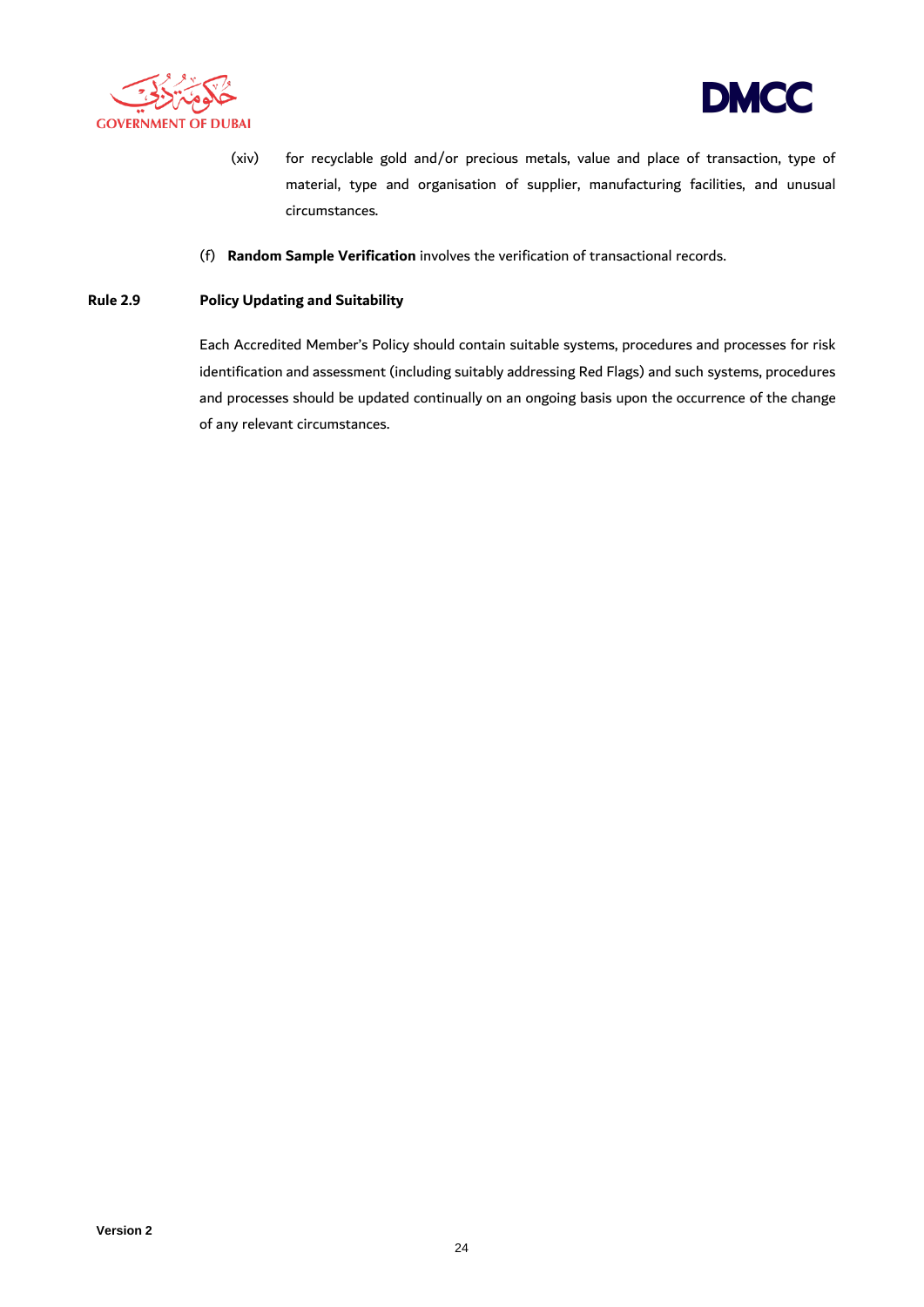



# **RULE 3. RISK CONTROL PLAN**

#### **Rule 3.1 Overriding Principle – Development of Risk Control Plan**

Each Accredited Member must develop and implement a plan and policy to evaluate and control any identified risk(s), including emerging risks and incident reporting, and mitigate against any adverse implications of such risk(s) (**Risk Control Plan**).The Risk Control Plan is designed to assist Accredited Members in making informed decisions in respect of: a) continuing to trade but with measurable risk mitigation for low risk situations; b) temporarily suspending trade while mitigation is implemented for medium risk situations; or c) ceasing to trade with a concerned supplier for high risk situations in accordance with the OECD Guidance. Members are encouraged to take into account the potential social and economic impacts of risk mitigation. Members should engage and support relevant industry programmes while understanding the impact that this may have on developing countries and the relevance to other existing international recognized standards.

# **Rule 3.2 Alignment with International Standards**

Each Accredited Member must develop or adapt on a continuing basis its Risk Control Plan to include internationally accepted common principles, standards and processes for responsible supply chain management. In particular, Accredited Members should carry out at least one annual review of the Policy and management systems, and a further review when there is a major change in circumstances, their business, operations or supply base, risk nature, or a major change in applicable rules and regulations. In developing Risk Control Plans, each Accredited Member should engage in or support, where appropriate, industry or other programmes on responsible supply chain management. For instance, Refiners are encouraged to support legitimate ASM producers to build secure, transparent and verifiable gold supply chains (consistent with the OECD Guidance).

# **Rule 3.3 Content Requirements**

Each Risk Control Plan should include the following (**Content Requirements**):

- (a) reporting mechanisms for identified risks to the Accredited Member's senior management and Supply Chain Officer and Compliance Officer
- (b) enhanced engagement with the internal functions of the Accredited Member, in charge of transparency, information collection and control over the supply chain;
- (c) enhanced engagement with suppliers through establishing a chain of custody and/or traceability system where a Red Flag has been identified;
- (d) enhancement of the physical security practices as referred to in Rule 1.17;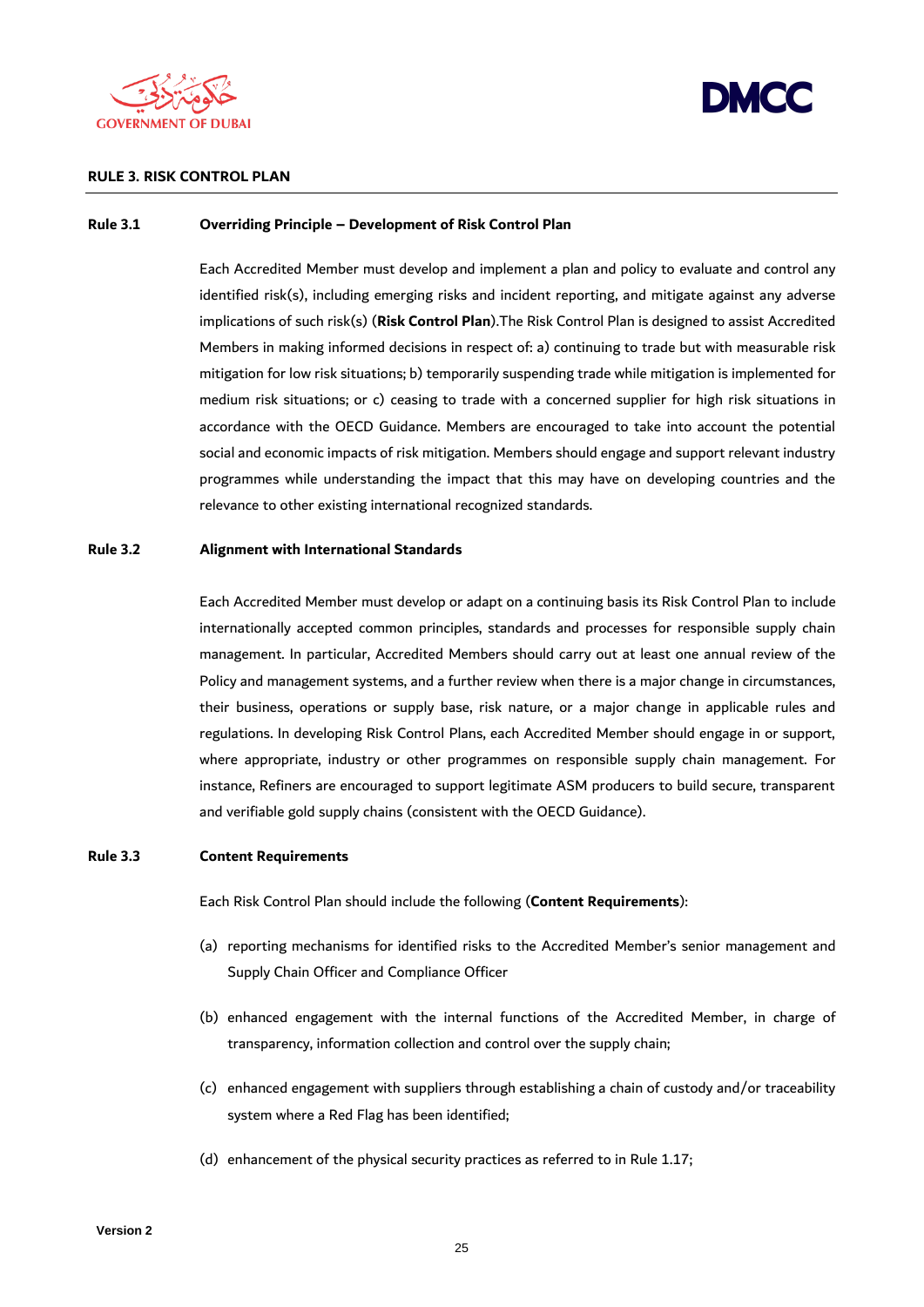



- (e) physical segregation and security of shipments where a Red Flag has been identified;
- (f) incorporation of rights of the Accredited Member to conduct additional checks on any supplier or UBO where a Red Flag has been identified;
- (g) continuity of trading activities while developing risk mitigation controls (including measurable steps, monitoring, review of performance, and reporting to senior management), such as:
	- (i) building and/or exercising leverage over the participants in the supply chain who can most effectively mitigate the risks;
	- (ii) temporarily suspending trading activities with a specific supplier where a Red Flag has been identified; and
	- (iii) disengaging for at least 3 months, with a specific supplier who fails to comply with the mitigating controls within a period of 6 months, and/or disengaging entirely if such controls are not feasible and/or unacceptable in light of the cost-benefit analysis and the capabilities of the Accredited Member conducting the due diligence;
- (h) consulting with suppliers and affected stakeholders and agreeing on the risk mitigation controls which should be adapted to the Accredited Member's specific suppliers and the contexts of their operations, state clear performance objectives and provide for sufficient time for affected stakeholders to review and implement;
- (i) reviewing on a regular basis the results of the mitigation measures, undertaking additional fact and risk assessment for risks requiring mitigation or after a change of circumstances, as per Rule 2;
- (j) communicating to senior management.

Note 8 Where a Red Flag has been identified, the Accredited Member may consider the following as an indicative measure of an approach to activities with the relevant supplier:

| <b>Risk Level</b> | <b>Control Mechanism</b>                                                                                   |
|-------------------|------------------------------------------------------------------------------------------------------------|
| Low               | Start or continue trading activities                                                                       |
| Medium            | Start or continue trading activities whilst mitigating the identified risks                                |
| <b>High</b>       | Suspend trading activities whilst mitigating the identified risks by obtaining additional information/data |
|                   | confirming or refuting the adverse risk assessments; OR                                                    |
|                   | disengage from the source(s) of the risk within a reasonable time frame (to be assessed on a case by       |
|                   | case basis)                                                                                                |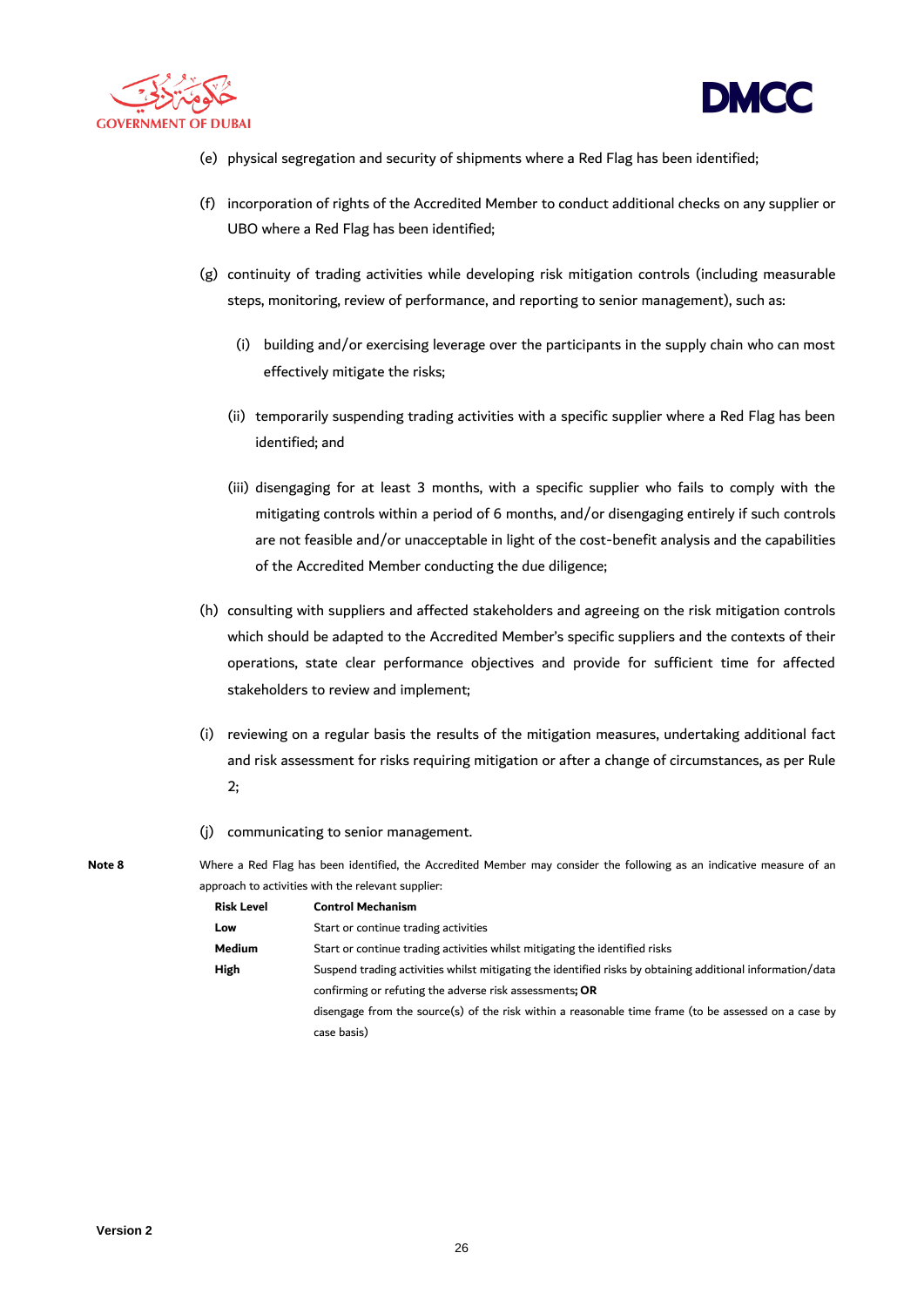



#### **RULE 4. INDEPENDENT THIRD-PARTY AUDITS**

# **Rule 4.1 Overriding Principle**

Each Accredited Member is required to ensure its own compliance with DMCC Rules for RBD-GPM and arranging at their own cost for this compliance to be reviewed by an independent third-party reviewer as stipulated in Rule 4.2.

# **Rule 4.2 DMCC Review Protocol**

DMCC Review Protocol (Annex 2) sets out the methodology DMCC requires each auditor (when acting as a "reviewer" in the meaning given to that term in the DMCC Review Protocol) (**Reviewer**) to comply with when conducting any independent third-party audit (if instructed to do so) of an Accredited Member (**Review**).

**Note 9** Each Reviewer or prospective auditor is recommended to verify any additional obligations that may apply to it under the Applicable Laws and Regulations.

# **Rule 4.3 Minimum Review Requirements**

In carrying out any Review, each Reviewer must verify the following:

- (a) the adequacy of the related policies and processes to implement DMCC Rules for RBD-GPM (as well as the obligations stemming from the Resolution);
- (b) the adequacy of external and internal controls to mitigate risks;
- (c) the conformity to and compliance with the DMCC Rules for RBD-GPM in all communications with participants across the entire supply chain;
- (d) the establishment of the chain of custody and traceability of information for all activities; and
- (e) the implementation of on-going risk assessment using a risk-based approach including the adequacy (considering both timing and method) of the Accredited Member's response to the outcome(s) of the risk assessments.

# **Rule 4.4 Minimum Requirements of Reviewers**

Each Reviewer must have the following characteristics:

- (a) independence from the Accredited Member subject to the relevant Review;
- (b) no conflict of interest between the Reviewer and the Accredited Member subject to the relevant Review;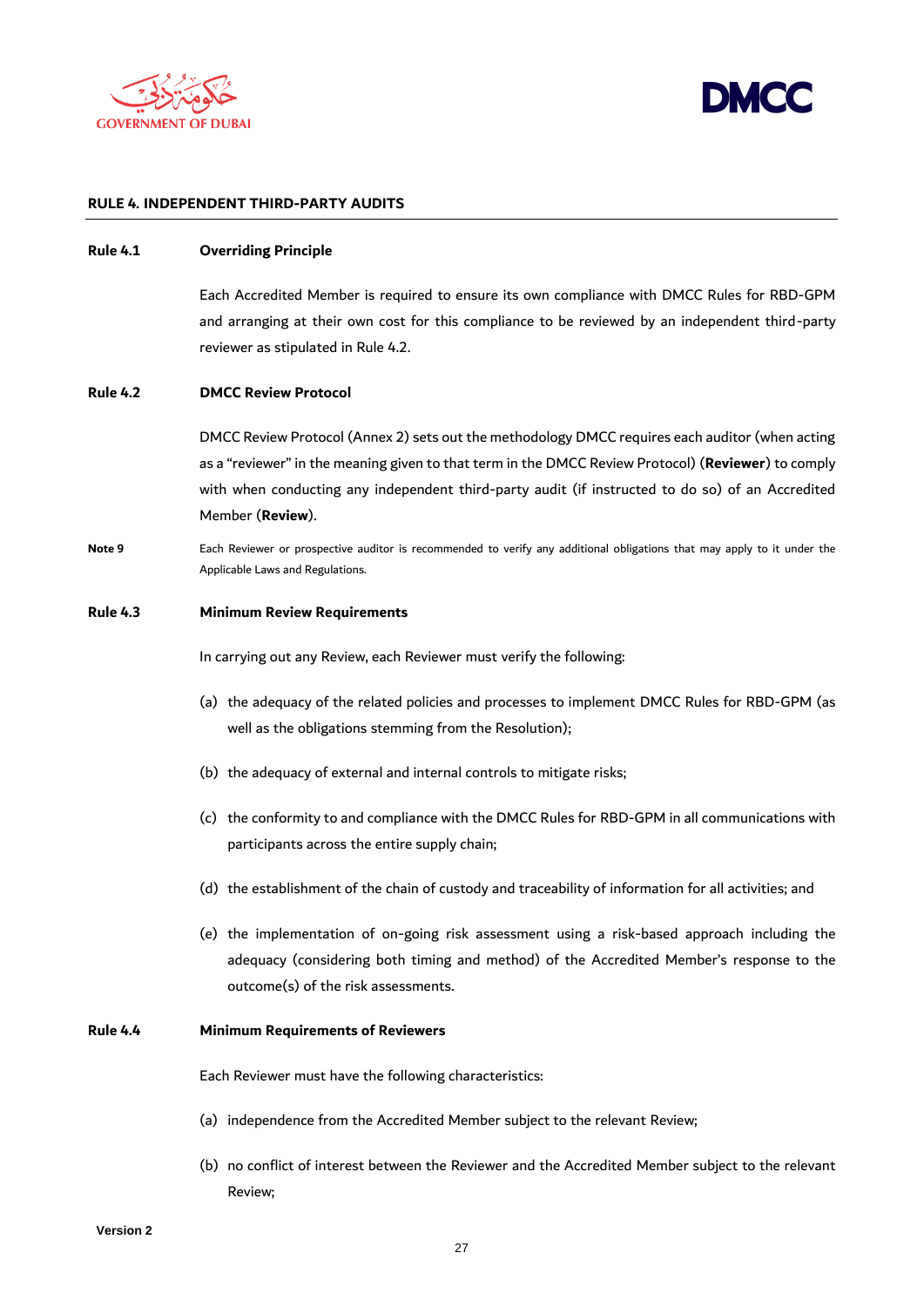



- (c) no specific services being provided by the Reviewer to the Accredited Member in relation to any due diligence exercise (other than general related guidance); and
- (d) the competence to carry out the relevant Review.

Each Reviewer must keep confidential the confidential information of the Accredited Member, subject to any legal requirements of disclosure or any other reasonable requirements of the Accredited Member, taking into account all circumstances (including the nature and ownership of the information and any previous dissemination of such information).

Any auditing entity that wishes to become a Reviewer must submit a completed DMCC Approved Reviewer Application Form (Annex 1) and meet the minimum criteria for Reviewers as set out in DMCC Review Protocol. Such application is subject to the terms and conditions of a DMCC Approved Reviewer Application Form.

# **Rule 4.5 Composition of the Review**

The following activities shall be included in each Review:

- (a) sufficient preparation of the Review, including the development of a detailed audit plan;
- (b) on-site investigations of the Accredited Member, including:
	- (i) review of the Accredited Member's facilities; and
	- (ii) review of a list of the Accredited Member's suppliers;
- (c) consultations with the Accredited Member's risk assessment team, Supply Chain Officer and Compliance Officer (as applicable);
- (d) audit conclusion, including the validation, reporting and recording of findings that determine the level of conformity of the Accredited Member's supply chain due diligence with DMCC Rules for RBD-GPM; and
- (e) provide recommendations to the Accredited Member to improve its due diligence practices.

# **Rule 4.6 Annual Report on Supply Chain Due Diligence**

Each Accredited Member shall produce an annual report. This shall include a summary of the Review in accordance with Step 5 of the OECD Guidance and Sections 16 and Section 19 (as applicable) of DMCC Review Protocol (Annex 2).

# **Rule 4.7 Review Programmes of Accredited Members**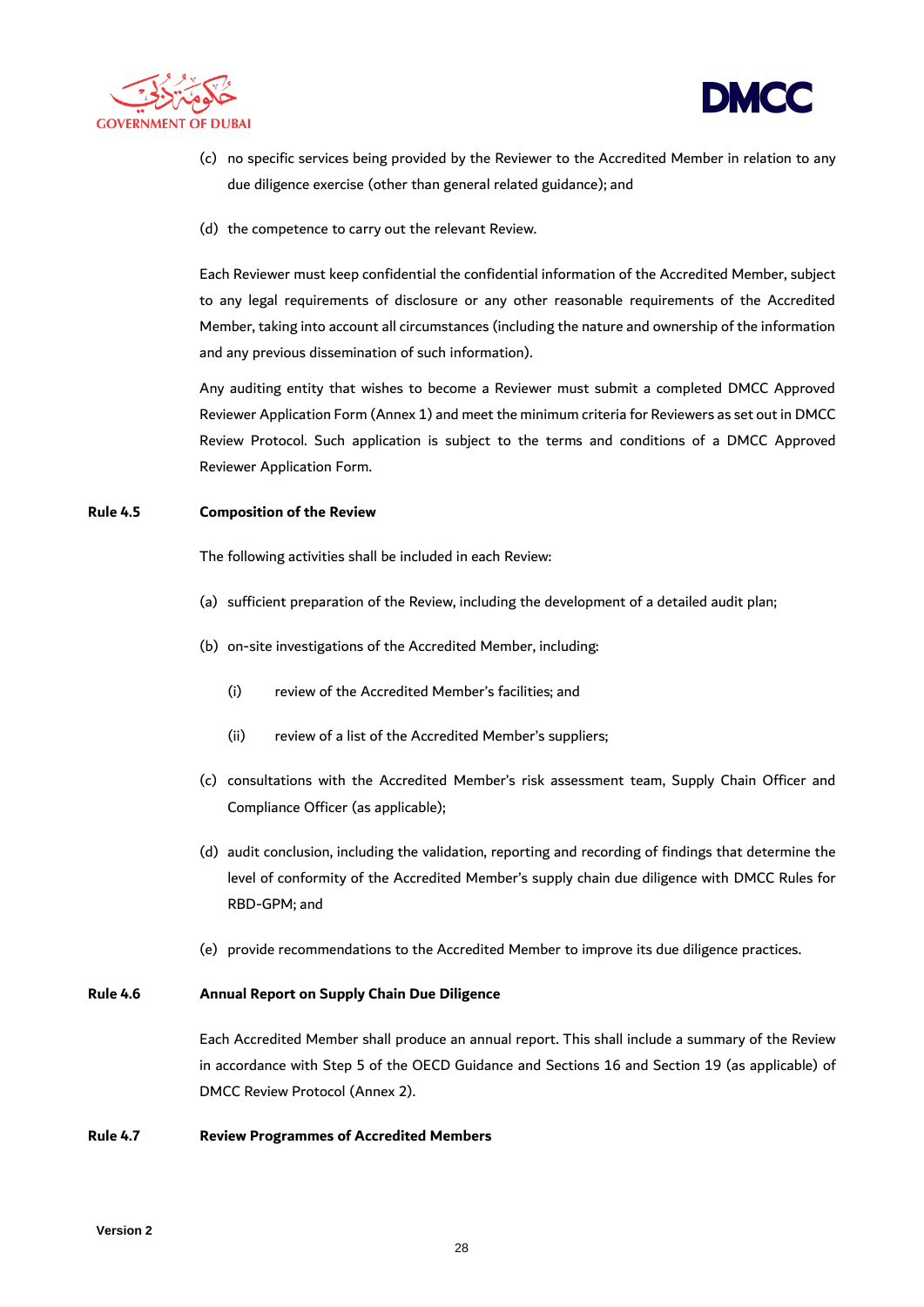



Each Accredited Member must demonstrate its compliance with these DMCC Rules for RBD-GPM to DMCC. In carrying out such obligation, each Accredited Member must implement an audit programme, which shall include:

- (a) ensure conformity with DMCC Rules for RBD-GPM;
- (b) selecting and engaging its Reviewer(s) in conformity with DMCC Rules for RBD-GPM;
- (c) observing and fully cooperating with each Reviewer;
- (d) implementing all recommendations provided by any Reviewer; and
- (e) upon request, providing a copy of any Review report to DMCC or any authority that regulates or otherwise governs the Accredited Member.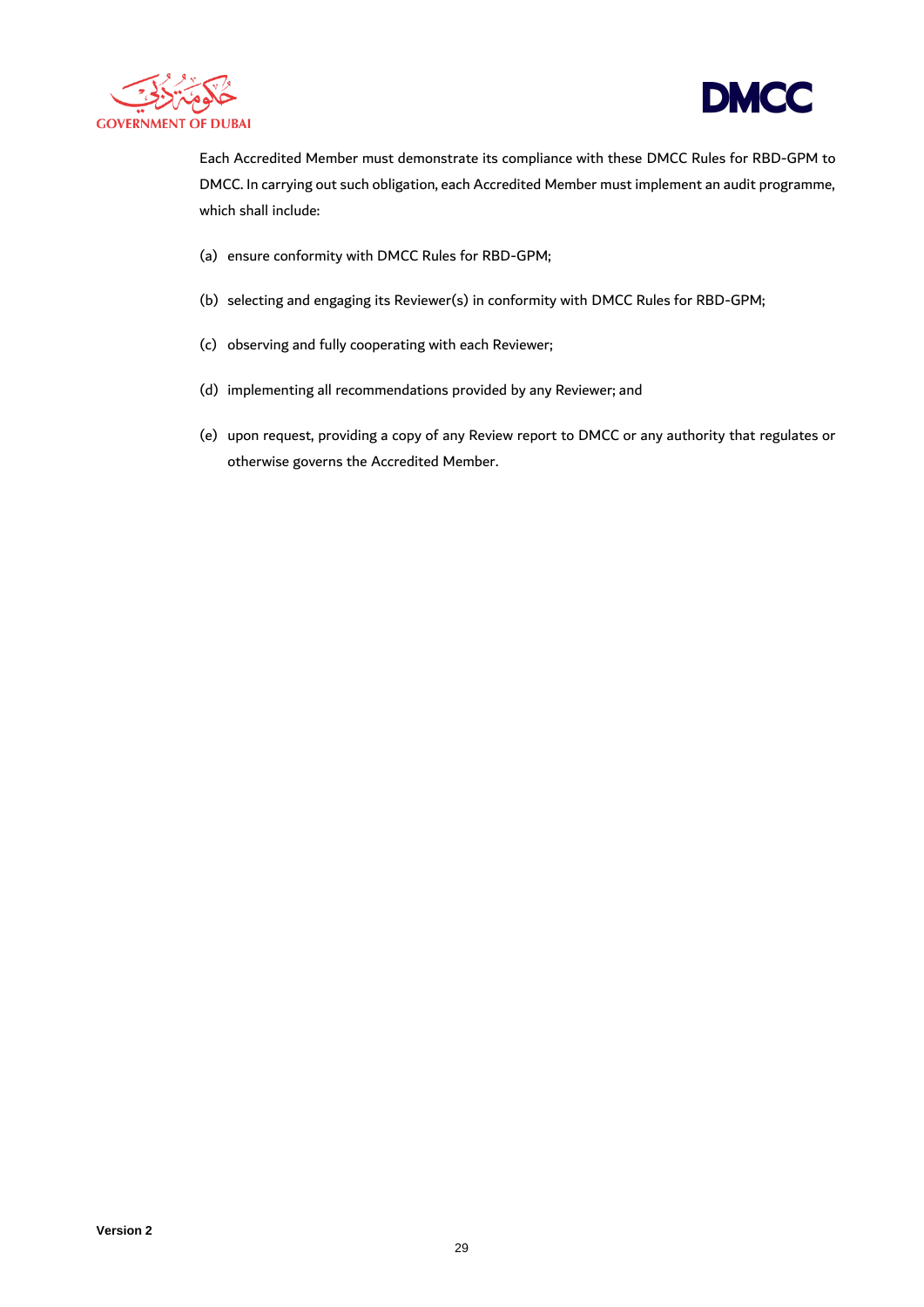



# **RULE 5. ANNUAL REPORTING ON RESPONSIBLE SUPPLY CHAIN DUE DILIGENCE**

# **Rule 5.1 Overriding Principle**

Each Accredited Member is required to publicly report annually on its supply chain due diligence in compliance with Step 5 of the OECD Guidance, in order to generate public confidence in the measures that it has implemented.

# **Rule 5.2 Minimum Requirements of Public Reporting**

At minimum, each Accredited Member shall:

- (a) publicly acknowledge its requirements under these Rules; and
- (b) comply with Rule 4.6.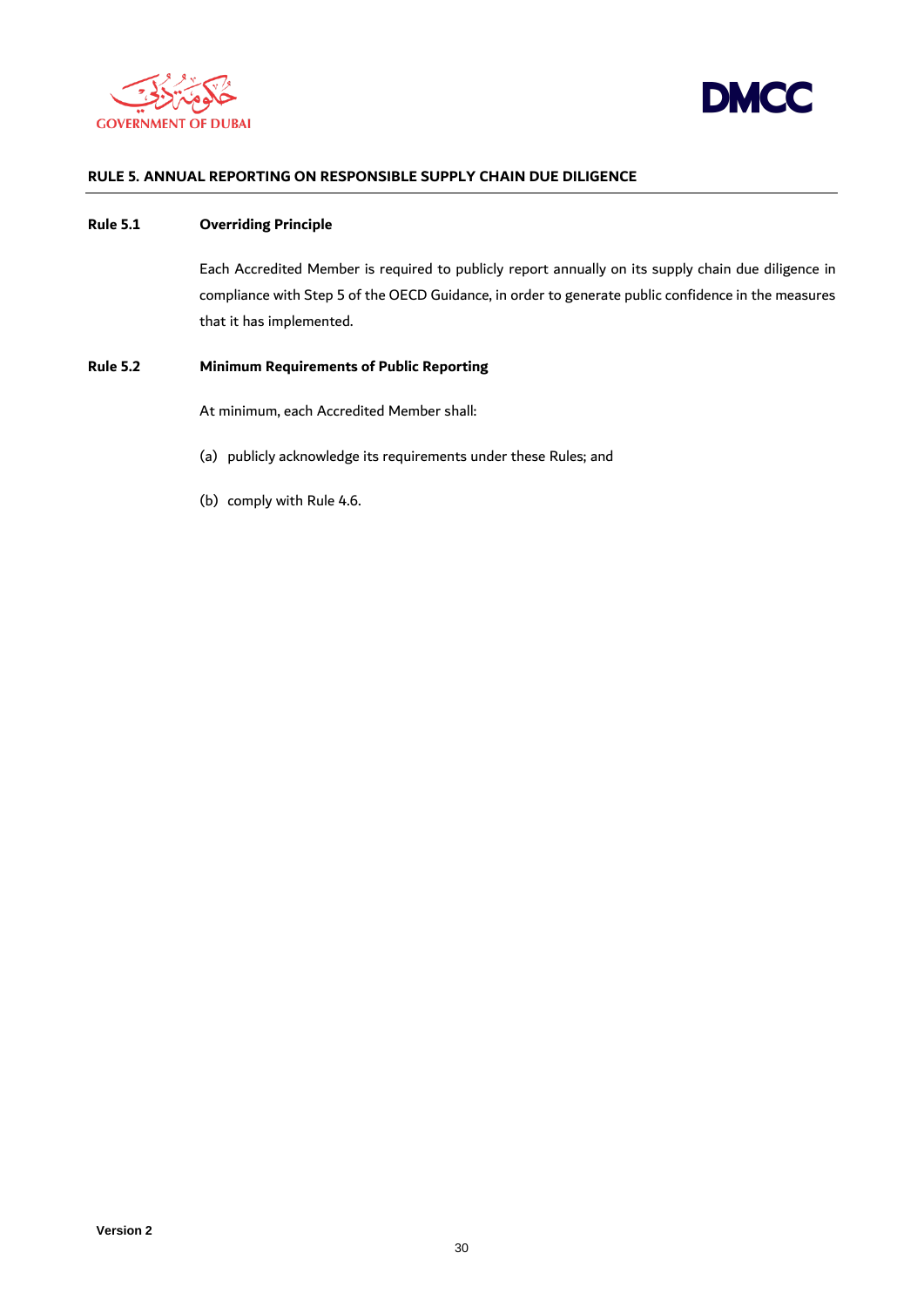



# **PART D - SCHEDULE**

#### **Introduction and Purpose**

This schedule (**Schedule**) contains background information to facilitate the understanding of the content of the Rules, the legislative framework (and background to such framework) within which the DMCC Rules for RBD-GPM operate and the meaning of certain terms within the DMCC Rules for RBD-GPM.

# **DMCC Practical Guidance**

In April 2012, DMCC introduced its Practical Guidance to assist global market participants across the entire supply chain of gold and/or precious metals to conduct the necessary due diligence (using a risk-based approach) for responsible sourcing of gold and/or precious metals. DMCC's Practical Guidance was developed by DMCC in consultation with the Organisation for Economic Cooperation and Development (**OECD**), DMCC's Dubai Gold Advisory Group (**DGAG**) and participants in the global markets for gold and precious metals. The OECD also engaged DMCC to join its drafting committee and to assist in the development of the OECD's Supplement on Gold for conducting gold responsible sourcing due diligence from conflict affected and/or high-risk areas (Final Draft Supplement on Gold) (**OECD Guidance**).

In June 2012, DMCC made it a mandatory requirement for all members of DMCC that are subject to any of the Accreditation Standards to comply with and implement all of the provisions of DMCC's Practical Guidance.

In 2016 DMCC's Practical Guidance was modified into the DMCC Rules for Risk Based Due diligence for Gold and Precious Metals, which was amended by version 1.1 in 2017.

DMCC Rules for RBD-GPM version 2 shall replace and supersede all the previous versions.

# **DMCC Review Protocol**

DMCC developed its DMCC Review Protocol to assist Accredited Members and other global market participants to ensure implementation of DMCC's Practical Guidance. DMCC-approved auditors have been required to use DMCC Review Protocol when conducting assessments on gold and/or precious metals market participants' due diligence practices to determine compliance with DMCC's Practical Guidance.

DMCC's Review Protocol has been amended and restated as set out in Part E, Annex 2 to DMCC's Rules for RBD-GPM (primarily for synergy with Part C of DMCC Rules for RBD-GPM). DMCC's Review Protocol shall continue to be required for use by auditors to assess the compliance of Accredited Members with DMCC Rules for RBD-GPM.

#### **The Resolution**

DMCC Rules for RBD-GPM take into account the requirements of the Resolution and the Federal Law No. 20 of 2018 on Anti- Money Laundering and Combating the Financing of Terrorism and Illegal Organisations.

DMCC Rules for RBD-GPM have been designed to enable Accredited Members to not only maintain compliance with the relevant regulatory framework pursuant to Applicable Laws and Regulations but also to adhere to the OECD Guidance.

**Version 2**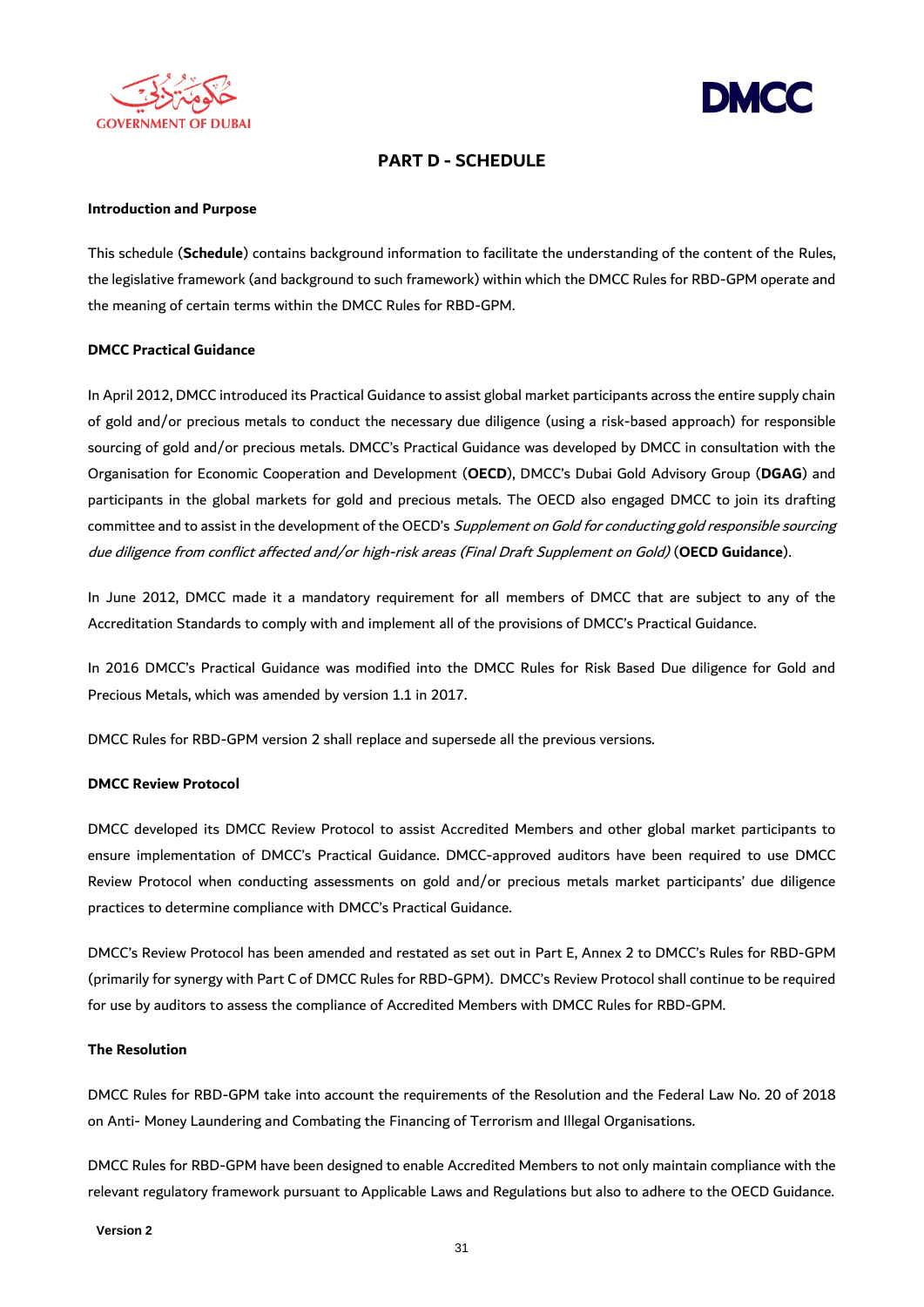



# **Law No. 20 of 2018**

Law No. 20 of 2018 sets out specific provisions relating to Designated Non-Financial Businesses and Professions (**DNFBPs**) who include institutions carrying out non-financial activities and professions, which includes specifically jewellery and precious metals and stones traders. Any member company of DMCC that deals with jewellery, precious metals and/or stones (**Relevant Member**) would be considered an DNFBP for the purposes of Law No. 20 of 2018.

A primary objective of the Resolution and Law No. 20 of 2018 is to provide an effective tool aimed at avoiding Money Laundering, and to provide for a framework within which Suspicious Transactions are duly recognised and reported. These reports are known as Suspicious Transaction Reports, or STRs. "Suspicious Transactions" under Law No. 20 of 2018 are considered those transactions, where reasonable grounds arise to suspect that funds are the proceeds of a felony or a misdemeanour or are related to financing of terrorism or to the financing of unlawful organisations, whether these transactions are carried out or attempted to be carried out.

# **Law No. 7 of 2014**

Under Law No. 20 of 2018, the financing of terrorism is the provision and/or collection of funds, or ensuring obtaining or transporting the same by any means, directly or indirectly, to any association, entity, organisation, centre, group, gang or any persons against whom the provisions of Federal Law No. 7 of 2014 on Combating Acts of Terrorism apply (**Law No. 7 of 2014**).

Law No. 7 of 2014 defines a Terrorist Organisation as a group formed of two or more persons, which acquires legal personality ipso jure or which is created ipso facto, that commits a terrorist act, directly participates in, threatens of, aims at, plans, seeks, promotes or aids the commission of such act regardless of the name, form, place of establishment, location, nationality or place of existence of its members.

# **Additional Obligations of DMCC**

DMCC undertakes to implement specific controls in relation to its members under the Anti-Money Laundering and Combating the Financing of Terrorism Policy and Process (**DMCC AML/CFT Policy**)).

As part of the AML/CFT Policy, DMCC undertakes to carry out detailed identification, verification and KYC processes in relation to the licensing and on-going supervision of its members. DMCC undertakes to cooperate fully with relevant authorities. As part of such cooperation, DMCC will (to the extent permitted or required) share such information with the relevant authorities as it deems appropriate to further the objectives set forth in DMCC Rules for RBD-GPM and the AML/CFT Policy. This cooperative approach is a further expression of DMCC's "zero tolerance" position with regard to AML/CFT.

Where there is any discrepancy between:

(i) the AML/CFT Policy; and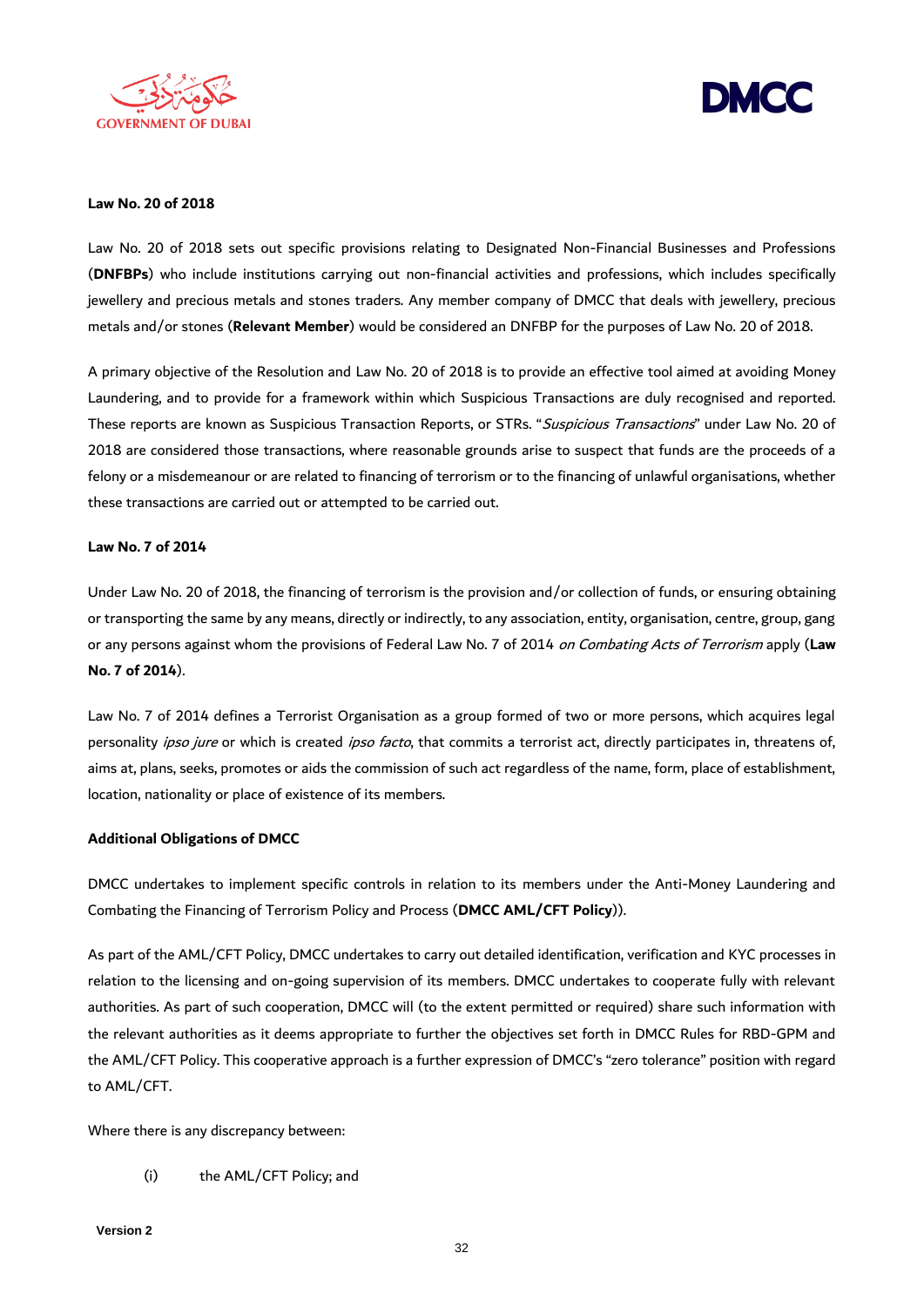



# (ii) the provisions of the Resolution and/or Law No. 20) of 2018,

the latter provisions will prevail.

It is also noted by DMCC that the UAE is a member state of the United Nations and hence, is bound to implement any applicable sanctions (which are assumed for the purposes of DMCC Rules for RBD-GPM to have direct effect in the UAE). In addition, it is noted that Law No. 7 of 2014 as well as Cabinet Decision No. 20 of 2019 Concerning the regulations on Terrorists' Lists sets forth that the Supreme National Security Council of the UAE shall establish one or more lists of terrorist persons and organisations which pose risk to the state or that the state is internationally bound to include in said lists.

Various other relevant sources of findings, recommendations, guidance, directives, resolutions, sanctions, notices or other conclusions (**Source Materials**) exist that have relevance in the context of AML/CFT, including Source Materials issued by the government of the UAE or any government departments in the UAE, the Central Bank of the UAE, the Financial Action Task Force and other UAE enforcement agencies. Irrespective of whether such other Source Materials may not have direct application in the UAE, the information in such other Source Materials may be a clear indicator on the possible (increased) risk of involvement with Money Laundering or Terrorism Financing.

# **Additional Guidance for Accredited Members**

Accredited Members are required to establish and maintain systems and controls to make appropriate use of all relevant Source Materials in determining if there is any risk of involvement with Money Laundering or Terrorism Financing. The mere fact that certain Source Materials do not apply directly in the UAE does not support any conclusion that such other Source Materials have no relevance to the business of an Accredited Member.

Accredited Members and any other persons implementing compliance with DMCC Rules for RBD-GPM are encouraged to be proactive in obtaining and appropriately using available national and international information, including suspect lists or databases from other credible public or private sources (for example lists maintained by the Office of Foreign Asset Control or OFAC in the United States) with regard to Money Laundering and Terrorism Financing.

DMCC recommends that all Accredited Members and Non-Accredited Members conduct regular checks of their supplier and business relationship databases and records for any names appearing on such lists and databases as well as monitoring transactions accordingly and to determine if an obligation has arisen to submit an STR with the FIU pursuant to the Resolution.

Accredited Members and Non-Accredited Members should note:

(a) that DMCC Rules for RBD-GPM constitute sector-specific additions to the applicable regulatory framework relating to the subject matter of DMCC Rules for RBD-GPM and mere compliance with DMCC Rules for RBD-GPM shall not relieve any Accredited Members and Non-Accredited Members from any obligation to comply with the Resolution and/or Law No. 20 of 2018 and/or any obligations arising under any other legislative or regulatory framework which may be applicable to them; and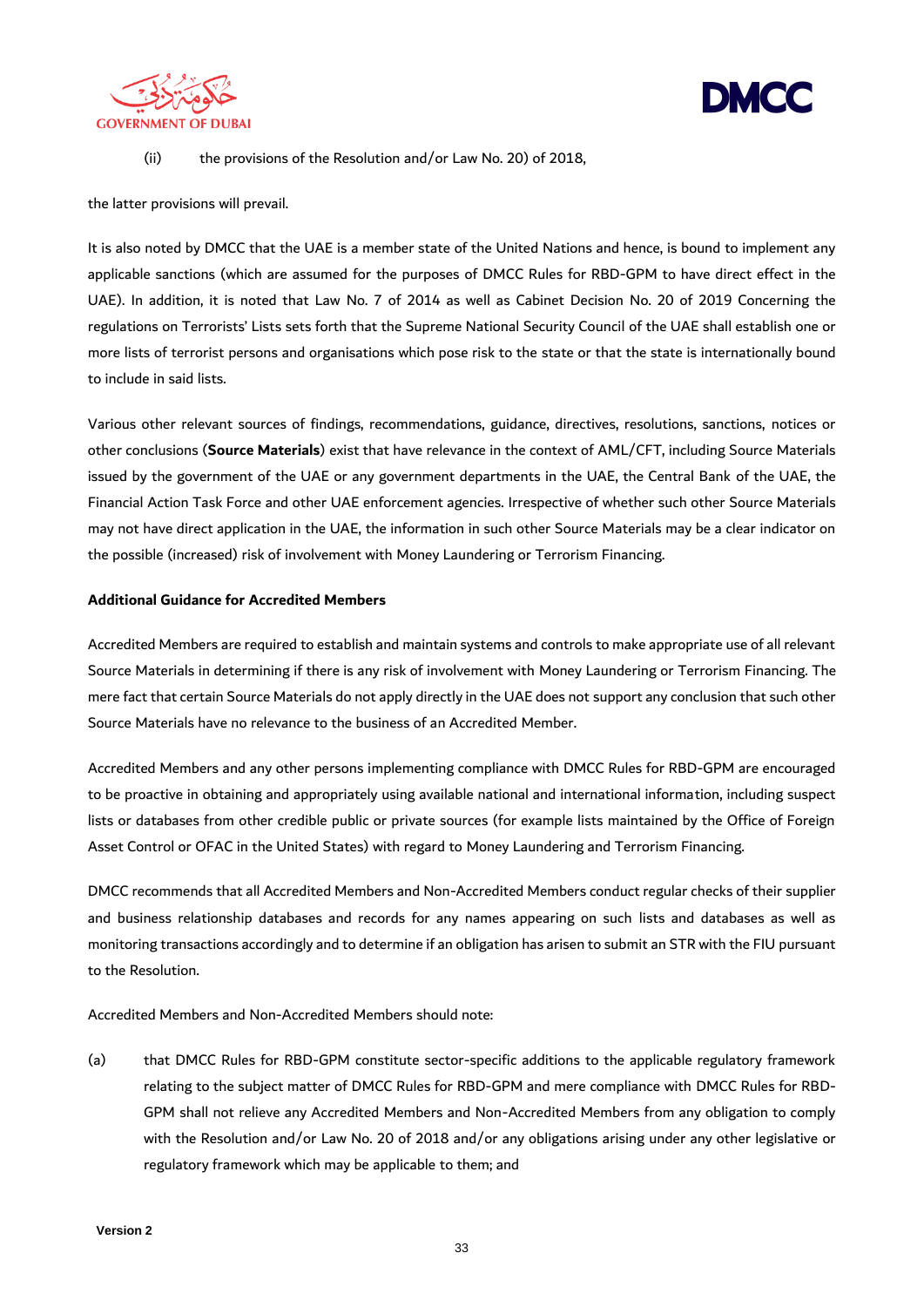



(b) where DMCC Rules for RBD-GPM and this Schedule make any reference to the UAE's legislative and regulatory framework (including the Resolution and Law No. 20 of 2018) underpinning the development of DMCC Rules for RBD-GPM, or any other legislation relating to AML/CFT, DMCC does not accept any responsibility for such references and strongly advises and recommends all Accredited Members and Non-Accredited Members who are member companies of DMCC (and for that matter, other DNFBP) to sufficiently inform themselves of the scope and application of such legislative and regulatory framework (and any other legislative and regulatory framework relevant to the subject matter of DMCC Rules for RBD-GPM which may be applicable to them) and if required to seek independent legal and/or professional advice for such purposes.

Irrespective of the scope of application of DMCC Rules for RBD-GPM, DMCC encourages all Non-Accredited Members and participants across the supply chain of gold and/or precious metals to implement DMCC Rules for RBD-GPM.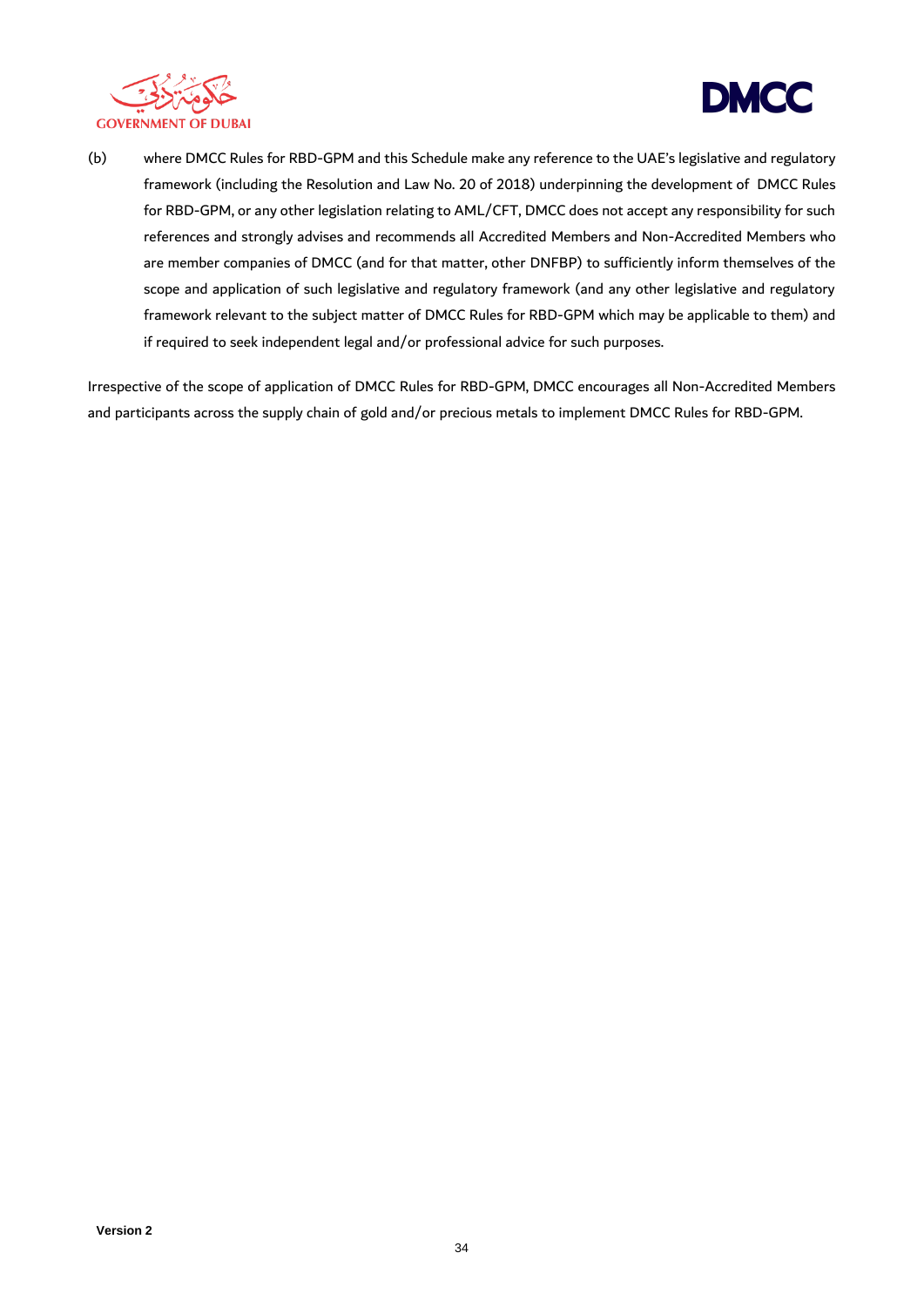



# **PART E - ANNEXES**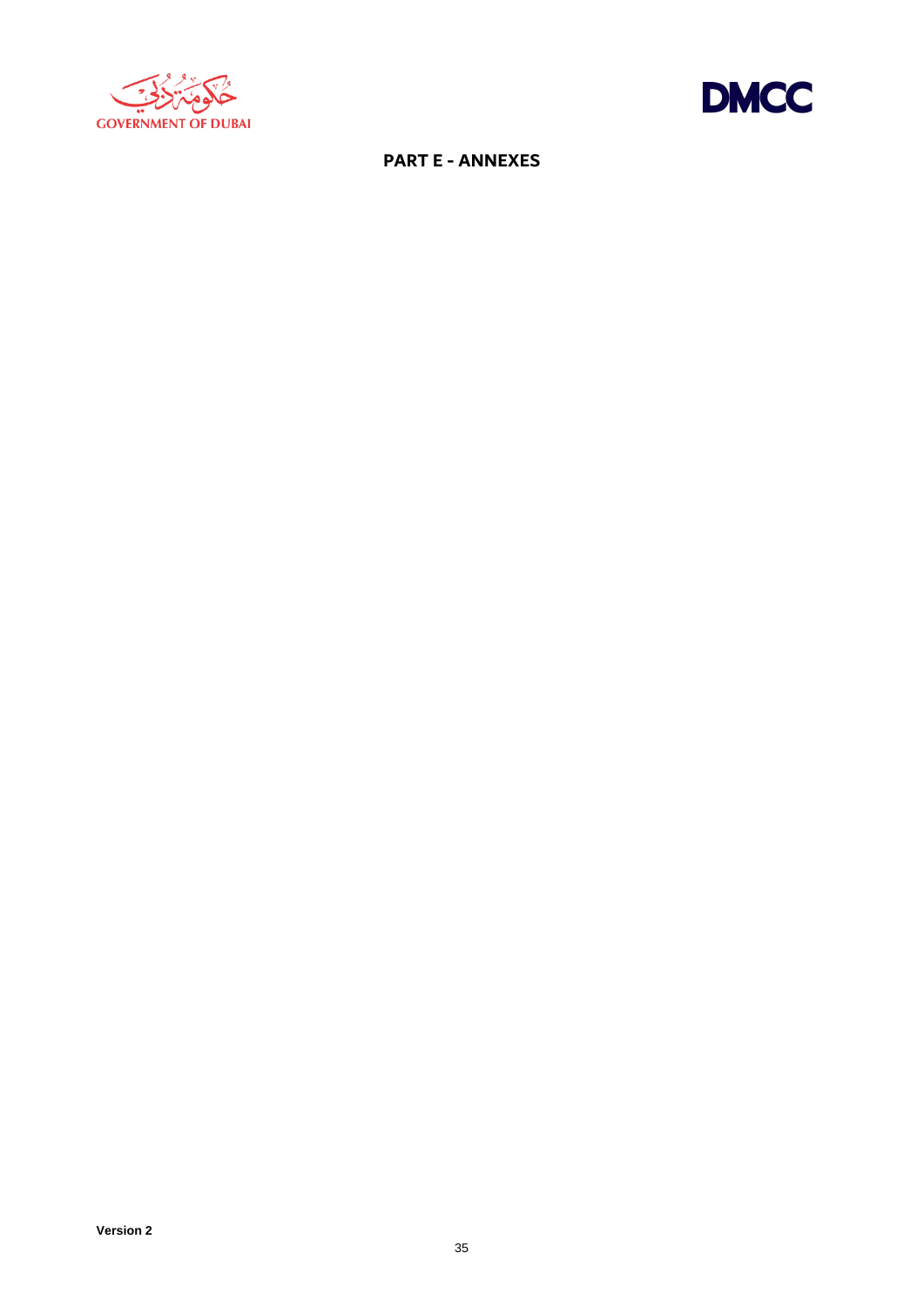



# **ANNEX 1 – DMCC APPROVED REVIEWER APPLICATION FORM**

# **Dubai Multi Commodities Centre (DMCC)**

# **DMCC Approved Reviewer Application Form**

This application form is to be completed and submitted to DMCC with relevant supporting documentation by auditing entities that wish to become a DMCC approved Reviewer in accordance with DMCC's Review Protocol (Section 3 – Minimum Criteria for Selection of Reviewers). This application form may be updated from time to time and published on DMCC's website.

**Please note that a separate and independent application form is required to be completed for each branch and/or subsidiary of the same auditing entity.**

# **Section 1 – Applicant Information**

| <b>Applicant's Full Name<sup>1</sup></b>                                          |  |                  |                |           |           |  |
|-----------------------------------------------------------------------------------|--|------------------|----------------|-----------|-----------|--|
| <b>Applicant's Registered Address</b>                                             |  |                  |                |           |           |  |
|                                                                                   |  |                  |                |           |           |  |
|                                                                                   |  |                  |                |           |           |  |
|                                                                                   |  |                  |                |           |           |  |
|                                                                                   |  |                  |                |           |           |  |
| Applicant's Physical Office Address <sup>2</sup>                                  |  |                  |                |           |           |  |
|                                                                                   |  |                  |                |           |           |  |
|                                                                                   |  |                  |                |           |           |  |
|                                                                                   |  |                  |                |           |           |  |
| <b>Short description of Applicant's</b>                                           |  |                  |                |           |           |  |
| organisation                                                                      |  |                  |                |           |           |  |
| Is the Applicant an approved and/or regulated auditing entity?                    |  | Yes              |                | <b>No</b> |           |  |
| If Yes, please provide details of                                                 |  |                  |                |           |           |  |
| approving authority and/or regulator                                              |  |                  |                |           |           |  |
|                                                                                   |  |                  |                |           |           |  |
| Is the Applicant a member of any initiative(s) similar to DMCC Rules for RBD-GPM? |  |                  | <b>Yes</b>     |           | <b>No</b> |  |
| If Yes, please provide details                                                    |  |                  |                |           |           |  |
|                                                                                   |  |                  |                |           |           |  |
|                                                                                   |  |                  |                |           |           |  |
| Please tick which of the following types of standards, the Applicants reviews are |  | <b>ISAE 3000</b> |                |           |           |  |
| based upon <sup>3</sup>                                                           |  |                  | ISO 19011:2011 |           |           |  |
| Details of Applicant's regulatory and/or licensing                                |  |                  |                |           |           |  |
| body(ies) <sup>4</sup>                                                            |  |                  |                |           |           |  |
|                                                                                   |  |                  |                |           |           |  |
|                                                                                   |  |                  |                |           |           |  |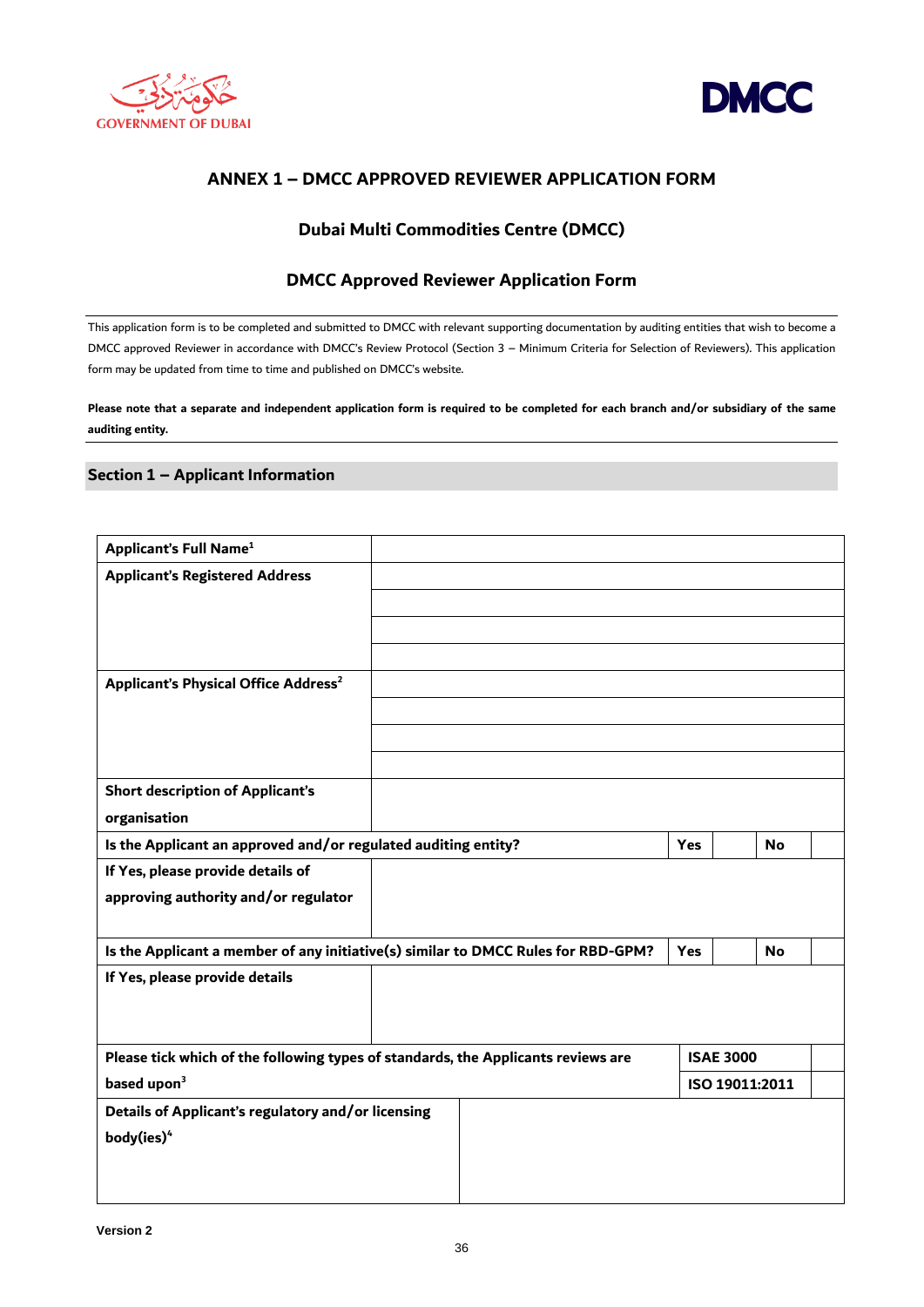



| Does the Applicant have capacity and expertise in gold and/or precious metals |  | <b>Yes</b> | No |  |
|-------------------------------------------------------------------------------|--|------------|----|--|
| audits?                                                                       |  |            |    |  |
| If Yes, please provide details /                                              |  |            |    |  |
| examples of such experience                                                   |  |            |    |  |
|                                                                               |  |            |    |  |
| Does the Applicant have capacity and expertise in due diligence and KYC?      |  | <b>Yes</b> | No |  |
| If Yes, please provide details /                                              |  |            |    |  |
| examples of such experience                                                   |  |            |    |  |
|                                                                               |  |            |    |  |

**<sup>1</sup>** As stated in the Applicant's licence to operate / company registration / certificate of incorporation.

<sup>2</sup> If different from the Applicant's Registered Address.

**<sup>3</sup>** Auditing entities that perform reviews based on other standards will not be eligible for application.

**<sup>4</sup>** Please include the category of regulatory body (e.g. government, global standard setting entity, trade association, etc.) and its website address

# **Section 2 – Application Contact Information**

| Address for delivery of notices |                   |
|---------------------------------|-------------------|
|                                 |                   |
|                                 |                   |
|                                 |                   |
| <b>Contact Person</b>           | <b>Title</b>      |
|                                 | <b>First Name</b> |
|                                 | <b>Last Name</b>  |
|                                 | <b>Position</b>   |
|                                 | <b>Telephone</b>  |
|                                 | Email             |

# **Section 3 – Supporting Documentation**

Please ensure that this application is accompanied by the following information/documents and indicate such compliance by ticking the following boxes as appropriate:

| Copy of Applicant's licence to operate / company registration / certificate of incorporation            |  |
|---------------------------------------------------------------------------------------------------------|--|
| Full details of the Applicant's ownership structure                                                     |  |
| Organisation chart of the Applicant's full ownership structure <sup>1</sup>                             |  |
| Sample ISAE 3000 reasonable assurance and/or ISO 19011:2011 reports including supporting                |  |
| document(s) of collation and review of objective evidence that formed the basis for the issuance of the |  |
| final reports                                                                                           |  |
| $CV(s)$ of the persons conducting audits <sup>2</sup>                                                   |  |

**CV(s) of the persons conducting audits2**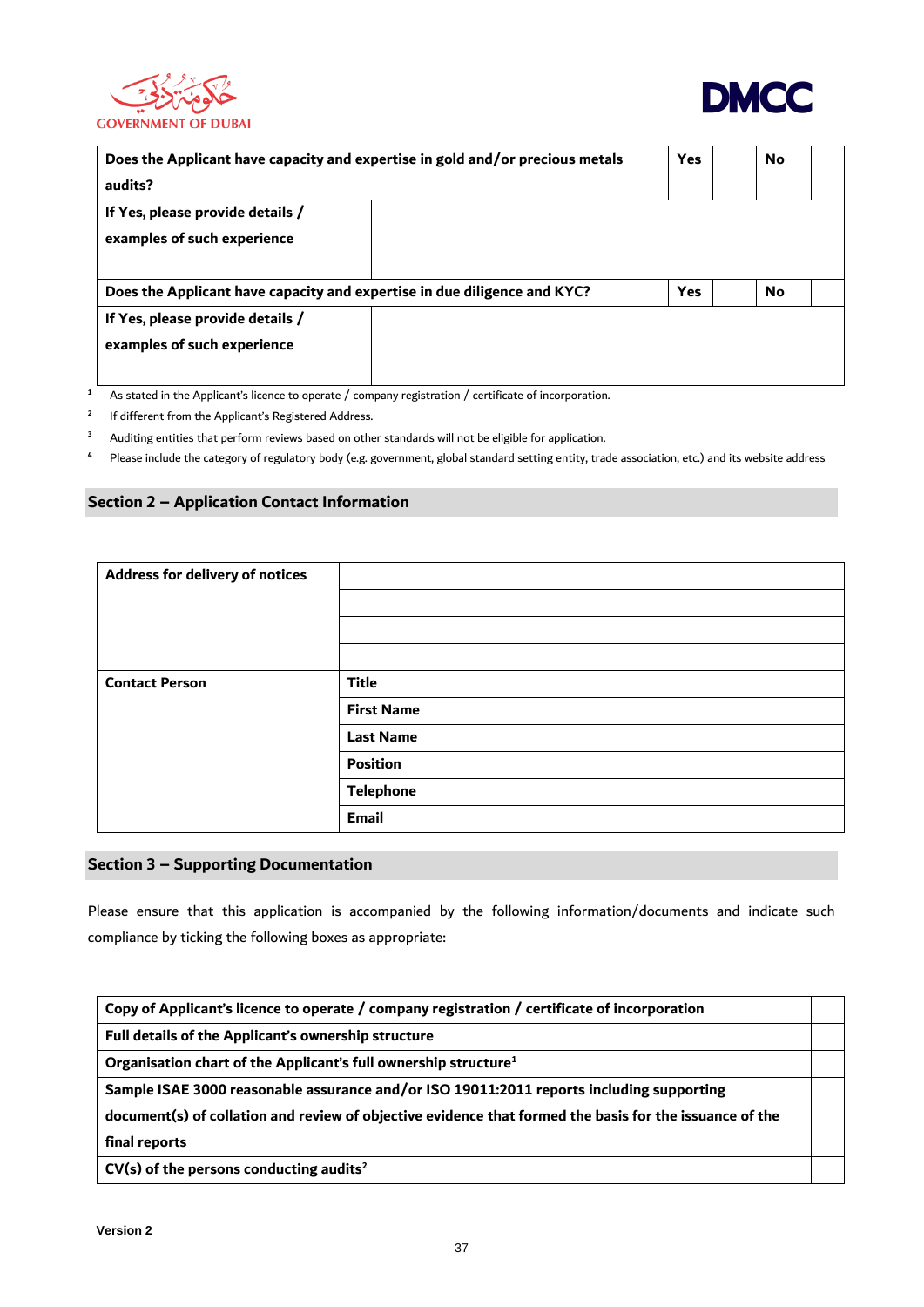



# **CV and details of the Applicant's nominated lead auditor**

#### **Copy of the Applicant's authorised signatory list**

# **Passport copy for each person on the Applicant's authorised signatory list**

#### **Statement of Integrity<sup>3</sup>**

# **Statement of Competency<sup>4</sup>**

<sup>1</sup> Please ensure that full details are provided for each UBO(in the meaning set out in DMCC Rules for RBD-GPM).

<sup>2</sup> The CV(s) must demonstrate subject matter expertise as detailed in DMCC Review Protocol (including such persons' qualification level and designation). It is the responsibility of the approved Reviewer to proactively provide to DMCC CV(s) of new employees who are going to work on a Review for DMCC's approval. Each new reviewer needs to be approved by DMCC before the reviewer engages with a Member. DMCC might require an interview or any such steps that it deems necessary to gage the qualification of such reviewer to do his job.

**<sup>3</sup>** The Statement of Integrity must demonstrate the Applicant's independence with regard to any parties audited by it.

**<sup>4</sup>** The Statement of Competency must set out details of the Applicant's: (a) quality control procedures (including appropriate follow-up systems, internal audit and management reviews; (b) relevant experience in performing supply chain due diligence; and (c) the necessary resources to perform reviews in accordance with DMCC Review Protocol.

# **Section 4 - Terms and Conditions**

Upon being granted the status of an auditor approved by DMCC (**Reviewer**), the Applicant (as identified in Section 1 of DMCC's Approved Reviewer Application Form) unconditionally agrees to the following terms and conditions:

- 1. DMCC shall keep pre-approval application information confidential, provided however, that DMCC may at its sole discretion disclose relevant reports submitted pursuant to DMCC Review Protocol and/or information received from any DMCC approved Reviewer or Applicant to the IGC for any of the following reasons:
	- (a) to advise on the integrity of any review conducted for an Accredited Member (as defined in DMCC Rules for RBD-GPM);
	- (b) to review the accuracy and completeness of the content of any Review (as defined in DMCC's Rules for RBD-GPM);
	- (c) in accordance with Section 21 of DMCC Review Protocol;
	- (d) to provide clarification to the Reviewer on the interpretation of DMCC Rules for RBD-GPM, these terms & conditions or any other related document with regard to specific findings during any Review process;
	- (e) DMCC being informed of any disagreement between the Reviewer and an Accredited Member (or any other member of DMCC);
	- (f) to ensure the integrity of DMCC Rules for RBD-GPM or any document or process relating to DMCC's responsible sourcing initiatives; or
	- (g) to ensure that reviews conducted by Reviewers are consistent irrespective of the location of any applicable Reviewer.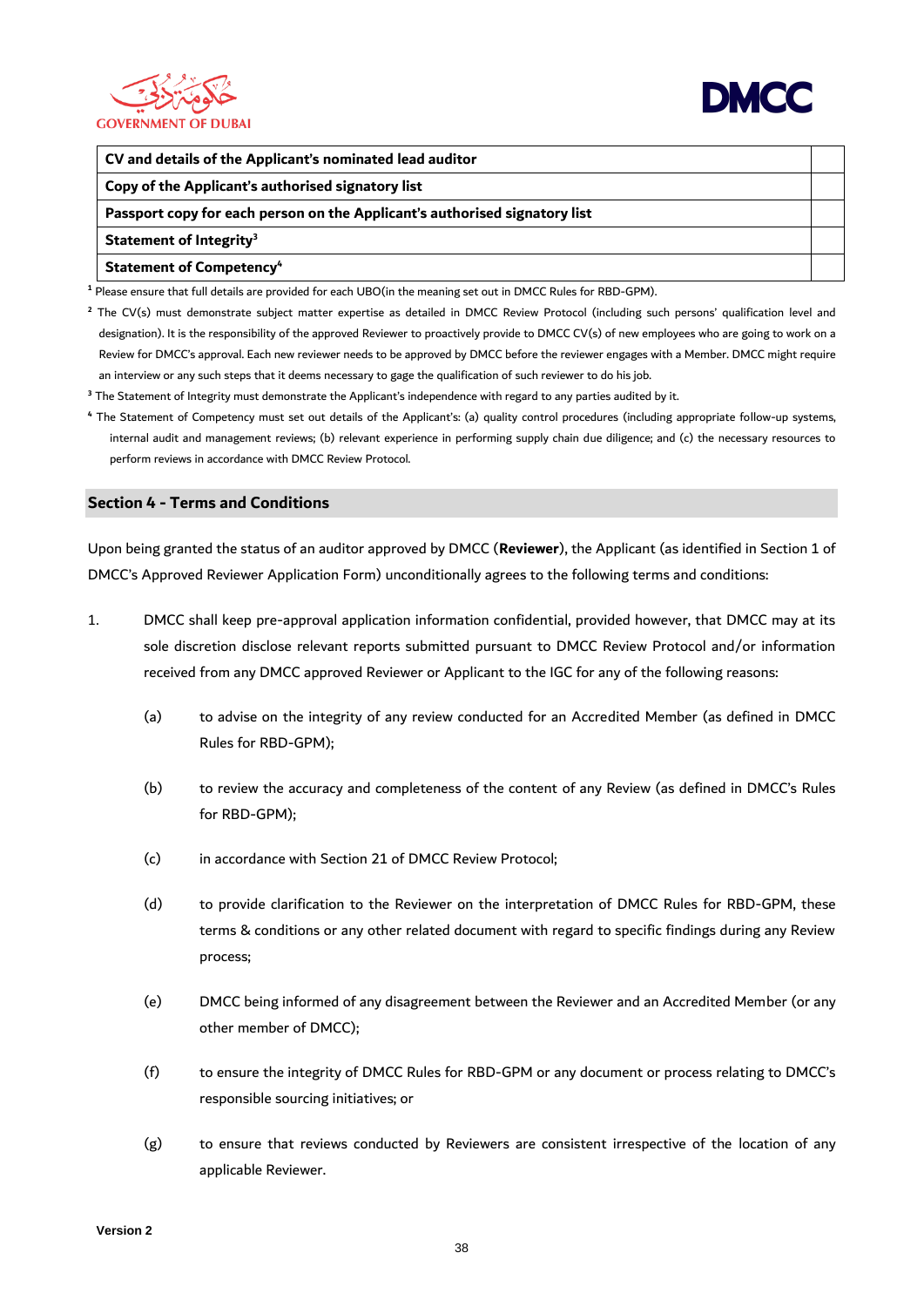



- 2. DMCC will uphold any decisions and/or actions as advised by the IGC including without limitation:
	- (a) an appointment by DMCC of a Reviewer to review another Reviewer's work, products or processes, upon which the Reviewer under review shall fully cooperate (including full access to all relevant information) with a DMCC appointed Reviewer, failing which DMCC shall be entitled at its sole discretion to revoke the status of the Reviewer under review as a DMCC approved Reviewer;
	- (b) providing any written statement to any concerned person that the integrity, confidentiality and/or independence of the Reviewer and related review process has been compromised; and
	- (c) temporarily suspending and/or fully revoking DMCC approval status of a Reviewer.
- 3. The Reviewer will have approved status for 3 years. Reviewers may re-apply for a new accreditation after this period. Re-applications should be submitted within the 6-month period prior to the expiry of the 3 year approved status period.
- 4. Upon the suspension or revocation of a DMCC approval status of a Reviewer, such Reviewer shall be entitled to appeal in writing directly to the IGC. The IGC may invite such Reviewer to present and/or provide clarification in respect of the subject of appeal. The decision of the IGC will be final and binding on DMCC and the Reviewer. DMCC may consider a further application by the Reviewer if DMCC is satisfied that the Reviewer has addressed the issues which gave rise to suspension or revocation.
- 5. A Reviewer may request an opinion or clarification from DMCC either during a Review or following the issuance of any information or report (in partial, full or abridged, draft or final form). Following any opinion or clarification provided by DMCC, any subsequent amendments by the Reviewer to the information or report previously issued by the Reviewer that the Reviewer elects to make shall be deemed to be at the Reviewer's sole discretion and made independently by the Reviewer and without any influence from DMCC.
- 6. Any opinion, clarification, comment or absence thereof from DMCC shall not relieve a Reviewer of its warranties, obligations or liabilities pursuant to DMCC Rules for RBD-GPM or any part of DMCC's responsible sourcing initiatives.
- 7. DMCC Reviewer Application Form and related documentation requirements shall be submitted to DMCC at the following addresses:

By email: [reviewer.application@dmcc.ae](mailto:reviewer.application@dmcc.ae)

By hard copy to: Head of Precious Metals

DMCC PO Box 48800, Dubai, UAE

8. DMCC reserves the right to approve or reject at its sole discretion any application by an applicant (including the right to approve or reject individual auditors) to become a Reviewer. The decision of DMCC shall be communicated in writing to the applicant. In case of rejection to become a Reviewer, DMCC is not obliged to provide any reason for the rejection. DMCC's decision in relation to any application(s) for Reviewer status is final and not subject to appeal.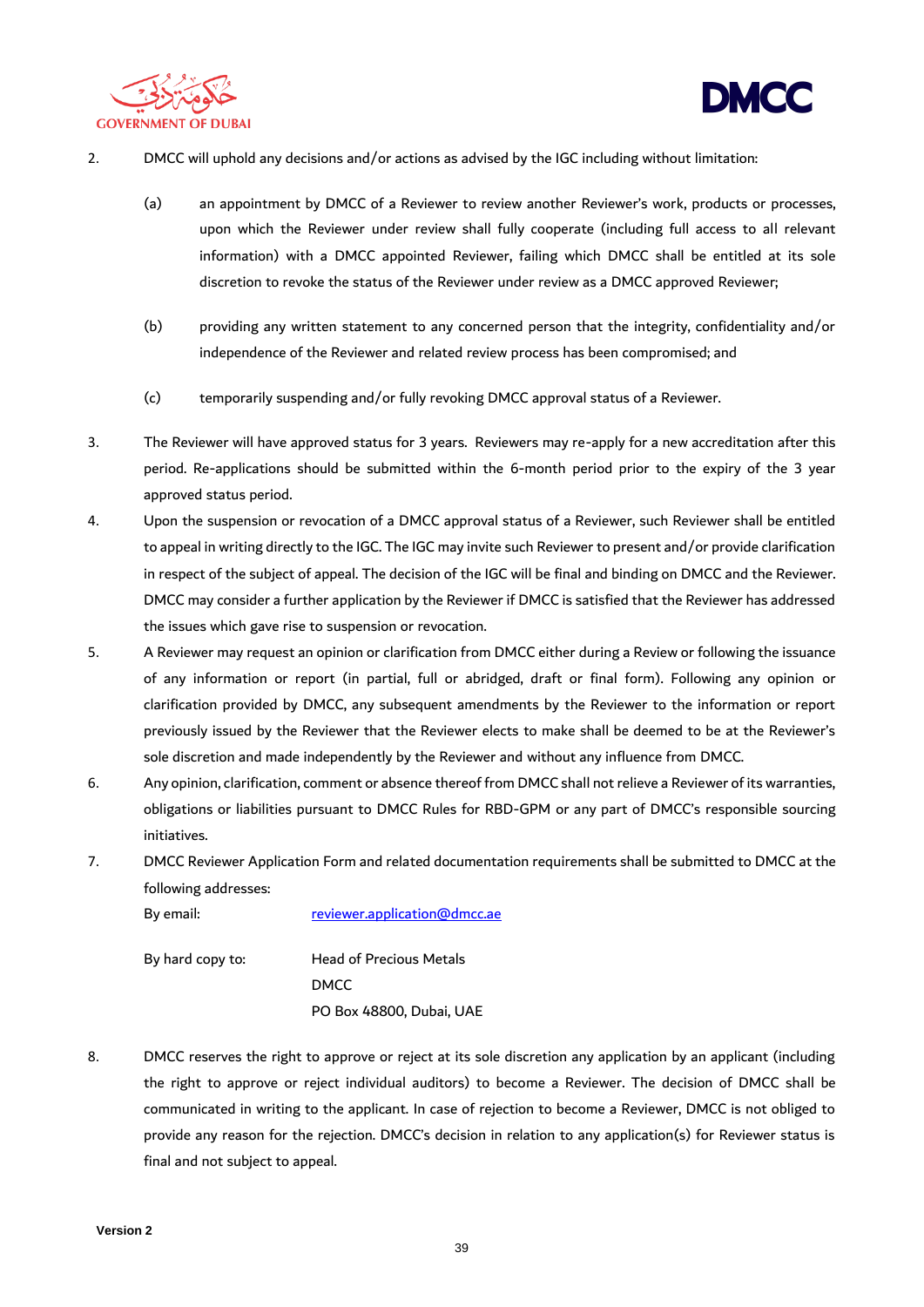



- 9. DMCC may at any time determine and inform a Reviewer of the categories of DMCC responsible sourcing initiatives for which the Reviewer may conduct reviews.
- 10. Prior to providing any approval and listing the applicant as a Reviewer on DMCC's corporate website, the Applicant and all individual auditors employed by the Applicant must complete an induction programme (**Induction Programme**) administered by DMCC to ensure that the Applicant has fully understood all aspects of DMCC Rules for RBD-GPM and DMCC's requirements for responsible sourcing initiatives. DMCC may waive this obligation at its sole discretion. The Induction Programme may take the form of one or more workshops or seminars with the relevant persons at DMCC. If an Applicant or Reviewer has not completed an Induction Programme, the Reviewer may not (without the prior written consent of DMCC in each instance) enter into any engagement with an Accredited Member for the purposes of carrying out a Review (or otherwise related to any of DMCC's responsible sourcing initiatives).

# **Section 5 - Statement of Applicant**

We hereby confirm our application to be appointed as a DMCC approved Reviewer for DMCC's responsible sourcing initiatives. We have reviewed, and agree to be bound by, DMCC Review Protocol (including the OECD Guidance, as defined in the Schedule to DMCC Rules for RBD-GPM) and to a DMCC Approved Reviewer Application Form terms and conditions.

We agree to submit on an annual basis relevant documentation, as stipulated from time to time by DMCC, in order to maintain our status of a DMCC approved Reviewer.

Other than in respect to any disclosures required by any applicable law we agree to keep confidential all information relating to this application process and all subsequent audits and reviews carried out by us.

If accepted on DMCC Approved Reviewers list, we acknowledge DMCC's right at its sole discretion, to make any changes to DMCC Rules for RBD-GPM and DMCC's Review Protocol, and we agree to adhere to any such amendments.

We declare that we are not aware that we are subject to any formal independent third-party investigations as permitted by law in any jurisdiction as of the date of signing this application form.

For and on behalf of the Applicant identified in Section 1 of this application:

\_\_\_\_\_\_\_\_\_\_\_\_\_\_\_\_\_\_\_\_\_\_\_\_\_\_\_\_\_\_\_\_\_\_\_\_\_\_\_

Name:

Title:

Date:

**Version 2**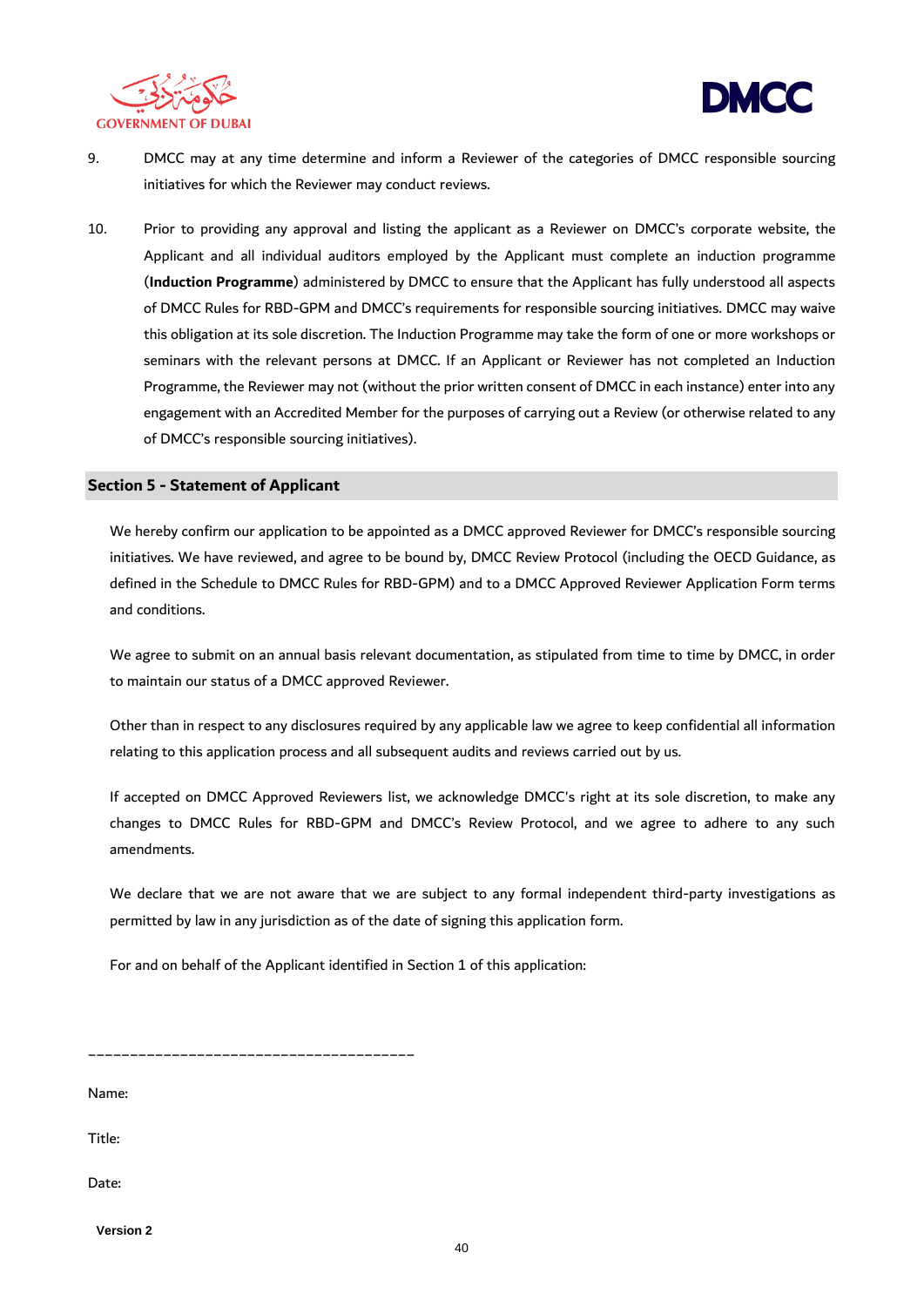



**ANNEX 2 – DMCC REVIEW PROTOCOL**

**DMCC Review Protocol** 

**on** 

# **Responsible Sourcing of Precious Metals**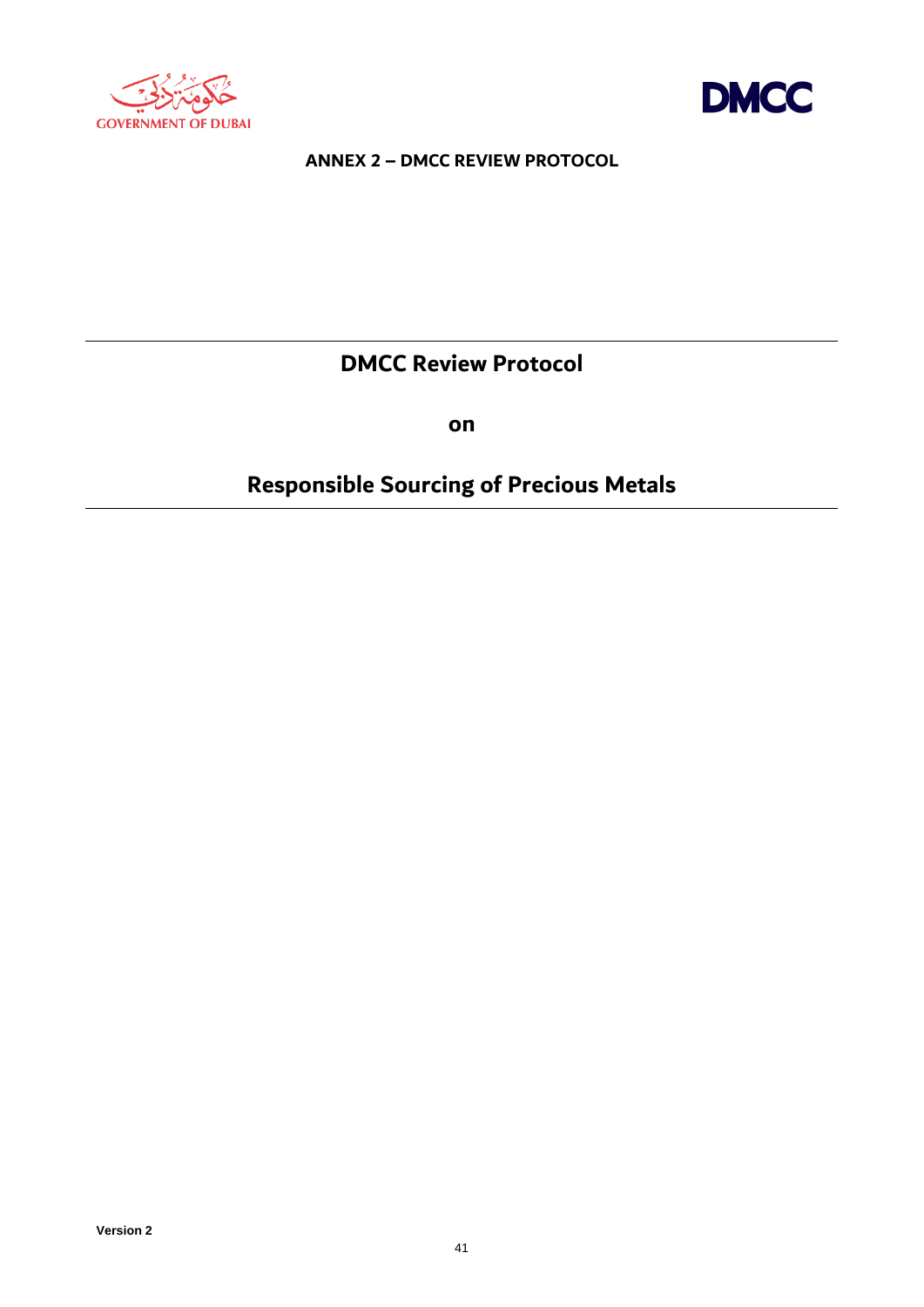



# 1. **Explanatory Information**

- 1.1 Dubai Multi Commodities Centre (**DMCC**) is committed to ensuring responsible sourcing of gold and precious metals, in part achieved by assisting global market participants across the entire supply chain of gold and/or precious metals to conduct the necessary due diligence using a risk based approach for responsible sourcing of gold and/or precious metals.
- 1.2 As part of this commitment, DMCC developed in consultation with the Organisation for Economic Cooperation and Development (**OECD**), DMCC's Dubai Gold Advisory Group (**DGAG**) and participants in the global markets for gold and precious metals, the Practical Guidance for Market Participants in the Gold and Precious Metals Industry - Version 1 - April, 2012 (**DMCC Practical Guidance**).
- 1.3 As a further part of this commitment, DMCC administers an accreditation programme for applicable members of DMCC. Under this programme, qualifying members may be awarded any of the two following accreditation standards (**Accreditation Standards**):
	- (a) the Dubai Good Delivery standards (**DGD**); and
	- (b) the Market Deliverable Brand standards (**MDB**).
- 1.4 An **Accredited Member** is any person or entity that is subject to any one or more of the Accreditation Standards.
- 1.5 In June 2012, DMCC made it a mandatory requirement for all DGD Accredited Members to comply with and implement all of the provisions of DMCC Practical Guidance. In 2016 the guidance was modified into the DMCC Rules for Risk Based Due Diligence for Gold and Precious Metals, which was amended into version 1.1 in 2017. Version 2 is the latest version and supersedes all previous versions.
- 1.6 All the facilities of Accredited Members with multiple refining operations will be subject to DMCC Practical Guidance.
- 1.7 Where a member has captive supply from a single supplier or its major supplier is a related company or individual to as the member or the majority stake is held by a related entity or person then those suppliers should also be covered in the review.
- 1.8 All material whether stored in a refinery location or outside which is intended for production/processing by the member should be covered in the scope of the review.
- **Note 1** All interested parties are recommended to review the Schedule to the DMCC Rules for RBD-GPM.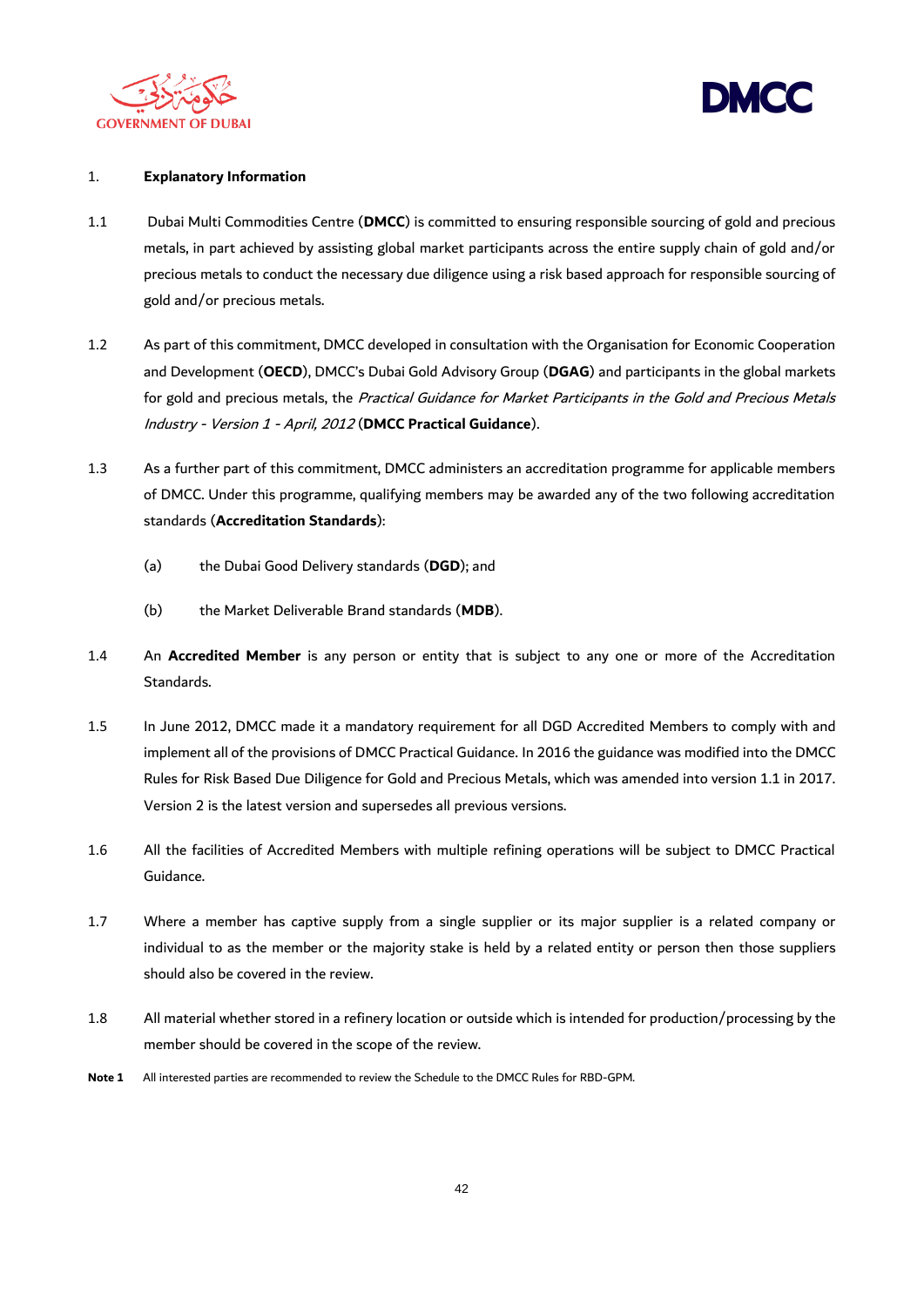



# 2. **Definitions and Interpretation**

2.1 Unless otherwise expressly stated, defined terms used in the DMCC Review Protocol shall have the meaning given to them in the DMCC Rules for RBD-GPM.

#### 3. **Entry into Force and Effect**

3.1 DMCC Review Protocol shall come into full force and effect on the date of entry into force of DMCC Rules for RBD-GPM in accordance with the Effective Date as defined in Article 1 of the DMCC Rules for RBD-GPM.

# 3.2 **DMCC Rules for RBD-GPM**

3.3 As of the Effective Date, this DMCC Review Protocol shall replace and supersede all previous issuances of the same by DMCC.

# 4. **Scope of Application**

- 4.1 DMCC shall publish a list of Reviewers (**Reviewer List**) on DMCC's website.
- 4.2 Any Review of an Accredited Member must be carried out by an approved Reviewer.
- 4.3 If the Reviewer List does not contain any Reviewer capable of covering a specific geographical region, an Accredited Member may apply to DMCC for a discretionary waiver of the application of Section 4.2 above, which DMCC may grant at its sole discretion, and in considering such waiver, DMCC shall take into account the extent to which an alternative auditor meets DMCC Minimum Criteria for Reviewers.

#### 5. **DMCC Minimum Criteria for Reviewers**

- 5.1 Each Reviewer must at all times satisfy DMCC's Minimum Criteria for Reviewers.
- 5.2 DMCC's Minimum Criteria for Reviewers are as follows:
	- (a) the Reviewer must have the appropriate infrastructure and management systems that meet the requirements of ISAE 3000 or ISO 19011:2011 standards and be capable of assuring integrity, governance and confidentiality.
	- (b) the Reviewer must possess and be capable of demonstrating adequate subject matter knowledge of:
		- (i) the Accreditation Standards;
		- (ii) DMCC Rules for RBD-GPM;
		- (iii) DMCC Practical Guidance;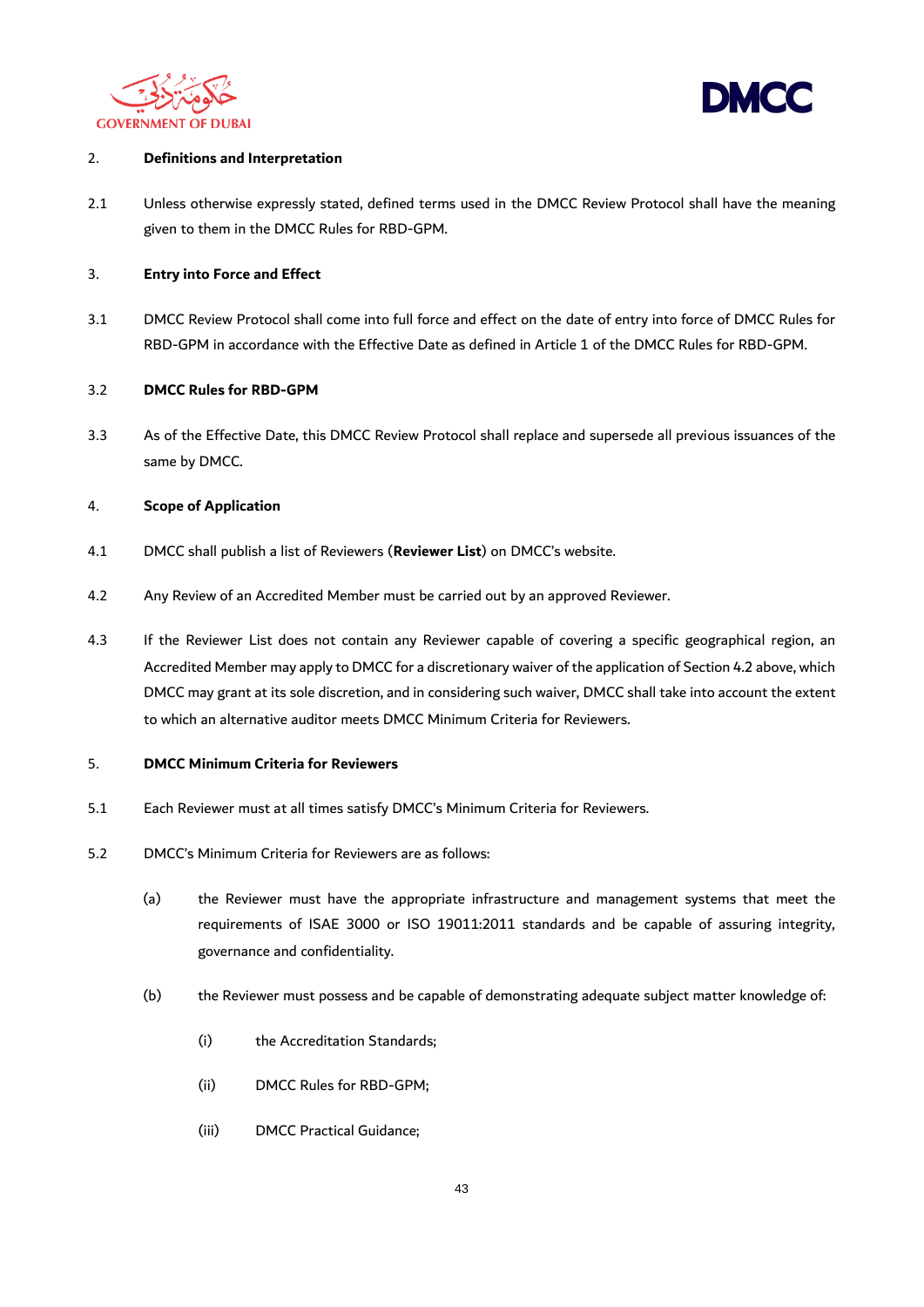



- (iv) the OECD Guidance;
- (v) DMCC Review Protocol;
- (vi) relevant local, regional and global regulatory frameworks;
- (vii) DMCC AML/CFT Guidelines for FIs & DNFBPs; and
- (viii) supply chain due diligence systems and procedures applicable to the gold and precious metals industries, including the review of functions such as transportation, transformation, chemical refining, inventory management, and trading;
- (c) the Reviewer must possess and be capable of demonstrating capabilities, competencies and proficiencies in relation to the following:
	- (i) independence from any parties it carries out an audit of;
	- (ii) quality control procedures with appropriate follow-up systems;
	- (iii) established functional systems of complaints handling and appeals;
	- (iv) assurance of the integrity and confidentiality of the audits conducted;
	- (v) assurance of the integrity and confidentiality of its employees, secondees, staff members, subcontractors, agents assignee or any other person carrying out activities in relation to any audit; and
	- (vi) the provision, storing and management of verifiable documentation, detailing the track record of the supply chain due diligence systems and procedures under review.
- 5.3 DMCC may at any time provide guidance (in any format, unilaterally or bilaterally) to any Reviewer to ensure consistency in the Review process and compliance with DMCC's Minimum Criteria for Reviewers, and each recipient Reviewer shall ensure that it adheres to and implements any recommendations set out in such guidance.

# 6. **Review Plan**

- 6.1 At the outset of each Review, the Reviewer shall develop a detailed plan for the Review (**Review Plan**).
- 6.2 Each Review Plan shall clearly set out the scope, timing and costs of the Review as agreed between the applicable Reviewer and Accredited Member.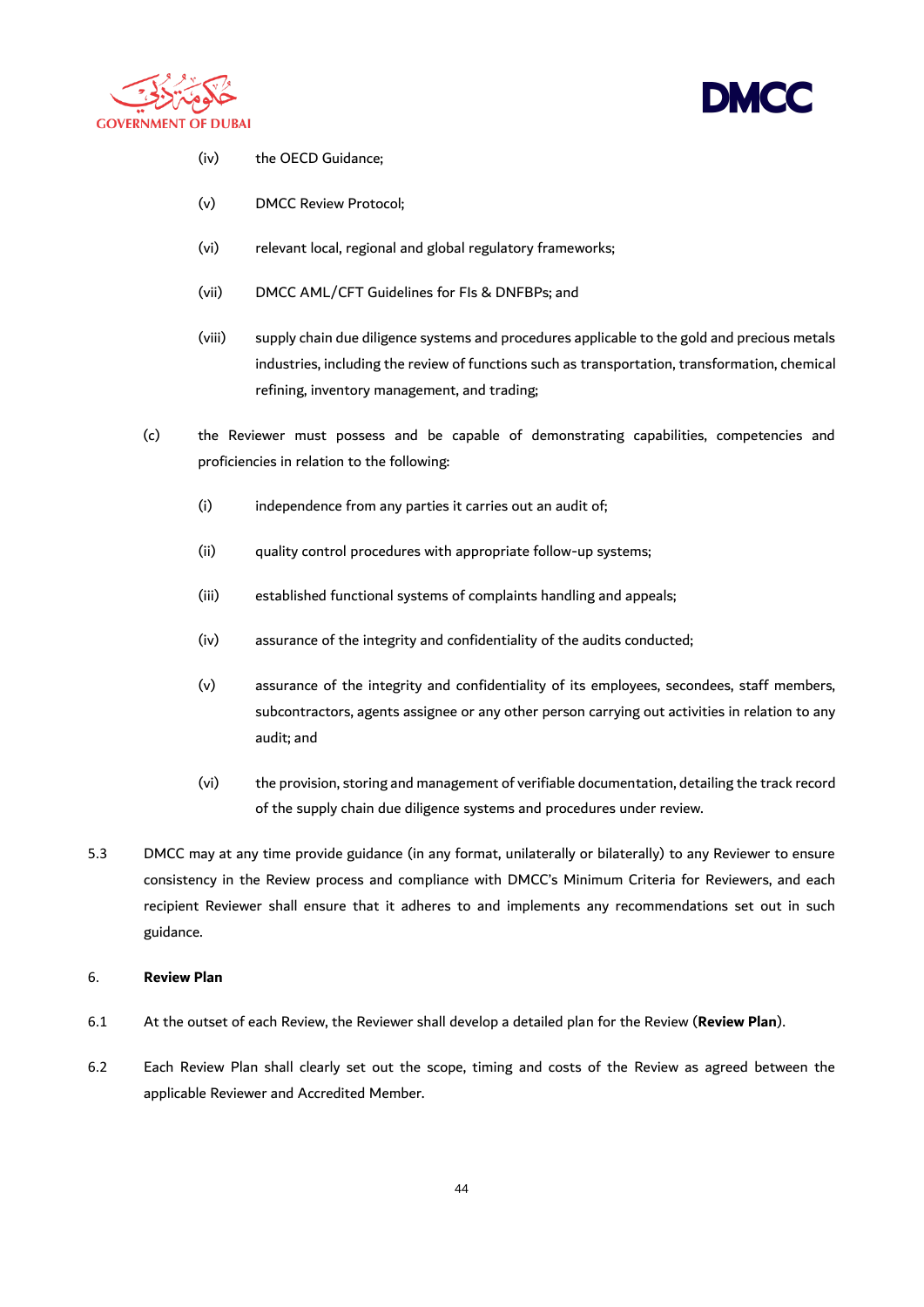



- 6.3 For each Review Plan, the Reviewer and Accredited Member shall ensure that the following objectives are included in the Review Plan:
	- (a) assessment and conclusion by the Reviewer of the extent to which the Accredited Member has established robust responsible supply chain management systems in accordance with DMCC Rules for RBD-GPM and to the OECD Guidance;
	- (b) assessment and conclusion by the Reviewer of the extent to which the Accredited Member is able to identify and adequately assess risks in the supply chain in accordance with Rule 2 of DMCC Rules for RBD-GPM and to the OECD Guidance; and
	- (c) assessment and conclusion by the Reviewer of the extent to which the Accredited Member is reporting on the measures it implements for responsible supply chain due diligence in accordance with Rule 4 and Rule 5 of DMCC Rules for RBD-GPM.
- 6.4 The Reviewer shall assess and include in its Review Report the extent to which the Accredited Member is compliant with DMCC Rules for RBD-GPM, which shall include:
	- (a) the implementation of a Policy in accordance with Rule 1 of DMCC Rules for RBD-GPM;
	- (b) responsibilities and escalation channels that are clearly defined, established and implemented in accordance with the requirements of DMCC Rules for RBD-GPM;
	- (c) appropriate criteria for supply chain due diligence as established and implemented by the Accredited Member, including systems and processes for identifying Red Flags in accordance with Rule 2 of DMCC Rules for RBD-GPM;
	- (d) the implementation and application of KYC processes in accordance with Rule 1 of DMCC Rules for RBD-GPM, including:
		- (i) the identification of relevant parties and UBO;
		- (ii) the verification and validation of relevant information and/or documentation;
		- (iii) conducting background checks and screening using relevant international sanctions programmes and databases;
		- (iv) conducting enhanced due diligence in accordance with Rule 1 of DMCC's Rules for RBD-GPM;
		- (v) on-going monitoring and surveillance to ensure consistent implementation of the Accredited Member's Policy and procedures and the centralisation of information obtained; and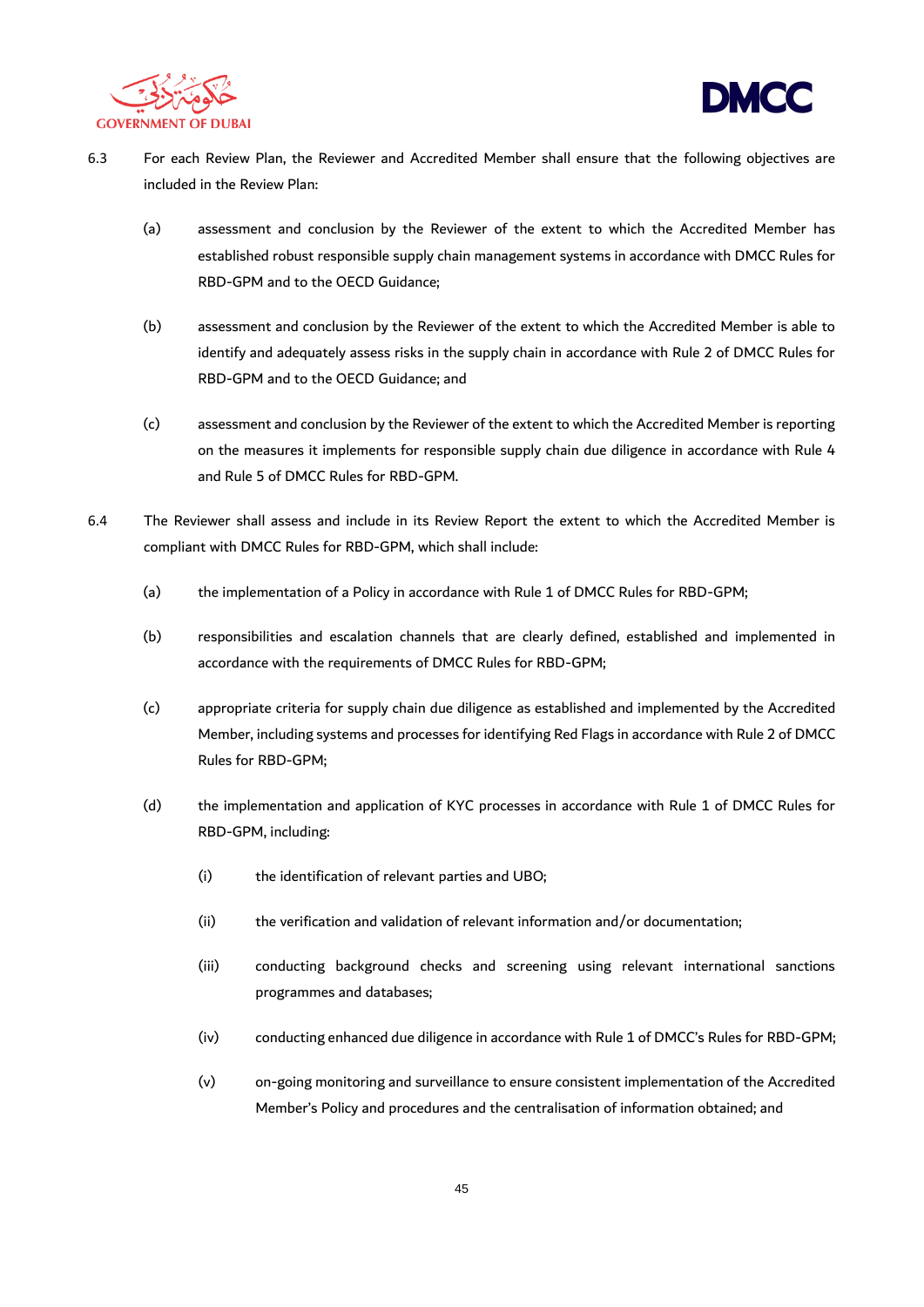



- (vi) training relevant staff members within the organisation;
- (e) the existence of a suitably qualified and competent compliance function in accordance with DMCC's Rules for RBD-GPM;
- (f) the existence and adequacy of internal documentation and records of supply chain due diligence covering inventory and transactions;
- (g) tracking and tracing for all inventory and transactions in accordance with Rule 3 of DMCC's Rules for RBD-GPM;
- (h) addressing relationships with suppliers in accordance with Rule 3 of DMCC's Rules for RBD-GPM, and including;
	- (i) the adequacy and consistent application of related policies, procedures and controls;
	- (ii) enhancing relationships with each supplier (in particular with long term suppliers) based on each supplier's risk classification for capacity building of suppliers;
	- (iii) disengaging with all high-risk suppliers across all relevant business units/divisions; and
	- (iv) whistleblowing and reporting suspicious activities in relation to high risk suppliers to the appropriate authorities pursuant to the Resolution;
- (i) maintaining appropriate confidentiality relating to whistleblowing and the reporting of suspicious activities and acting in an appropriate manner to avoid compromising any related investigations;
- (j) the adequacy and consistent application of security requirements in accordance with Rule 1 of DMCC Rules for RBD-GPM;
- (k) the training of relevant staff of the Accredited Member in accordance with the Accredited Member's supply chain policies and procedures, including:
	- (i) providing different training programmes in accordance with the levels of risk related to different suppliers or staff functions;
	- (ii) receiving and addressing feedback from attendees; and
	- (iii) assessing the effectiveness and adequacy of contents of training programmes.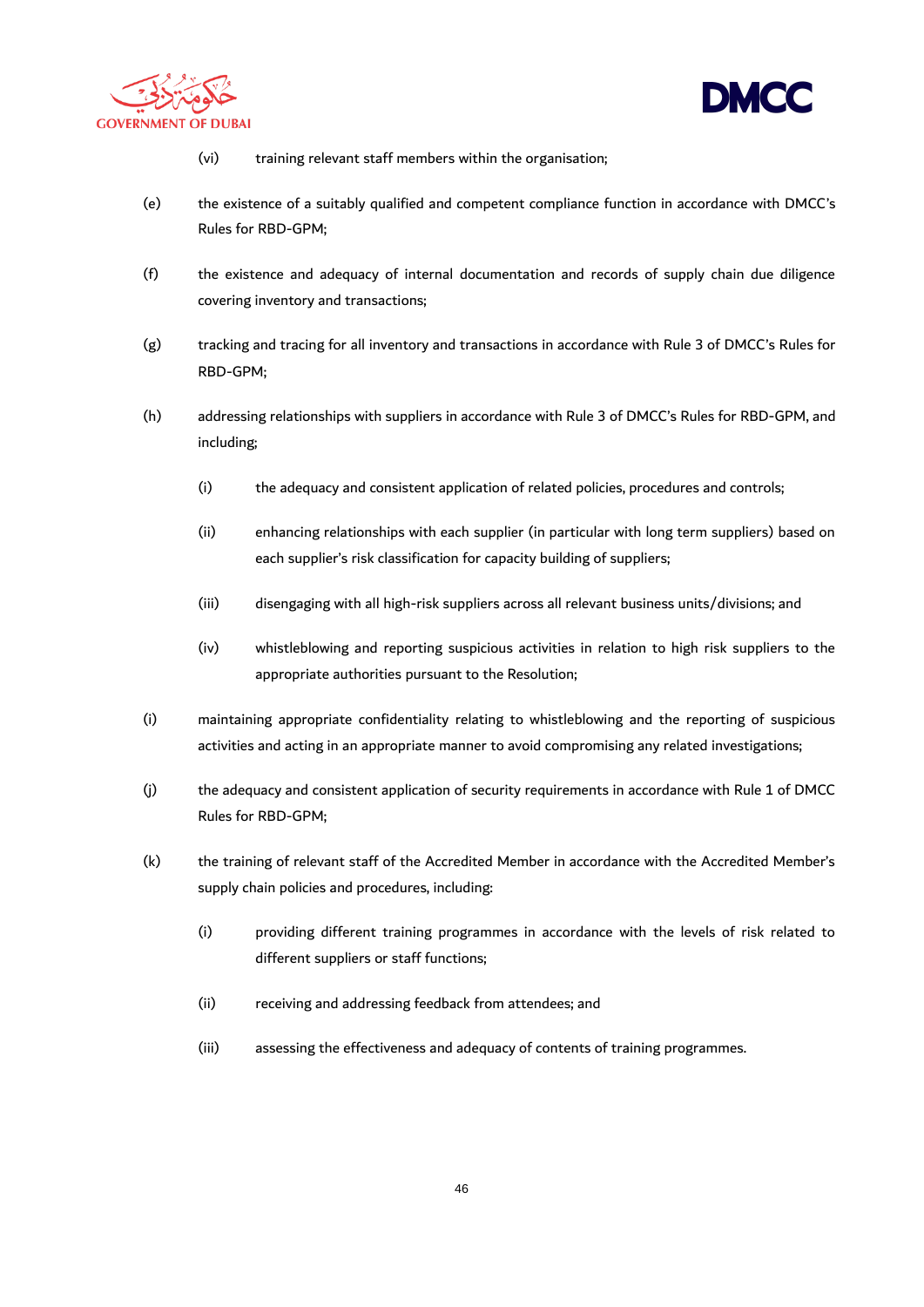



- 6.5 The Reviewer shall assess and include in its Review Report the extent to which the Accredited Member is able to identify and adequately assess risks in the supply chain in accordance with Rule 2 of DMCC Rules for RBD-GPM, including assessment of:
	- (a) the consistent application of the Policy developed pursuant to Rule 1 of DMCC Rules for RBD-GPM;
	- (b) the Accredited Member's assessment of the risks associated with the supply chain (including processing, distribution, transportation and cross border trading); and
	- (c) the Accredited Member's assessment of every actor in the supply chain.
- 6.6 The Reviewer shall assess and include in its Review Report the extent to which the Accredited Member has established and is applying adequate risk assessment tools and methodologies (e.g. screening systems for international sanctions lists) across its business divisions, including:
	- (a) evidence that all factors (including geographical, counterparty and transactional factors) are taken into consideration for risk assessments and the adequacy of the risk assessment findings (for example ability to detect falsification of evidence or adequate implementation of track and trace principles to link records for transactions, transportation and transformation of gold);
	- (b) evidence that the risk assessment findings enable the Accredited Member to detect, evaluate and address Red Flags in accordance with Rule 2 of the DMCC Rules for RBD-GPM;
	- (c) evidence of enhanced due diligence where Red Flags or potential Red Flags are detected, including the use of the methods set out in Rule 2.8 of the DMCC Rules for RBD-GPM; and
	- (d) evidence that all findings are being accurately documented and reported in a timely manner to all relevant persons.
- 6.7 The Reviewer shall assess and include in its Review Report the extent to which the Accredited Member has developed and implemented a Risk Control Plan in accordance with Rule 3 of the DMCC Rules for RBD-GPM, including:
	- (a) evidence of the implementation of the Minimum Content Requirements set out in Rule 3.3 of the DMCC Rules for RBD-GPM in the Risk Control Plan; and
	- (b) evidence of the adequacy and effectiveness of risk level classification and related control mechanisms for each level of low, medium and high-risk classifications (or any other relevant risk classification adopted by the Accredited Member).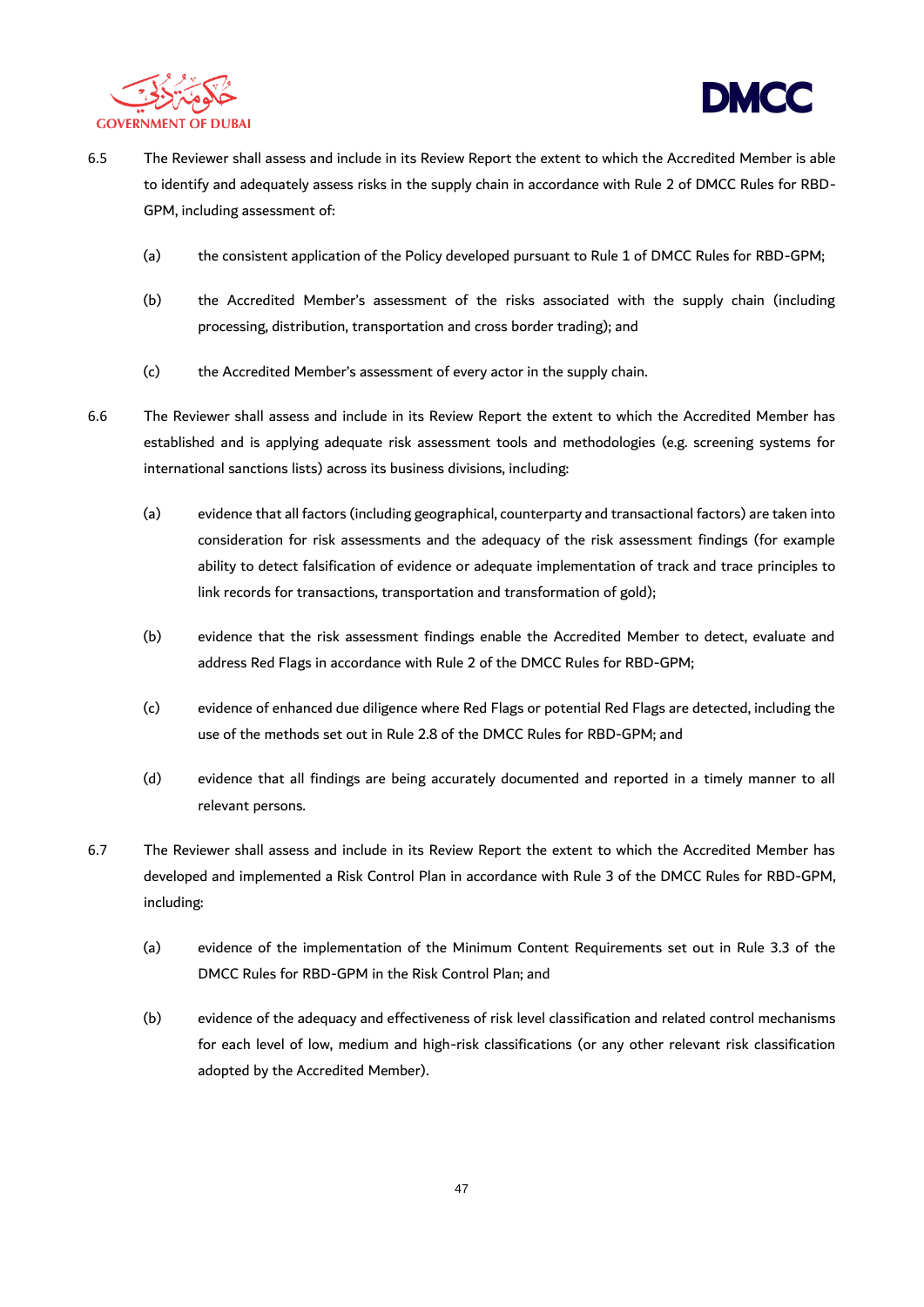



- 6.8 The Reviewer shall assess and include in its Review Report the extent to which the Accredited Member has implemented adequate measurable steps, monitoring and review performance, and reporting to senior management as part of the Member's Risk Control Plan.
- 6.9 The Reviewer shall assess and include in its Review Report the extent to which the Accredited Member is reporting annually on the measures it implements for responsible supply chain due diligence (including the methodology and results of any risk assessment and the steps taken to manage risks) in accordance to Rule 4 and Rule 5 of the DMCC Rules for RBD-GPM, including:
	- (a) assessment of the completeness, adequacy and accuracy of the content of such reporting; and
	- (b) assessment and evidence of the level of accessibility for the Accredited Member's regulators, and existing and potential counterparties to such reporting.
- 6.10 The Reviewer shall apply materiality in the development and execution of the Review Plan, taking into consideration the nature, scale and impact of the Accredited Member's business.
- 6.11 The Reviewer shall, when warranted by the circumstances, carry out sampling of sources of information by selecting a sampling method, determining an appropriate sample size, conducting the sampling and documenting the results.

# 7. **Reviewer's Responsibilities, Resources and Procedures**

- 7.1 A Reviewer's responsibilities in relation to each Review shall include:
	- (a) ensuring that the Review Plan is clearly established and is based on the objectives set out in Section 6 above;
	- (b) applying materiality in the development and execution of the Review Plan, taking into consideration the nature, scale and impact of the Accredited Member's business;
	- (c) ensuring that the Reviewer and individual auditors gain a good understanding of the Accredited Member's business, organisation, structure and supply chain;
	- (d) ensuring the responsibilities and procedures of the Reviewer's assessment team and interactions with the applicable Accredited Member throughout the course of a Review is clearly defined;
	- (e) ensuring that sufficient resources are provided by the applicable Accredited Member to enable the Reviewer to conduct a comprehensive Review;
	- (f) ensuring that the Review is conducted in accordance with DMCC's Review Protocol and records are maintained;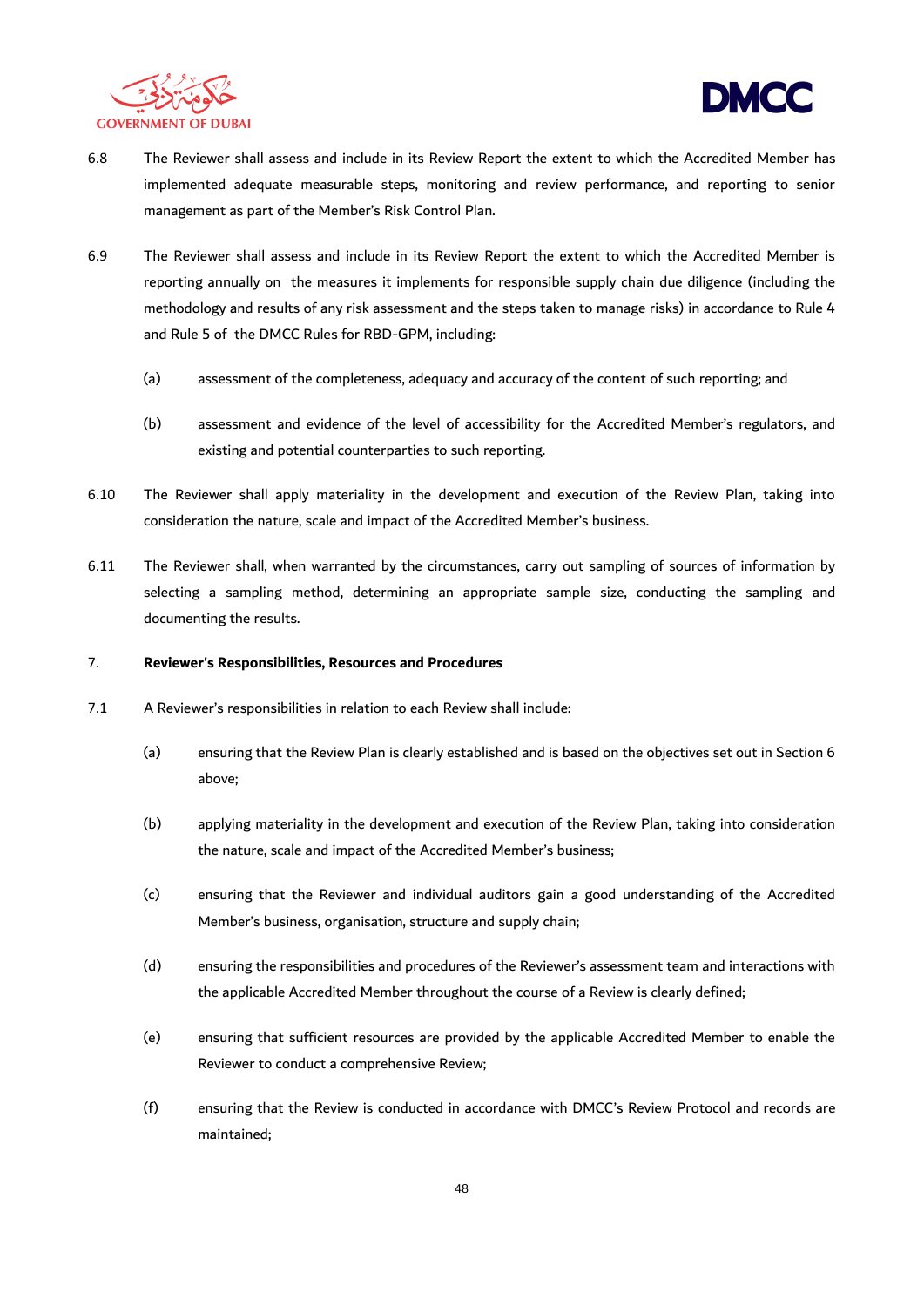



- (g) where applicable, applying an adequate level of sampling of the sources of information;
- (h) ensuring that reports provided on the Review enable the monitoring, reviewing and implementation of a corrective action plan by the Accredited Member; and
- (i) ensuring that DMCC is informed of every circumstance of any breach of, or non-compliance with, the DMCC Review Protocol.
- 7.2 A Reviewer's resources for each Review shall include:
	- (a) sufficient financial resources to develop, implement, manage and improve the content of the Review Plan;
	- (b) sufficient operational resources to conduct a comprehensive Review;
	- (c) sufficient knowledge and competency of the Reviewer's assessment team to perform a comprehensive Review in accordance with DMCC's Review Protocol; and
	- (d) appropriate review techniques, methodologies, frameworks and related systems to be used by the Reviewer's assessment team in preparing and implementing the content of the Review Plan.
- 7.3 A Reviewer's procedures for each Review shall include:
	- (a) planning and scheduling the Review Plan;
	- (b) assuring the competence of the Reviewer's assessment team;
	- (c) assigning appropriate roles and responsibilities to the Reviewer's assessment team members;
	- (d) monitoring the performance and effectiveness of the Review Plan and its implementation, to ensure meeting the review objectives;
	- (e) conducting any required follow-up actions;
	- (f) recording the findings of the Review and carrying out any required cross-validation of the evidence; and
	- (g) reporting the findings of the Review to the applicable Accredited Member in a clear and comprehensible manner.

# 8. **Implementation of the Review Plan**

8.1 In carrying out each Review Plan, the Reviewer shall: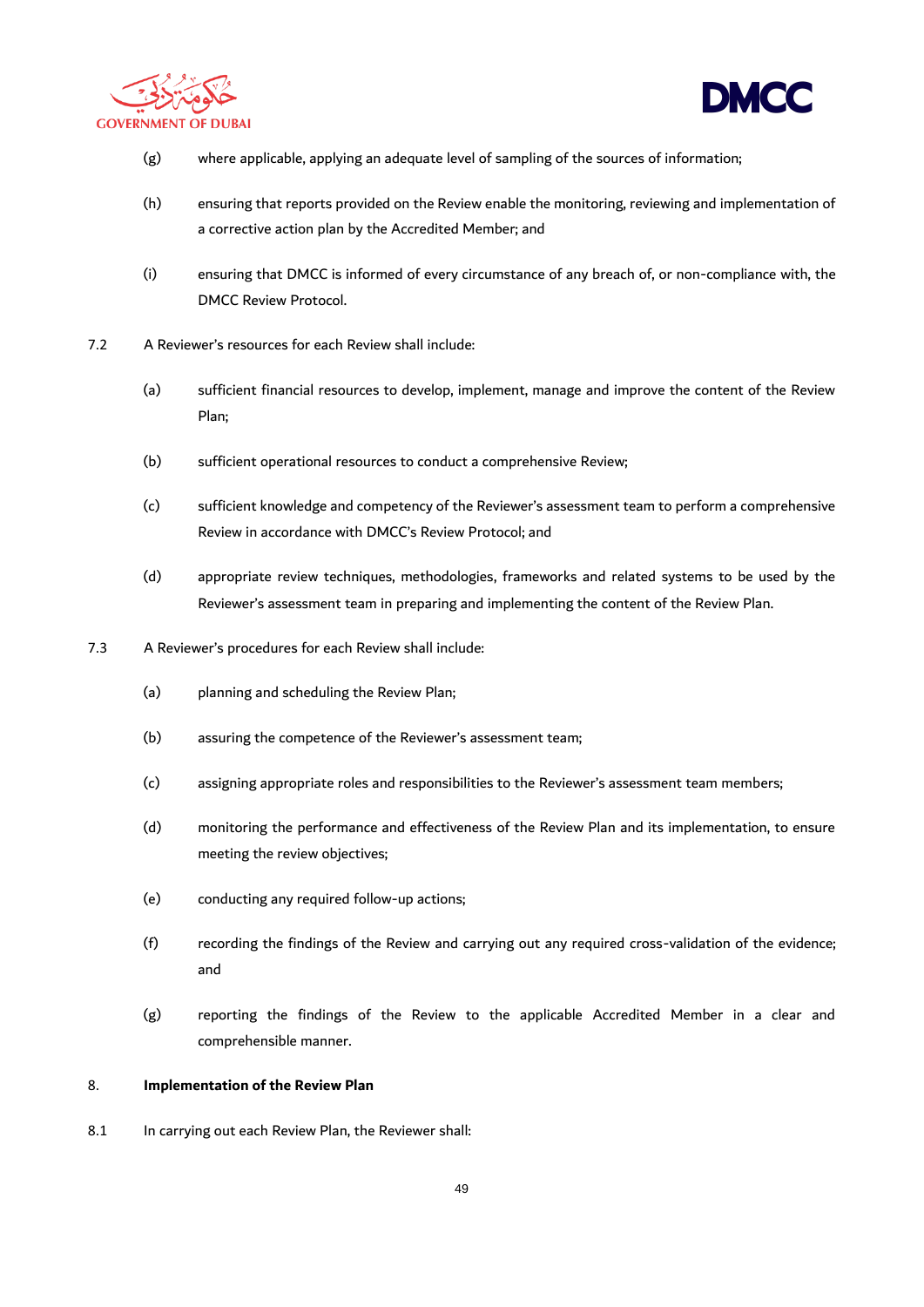



- (a) ensure that the Review has been conducted in accordance with the Review Plan and its objectives;
- (b) communicate and circulate the initial findings of the Review to all relevant persons for their comments to be incorporated (if required) in the Final Review Report;
- (c) coordinate the Review with all relevant persons and related activities;
- (d) continuously evaluate the adequacy of the Review Plan and the Reviewer's assessment team; and
- (e) follow-up with the relevant persons on all outstanding matters or further actions required.

# 9. **Recording the Review Plan Findings**

- 9.1 The Reviewer's records of each Review shall include the following:
	- (a) records of all documents relating to the engagement of the Reviewer by the Accredited Member;
	- (b) interim and final versions of the Review Plan;
	- (c) documents and correspondence relating to any findings of non-compliance with DMCC Rules for RBD-GPM;
	- (d) documents and correspondence relating to all corrective actions;
	- (e) documents and correspondence relating to all follow-up actions; and
	- (f) interim and final versions of the Review Report.
- 9.2 The Reviewer shall maintain all records of each Review for a minimum period of five years from the date of conclusion of each the applicable Reviews.

### 10. **On-going Monitoring and Assessment of the Review Plan**

- 10.1 The Reviewer shall continuously monitor the implementation of the Review Plan for each Review to confirm that:
	- (a) all objectives of the Review are met; and
	- (b) any required modifications to the Review Plan can be identified and implemented in a timely manner for the Review to be compliant with DMCC Review Protocol.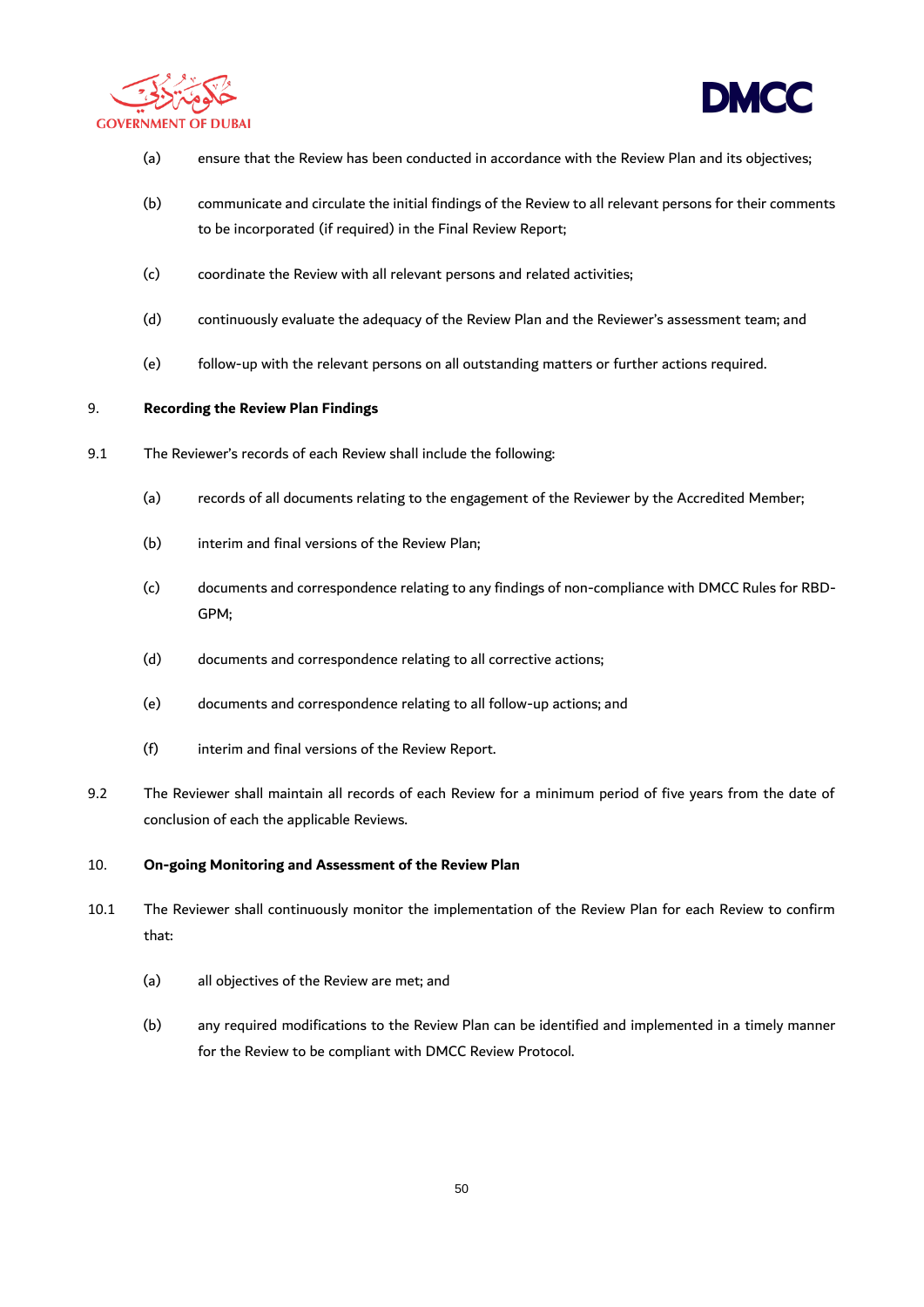



# 11. **Review Activities**

- 11.1 The Reviewer shall ensure that at least the following activities are carried out in each Review:
	- (a) the Pre-Review Activities set out in Section 12;
	- (b) the On-site Review Activities set out in Section 13;
	- (c) the Assessment of Compliance set out in Section 14; and
	- (d) the Closing Meeting set out in Section 15.

# 12. **Pre-Review Activities**

- 12.1 The Reviewer shall engage with the Accredited Member for preparation and planning prior to the commencement of the On-site Review Activities. Pre-Review Activities include the following:
	- (a) agreement on all costs including standard disbursements (such as travel expenses, hotels and meals) for each location where any part of the Review shall be carried out;
	- (b) determining all locations including offsite premises (and related contact information) for all business operations that relate to the supply chain (including transportation, transformation, chemical refining, trading) and/or all locations that have a direct or indirect impact on comprehensive due diligence of the supply chain (including ensuring track and trace activities are carried out with regard to the handling, processing and/or transportation of the gold and/or precious metals);
	- (c) establishing a preliminary timeline for the Review, including a breakdown for each location;
	- (d) establishing an accurate assessment of all relevant documentation that may be subject to the Review (which for each relevant business operation should include a complete list of transactions and related 'track and trace' information of the relevant supplier);
	- (e) establishing an accurate assessment of all relevant counterparties of the Accredited Member (including the country of residence and risk classification) and related due diligence requirements; and
	- (f) establishing an accurate assessment of all parts of the organisational structure of the Accredited Member, including a detailed view of all business operations and nominated decision-making staff members of the Accredited Member that are responsible for the implementation of and compliance with DMCC Rules for RBD-GPM.
- 12.2 It shall be the responsibility of the Accredited Member to provide the Reviewer with accurate and complete information.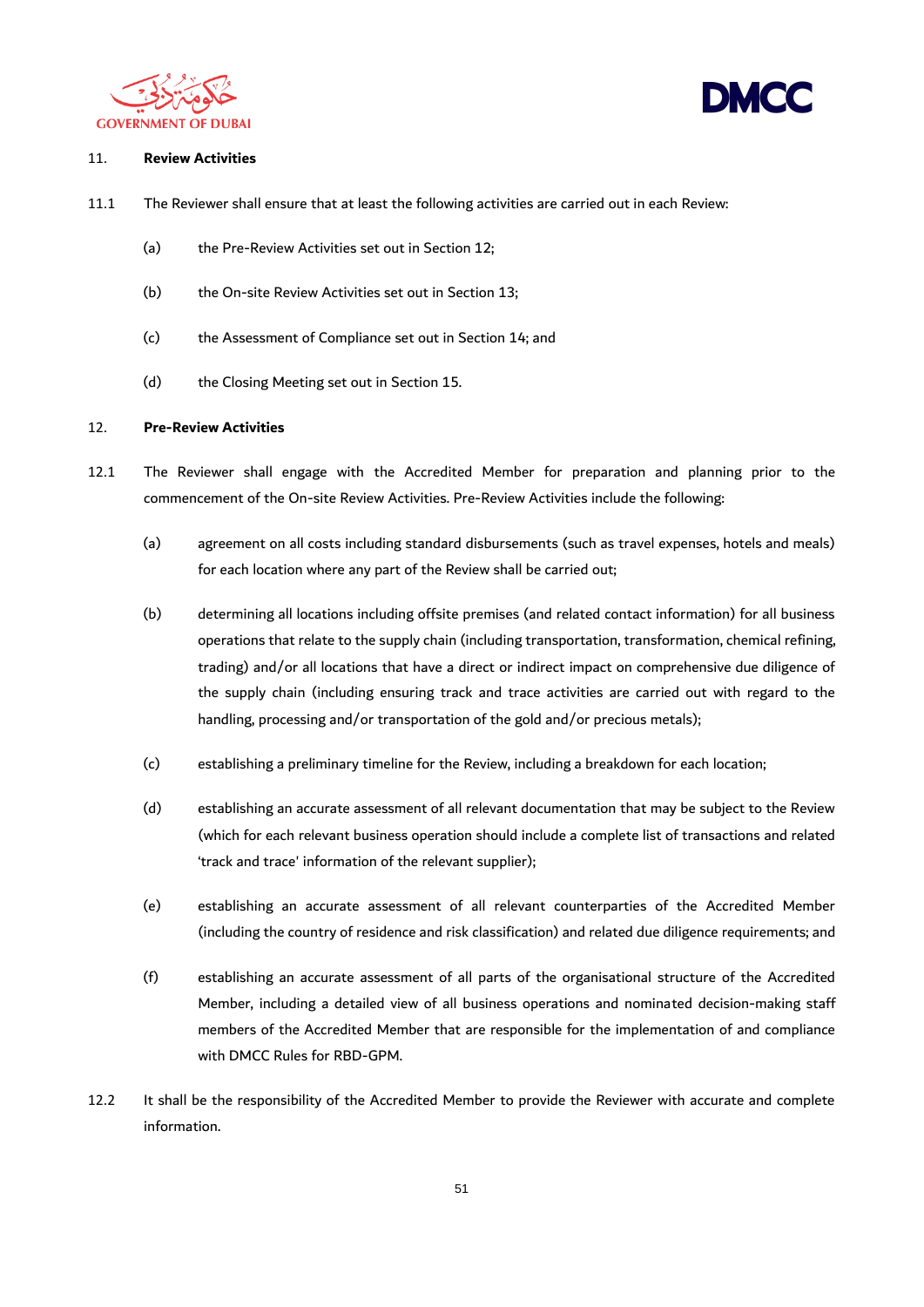



- 12.3 The Reviewer shall provide a copy of the Review Plan to the Accredited Member in advance of commencing any of the On-site Review Activities set out in Section 13, and shall ensure that the Review Plan clearly sets out:
	- (a) all types of documentation for relevant activities across relevant departments that are to be reviewed;
	- (b) all individuals (which may be identified by role description alone) from relevant business departments or operations to be interviewed; and
	- (c) a schedule for physical walkthroughs and inspections of relevant business departments or operations.

# 13. **On-site Review Activities**

- 13.1 The Reviewer shall conduct an opening meeting with the Accredited Member. The objective of the opening meeting shall be for the Reviewer to present the Review Plan to the Accredited Member's relevant business departments or operations and their respective staff members who will be contributing to the Review process to reconfirm the following:
	- (a) various business departments or operations and the roles of relevant staff members for implementing DMCC Rules for RBD-GPM;
	- (b) the objectives, scope, timeline and procedures of the Review Plan;
	- (c) any locations that need to be reviewed and the availability of appropriate resources for conducting the Review;
	- (d) the confidentiality of the entire review process, including anticipated communication methods (such as meeting minutes, reports, interviews), information handling and the classification of risk for any non-compliance with DMCC Rules for RBD-GPM;
	- (e) the conditions for any early termination of the Review process; and
	- (f) the Reviewer's complaints, handling and appeals processes in relation to any aspect of the Review process, both during the Review and upon completion of the Review.
- 13.2 During the progress of the Review, all evidence obtained by the Reviewer should be objective, relevant and conclusive to validate and verify the objectives of the Review.
- 13.3 Sources of information for obtaining objective, relevant and conclusive evidence may include:
	- (a) interviews with management, employees and other persons related to the subject matter of the Review;
	- (b) visual observations of activities surrounding relevant working environments and conditions;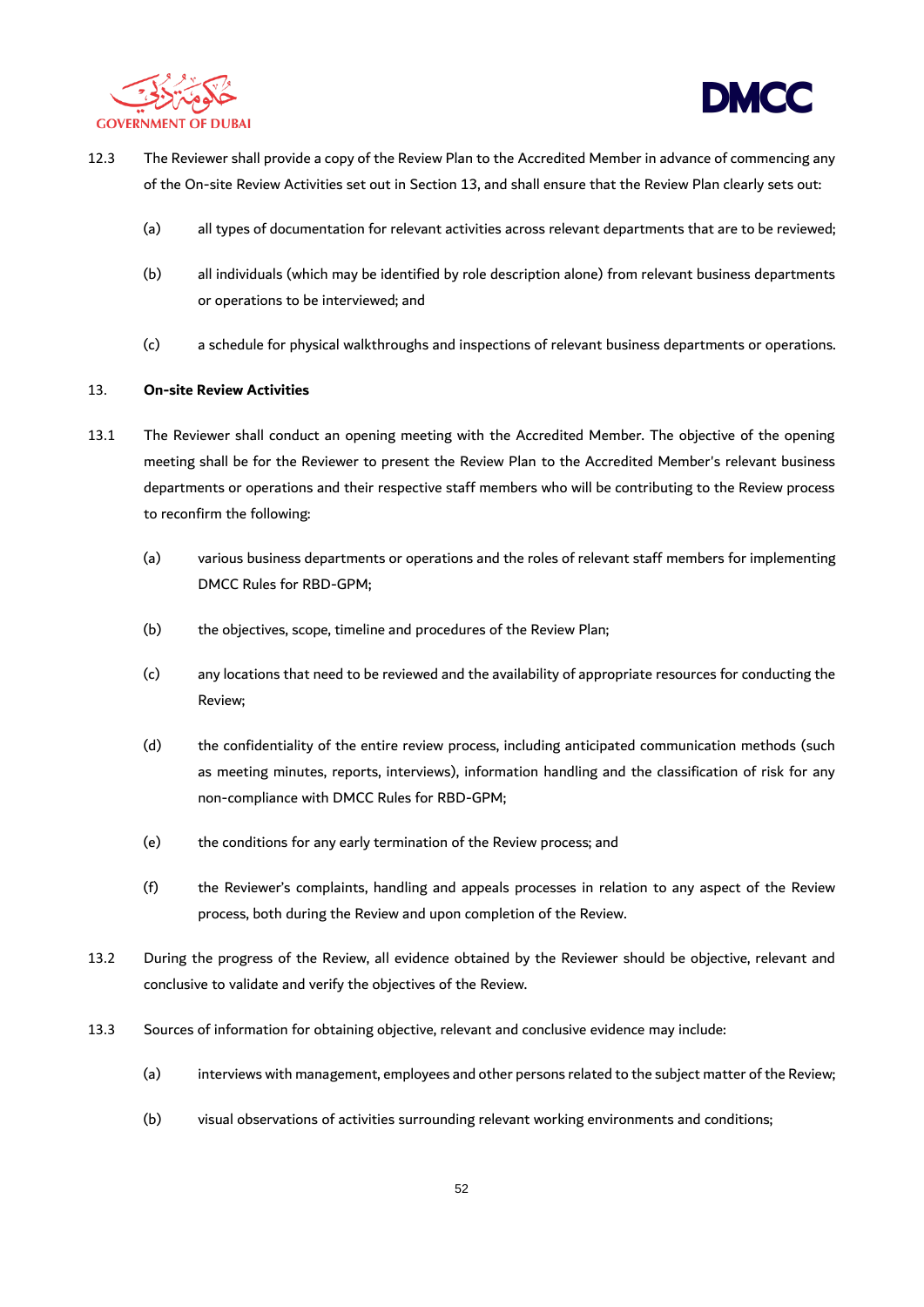



- (c) documents and/or documentary evidence relating to policies, objectives, plans, procedures, standards, instructions, licences and permits, specifications, drawings, contracts, transactions or orders;
- (d) documents and/or documentary evidence relating to inventory controls, inspections of records, minutes of meetings, audit reports, records of monitoring programmes and results of measurements;
- (e) data summaries, analyses and performance indicators;
- (f) information on sampling programmes and procedures to control related sampling and measurement processes;
- (g) external sources reports or due diligence including customer feedback, relevant third party's or supplier's ratings and websites and primary and secondary research to enhance the due diligence methods; and
- (h) related company databases (electronic or hardcopy).
- 13.4 The Reviewer should utilise the following methods in the collection of information and evidence required for the Review:
	- (a) conducting interviews with statistically acceptable sample sizes of management and employees, across all relevant business operations, directly or indirectly responsible for ensuring the implementation of, and compliance with, the DMCC Rules for RBD-GPM;
	- (b) making visual observations from carrying out physical walkthroughs of all relevant business operations for each relevant location required for confirming the implementation of, and compliance with, the DMCC Rules for RBD-GPM; and
	- (c) conducting detailed documentation reviews to confirm the implementation of, and compliance with, DMCC Rules for RBD-GPM, including reviews of:
		- (i) the Accredited Member's supply chain management systems (with emphasis on compliance and risk management structures, related operating policies and procedures, reporting mechanisms, and training and development programmes);
		- (ii) the Accredited Member's due diligence measures (including KYC procedures, process and implementation and post-account opening and pre-transaction risk assessments including Red Flag assessment); and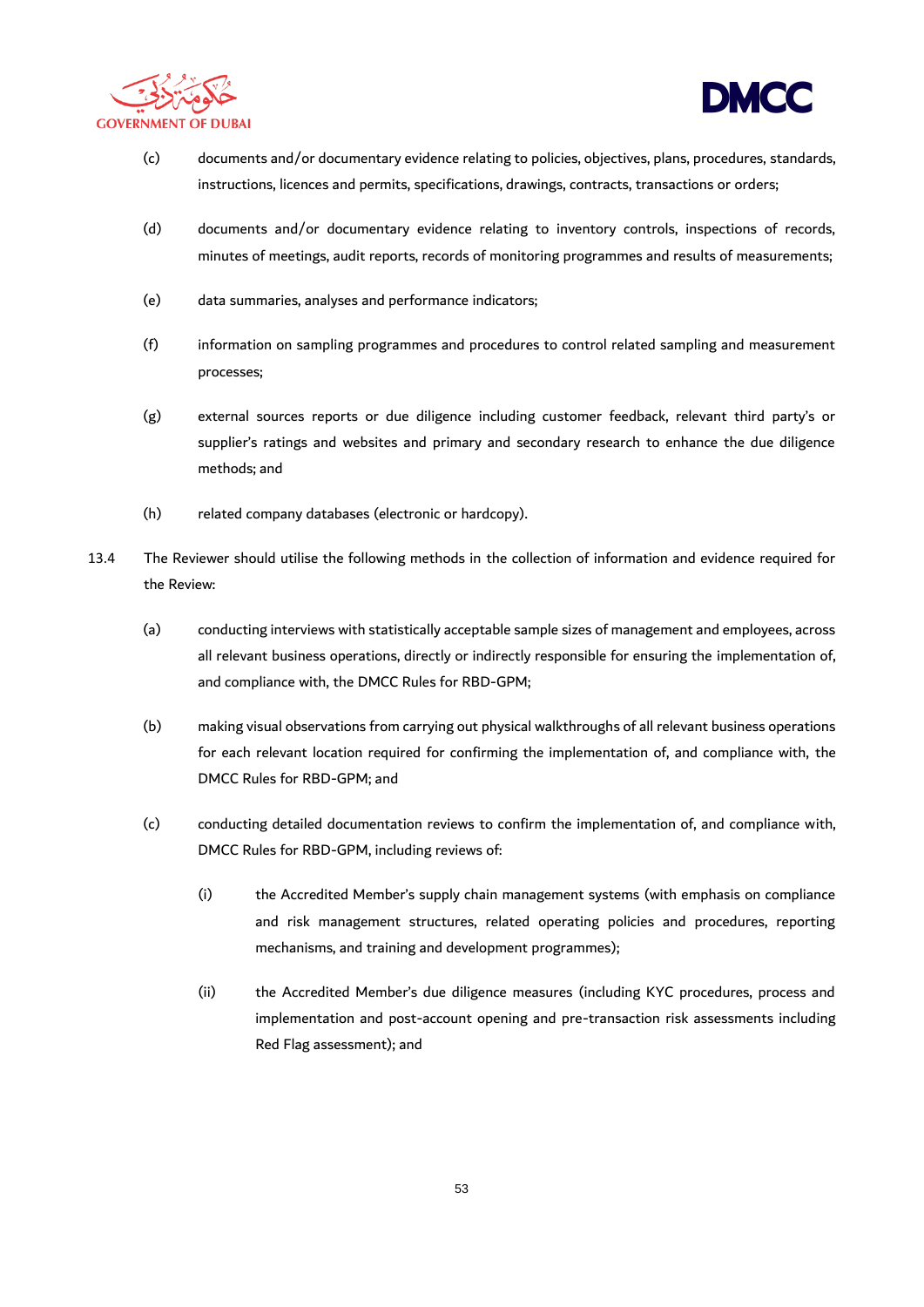



(iii) Minimum information recording to ensure track and trace i.e. date of gold receipt, physical form and weight of gold, source of origin, point of origin in transportation and/or customs documents (recording of seal numbers and/or packaging list).

# <span id="page-53-0"></span>14. **Assessment of Compliance with the DMCC Rules for RBD-GPM**

- 14.1 Following the conclusion of the On-Site Review Activities set out in Section 13 and the evaluation of the results of such activities, the Reviewer shall conclude which **one** of the following ratings applies to the Accredited Member:
	- (a) Fully Compliant with the DMCC Rules for RBD-GPM;
	- (b) Compliant with the DMCC Rules for RBD-GPM Low Risk Deviations;
	- (c) Not compliant with the DMCC Rules for RBD-GPM Medium Risk Deviations; or
	- (d) Not compliant with the DMCC Rules for RBD-GPM High Risk Deviations.
- 14.2 A Reviewer may provide the rating '**Fully Compliant with the DMCC Rules for RBD-GPM**', provided that **all** the following criteria apply:
	- (a) the Accredited Member fully participates in the Review process and provides full co-operation to the Reviewer's assessment team as and when required to enable the Reviewer to carry out a comprehensive Review; and
	- (b) the Accredited Member has objectively demonstrated that all the Review objectives as set out in Section 5 have been fully met based on evaluation of the findings of the Review.
- 14.3 A Reviewer may provide the rating '**Compliant with DMCC Rules for RBD-GPM - Low Risk Deviations**', if **any one or more** of the following criteria apply (as assessed by DMCC in its sole discretion):
	- (a) the Accredited Member has objectively demonstrated minor inadequacies or isolated issues with regards to its compliance with Rule 1 of DMCC Rules for RBD-GPM and such minor inadequacies or isolated issues demonstrate no material impact on the overall objective of the DMCC Rules for RBD-GPM;
	- (b) the Accredited Member has objectively demonstrated the existence and implementation of policies and procedures required under Rule 1, Rule 2 and Rule 3 of the DMCC Rules for RBD-GPM, but has also objectively demonstrated a minor lack of formalisation of such policies and procedures;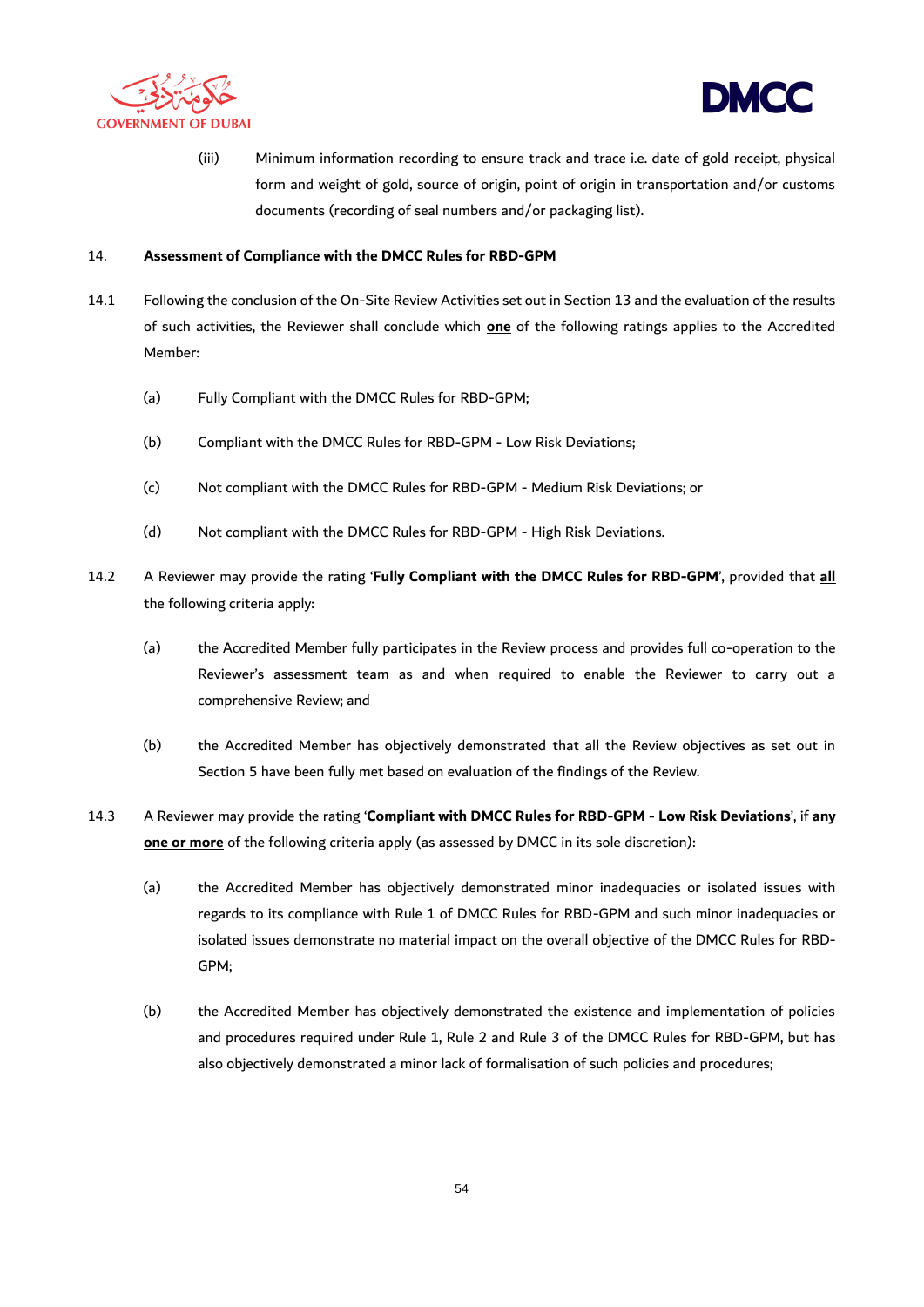



- (c) the Accredited Member has objectively demonstrated minor inadequacies of its collection of adequate supplier due diligence documentation and/or transactional records, but remains able to detect and take appropriate action on Red Flags in accordance with the DMCC Rules for RBD-GPM; or
- (d) the Accredited Member has objectively demonstrated minor inadequacies in relation to its use of appropriate internal controls mechanism to track and trace inventory movements.
- 14.4 A Reviewer may provide the rating '**Not compliant with DMCC Rules for RBD-GPM - Medium Risk Deviations**', **if any one or more** of the following criteria apply:
	- (a) the Accredited Member has objectively demonstrated multiple inadequacies with regards to its compliance with Rule 1 of the DMCC Rules for RBD-GPM;
	- (b) the Accredited Member has objectively demonstrated multiple inadequacies with respect to its development and implementation of policies and procedures required under Rule 1, Rule 2 and Rule 3 of the DMCC Rules for RBD-GPM;
	- (c) the Accredited Member has objectively demonstrated multiple inadequacies with respect to its collection of adequate supplier due diligence documentation and/or transactional records;
	- (d) the Accredited Member has objectively demonstrated multiple inadequacies with respect to its ability to detect and take appropriate action on Red Flags in accordance with the DMCC Rules for RBD-GPM;
	- (e) the Accredited Member has objectively demonstrated multiple inadequacies with respect to its use of appropriate internal control mechanisms to track and trace inventory movements; or
	- (f) the Accredited Member has failed to address findings of the previous Review.
- 14.5 A Reviewer may provide the rating '**Not compliant with the DMCC Rules for RBD-GPM - High Risk Deviations**', if **any one or more** of the following criteria apply (as assessed by DMCC in its sole discretion):
	- (a) the Accredited Member has objectively demonstrated major inadequacies with regards to its compliance with Rule 1 of DMCC Rules for RBD-GPM;
	- (b) the Accredited Member has objectively demonstrated major inadequacies with respect to its development and implementation of policies and procedures required under Rule 1, Rule 2 and Rule 3 of DMCC Rules for RBD-GPM;
	- (c) the Accredited Member has objectively demonstrated major inadequacies with respect to its collection of adequate supplier due diligence documentation and/or transactional records;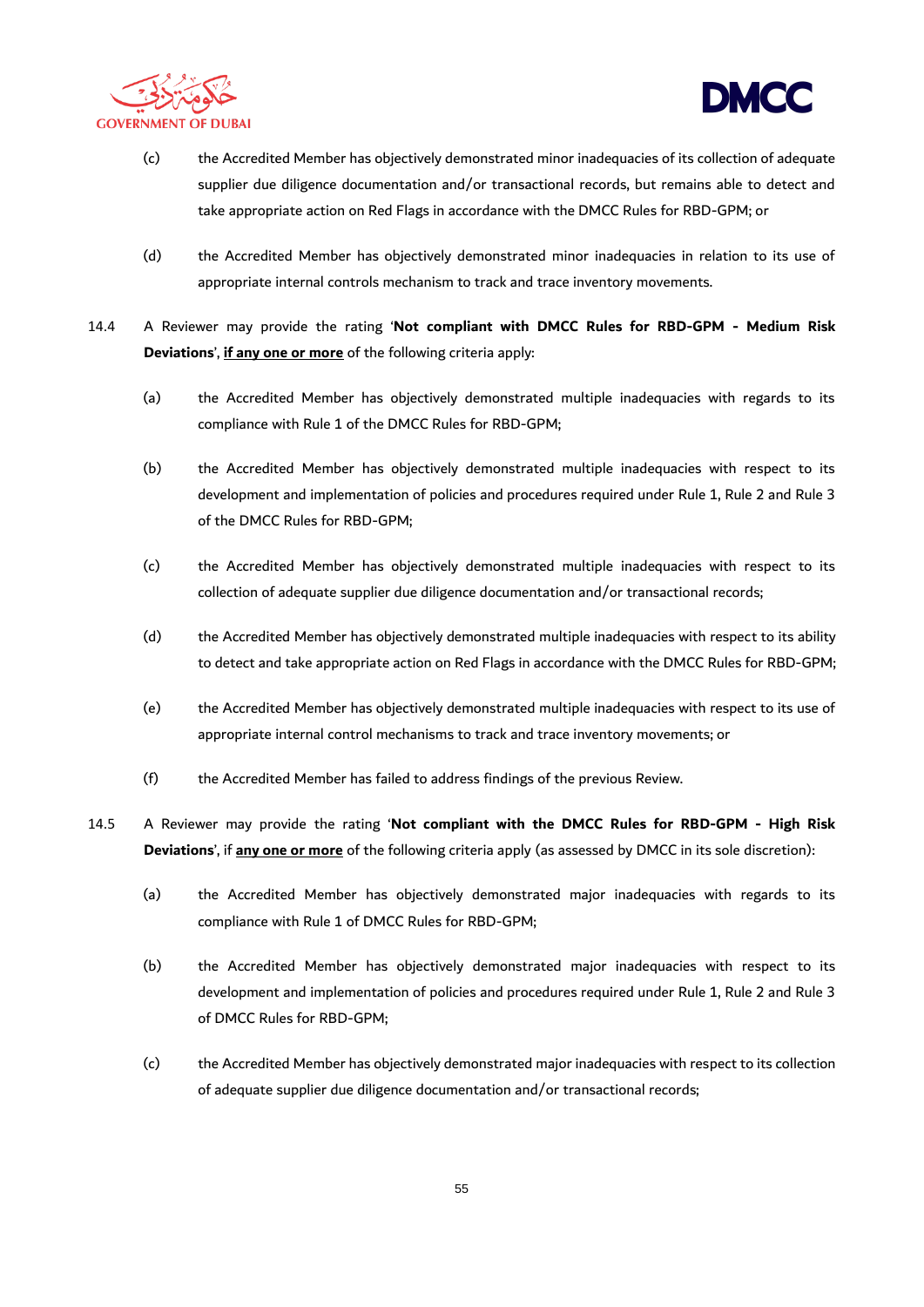



- (d) the Accredited Member has objectively demonstrated major inadequacies with respect to its ability to detect and take appropriate action on Red Flags in accordance with DMCC Rules for RBD-GPM;
- (e) the Accredited Member has objectively demonstrated major inadequacies with respect to its use of appropriate internal control mechanisms to track and trace inventory movements; or
- (f) the Reviewer is required to make a report to DMCC in accordance with Sectio[n 21.](#page-58-0)
- 14.6 No other conclusions or variations of the assessment of compliance other than those described in this Section 14 are permitted.

# 15. **Closing Meeting**

- 15.1 Upon establishing an assessment of compliance in accordance with Section [14,](#page-53-0) the Reviewer shall conduct a meeting with the Accredited Member to present its conclusions of the Review.
- 15.2 The Review shall provide its conclusions in a manner that is capable of being clearly understood and acknowledged by the Accredited Member and shall set out in detail its recommendations for improvement, if required, based on the Accredited Member's level of conformity with the DMCC Rules for RBD-GPM.

# 16. **Reporting of Review Plan Findings**

- 16.1 Within 90 calendar days from the end of the review period, the Reviewer is expected to conclude the On-site Review Activities set out in Section 13 and provide copies of the review reports (**Review Reports**) to both DMCC and the Accredited Member.
- 16.2 For reviews conducted by a Reviewer based on the ISAE 3000 standard, Review Reports shall mean:
	- (a) the Comprehensive Management Report, in accordance with Section 17;
	- (b) the Accredited Member's Compliance Report, in accordance with Section 18; and
	- (c) the Reviewer's Assurance Report, in accordance with Section 19.
- 16.3 For reviews conducted by a Reviewer based on the ISO 19011:2011 standard, Review Reports shall mean:
	- (a) a detailed report, which must include the minimum reporting information as described in Annex 5 Minimum Reporting Requirements; and
	- (b) an additional summary report, which shall be published by the Accredited Member on its website and in accordance with Rule 5 of the DMCC Rules for RBD-GPM.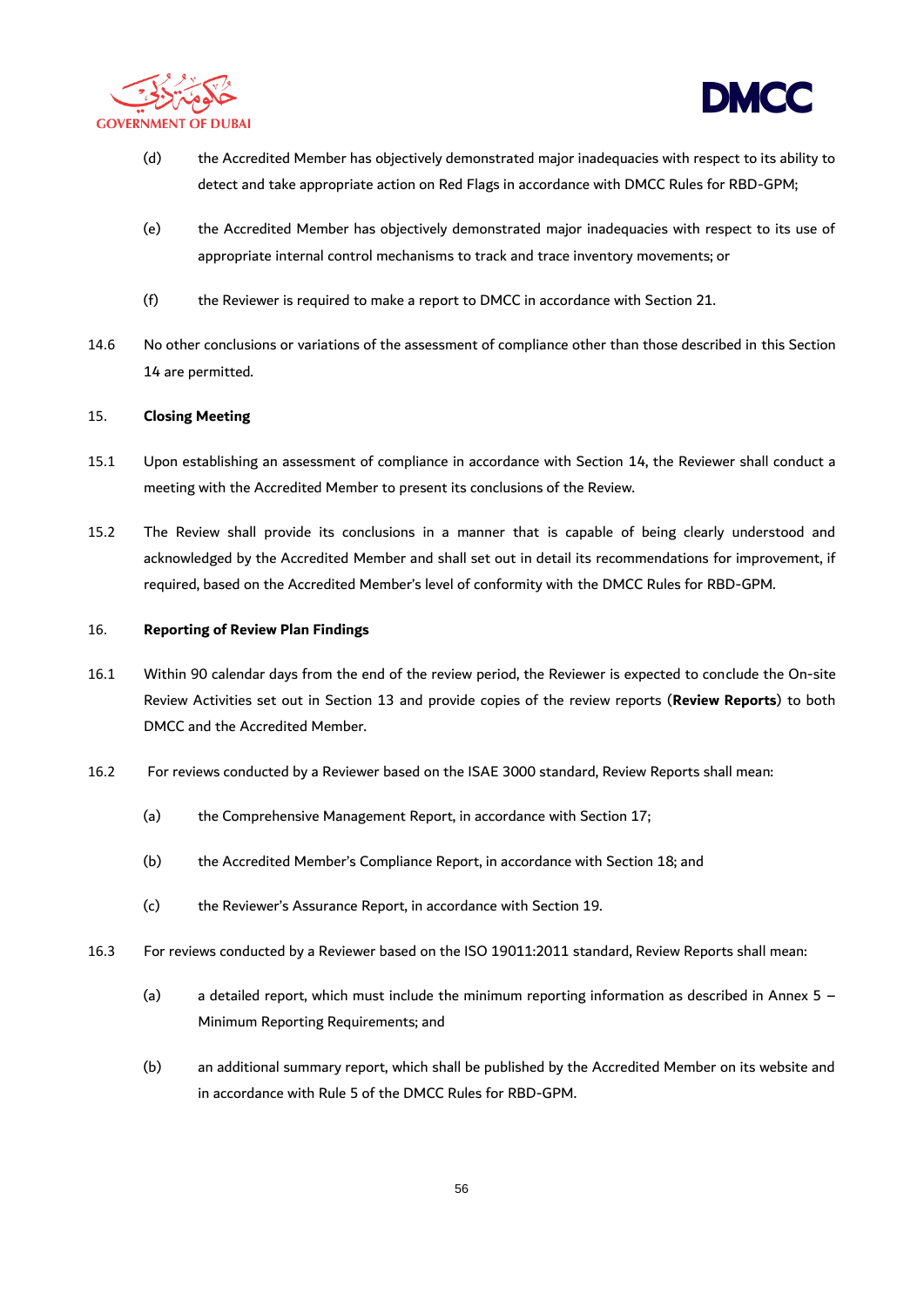



- 16.4 The Accredited Member's Reviewer is required to submit annually the Review Reports to both the Accredited Member and DMCC.
- 16.5 It shall be the responsibility of the Accredited Member to ensure that the terms and conditions of the Reviewer's engagement permit the Reviewer to directly send copies of the Review Reports to DMCC.
- 17. **Comprehensive Management Report**
- 17.1 The **Comprehensive Management Report** shall set out in detail the conclusions of the Review Process in respect of the Accredited Member's compliance with the DMCC Rules for RBD-GPM in accordance with Annex 5 – Minimum Reporting Requirements, including:
	- (a) the Accredited Member's final overall rating on its level of compliance;
	- (b) a summary of the individual ratings of the Accredited Member in respect of each of Rules 1 to 5 of the DMCC Rules for RBD-GPM;
	- (c) details of relevant findings of the Review, including substantiations of any ratings;
	- (d) confirmation of any areas excluded from scope of the Review;
	- (e) an assessment of the Accredited Member's supply chain due diligence methods, processes and controls as measured against the OECD Guidance; and
	- (f) a corrective action plan, if required.
- 17.2 If a corrective action plan is set out in the Comprehensive Management Report, the Accredited Member will use its reasonable endeavours (by applying specific, measurable, achievable, relevant and timely methods) to adhere to the recommendations set out in the corrective action plan.

# 18. **Accredited Member's Compliance Report**

- 18.1 The **Accredited Member's Compliance Report** shall be set out in a format selected by the Reviewer to be consistent with the Comprehensive Management Report to provide an overview of the detailed findings of the **Comprehensive Management Report**.
- 18.2 The Accredited Member's Compliance Report shall include the Accredited Member's disclosure of its overall rating relative to the five steps identified in Rules 1 and 5, together with individual ratings for each Rule 1 to 5 of DMCC Rules for RBD-GPM.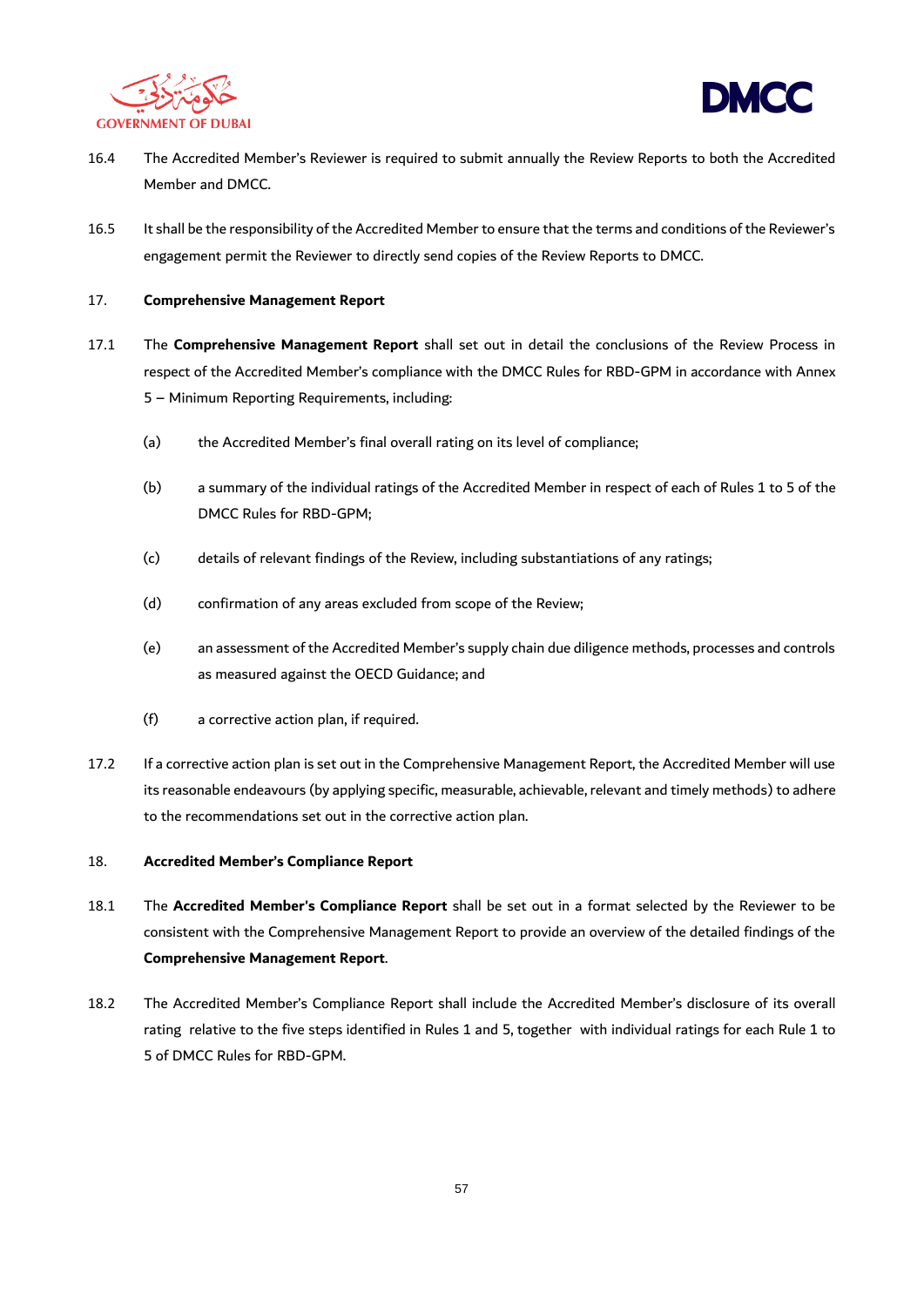



#### 19. **Reviewer's Assurance Report**

- 19.1 The **Reviewer's Assurance Report** is to be prepared by the Reviewer on the basis of the Accredited Member's Compliance Report and serves as an assurance of the findings included in the Accredited Member's Compliance Report
- 19.2 DMCC shall use the Reviewer's final overall rating as set out in the Comprehensive Management Report as a basis for making a determination on the types of annual review set out in Section 19.3.
- 19.3 A Reviewer may make a Reviewer's Assurance Report on either a 'Reasonable Assurance' or 'Limited Assurance' standard in accordance with the ISAE 3000 standard.
- 19.4 The first Review of any Accredited Member must be done in accordance with the ISAE 3000 standard on a Reasonable Assurance basis or ISO 19011-2011 basis for the time period of the 12 months preceding the date of engagement of the Reviewer in conjunction to the financial year of the Accredited Member.
- 19.5 Following a first Review of an Accredited Member based on the 'Reasonable Assurance' standard in accordance with the ISAE 3000 standard, a subsequent Review carried out in accordance with ISAE 3000 standard must be conducted no less than three years from the date of the previous Review of the same standard. For the intervening two-year period, a Reviewer may carry out a Review based on the 'Limited Assurance' standard in accordance with the ISAE 3000 standard. In case of review based on ISO 19011-2011 the Accredited Member should commit to the same minimum standard every year.
- 19.6 Notwithstanding Section 19.5, at any time and at its sole discretion, DMCC may instruct the Accredited Member to inform a Reviewer to carry out any Review based on the 'Reasonable Assurance' basis in accordance with the ISAE 3000 standard and the Reviewer and Accredited Member shall amend the terms and conditions of the Reviewer's engagement accordingly.
- 19.7 The Reviewer's Assurance Report and Accredited Member's Compliance Report shall be published by the Accredited Member on its website and in accordance with Rule 5 of DMCC Rules for RBD-GPM.

### 20. **Mandatory Follow-Up Review**

- 20.1 If any Review has resulted in the rating of 'Not compliant with DMCC Rules for RBD-GPM High Risk Deviations', the Reviewer must conduct a follow up Review (**Follow-up Review**) based on the 'Reasonable Assurance' standard in accordance with the ISAE 3000 or ISO 19011-2011within 90 days after the issuance of the applicable Accredited Member's Review Reports.
- 20.2 If a Follow-up Review is required in accordance with Section 20.1, the Accredited Member must confirm with DMCC that it has concluded an engagement with a Reviewer and the Reviewer has commenced the Follow-up Review within the applicable 90-day period.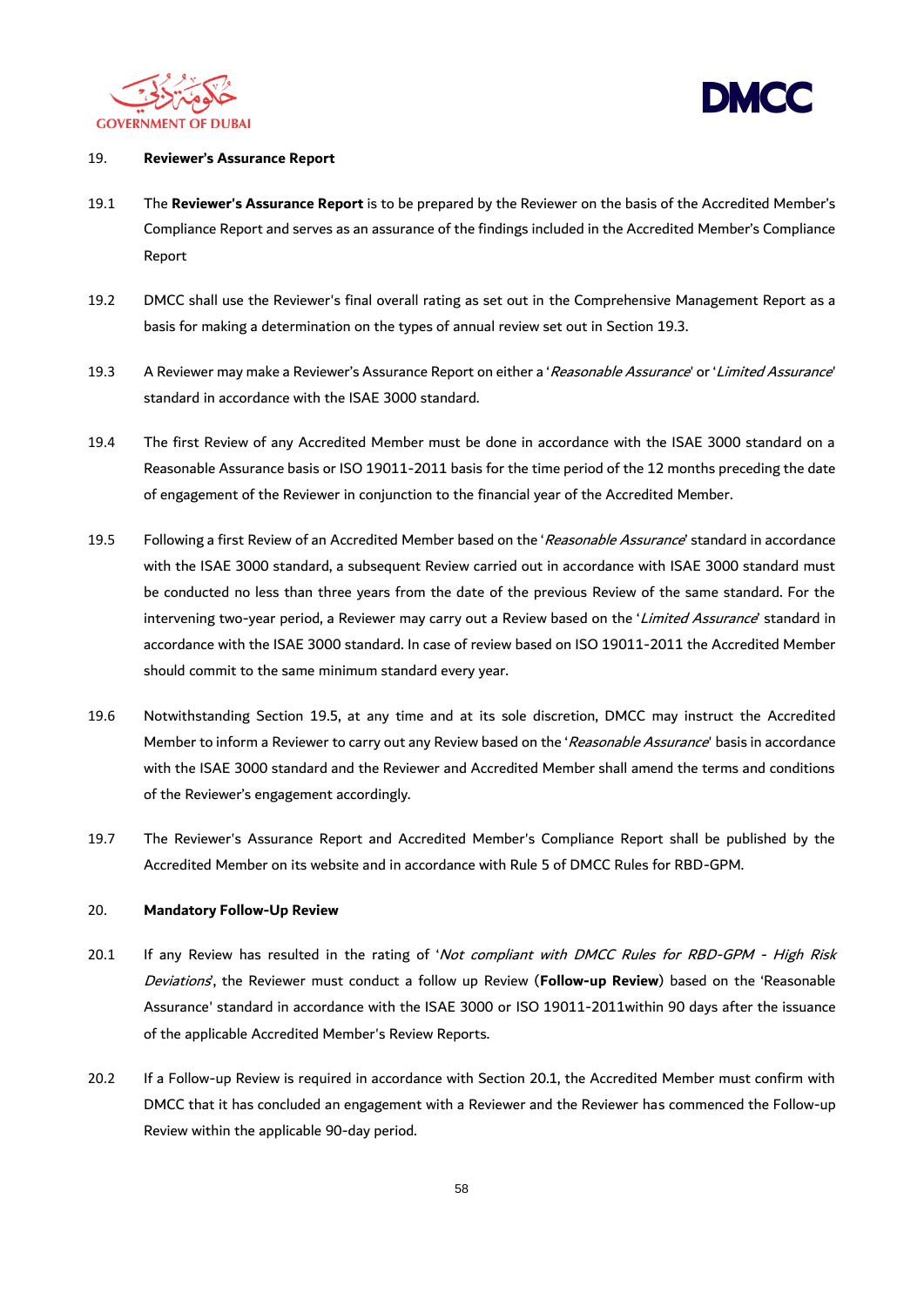



- 20.3 The scope of any Follow-up Review shall be the Accredited Member's corrective action plan as provided by the Reviewer who conducted the preceding Review and shall include details of the implementation of the Accredited Member's corrective actions to address the rating described in Section 20.1.
- 20.4 Upon completion of a Follow-up Review, the Accredited Member shall issue a consolidated compliance report incorporating the corrective actions undertaken in areas of high or medium risk deviation from DMCC Rules for RBD-GPM and a disclosure of the individual rating of its level of compliance with each of Rules 1 to 5 of the DMCC Rules for RBD-GPM following the implementation of the corrective action plan.
- 20.5 Upon completion of a Follow-up Review, the Reviewer shall issue an independent Reviewer's Assurance Report on the Accredited Member's consolidated compliance report and provide copies of both reports and the Accredited Member's associated corrective action plan available to DMCC within 30 days of concluding the Follow-up Review.
- 20.6 DMCC may at its sole discretion sanction any Accredited Member who has achieved a 'Not compliant with the DMCC Rules for RBD-GPM - High Risk Deviations' rating in respect of any of Rules 1 to 5 of the DMCC Rules for RBD-GPM and/or failed to adequately implement the provisions of its corrective action plan or any other relevant improvements. Such sanctions may include removal from any Accreditation Standard.
- 20.7 If an Accredited Member is required to conduct a Follow-up Review, the next annual Review period will commence on the date of conclusion of the Follow-up Review. A Reviewer must carry out the next Review following a Follow-Up review on a 'Reasonable Assurance' standard in accordance with the ISAE 3000 standard or ISO 19011-2011 standard.
- 20.8 It is expected that Accredited Members with an overall compliance rating of 'Not Compliant with the DMCC Rules for RBD-GPM - Medium Risk Deviations' improve their performance over time.

#### <span id="page-58-0"></span>21. **Breach of DMCC Review Protocol**

- 21.1 During any Review, any one or more of the following circumstances shall constitute a zero-tolerance breach of DMCC Review Protocol:
	- (a) the Reviewer is not provided with adequate access to any of the Accredited Member's locations that are subject to the Review;
	- (b) the Accredited Member has used unethical methods to influence the outcome of the Review;
	- (c) any misrepresentation or falsification of documentation has been carried out by the Accredited Member and/or any supply chain participant (with the knowledge and acceptance of the Accredited Member); or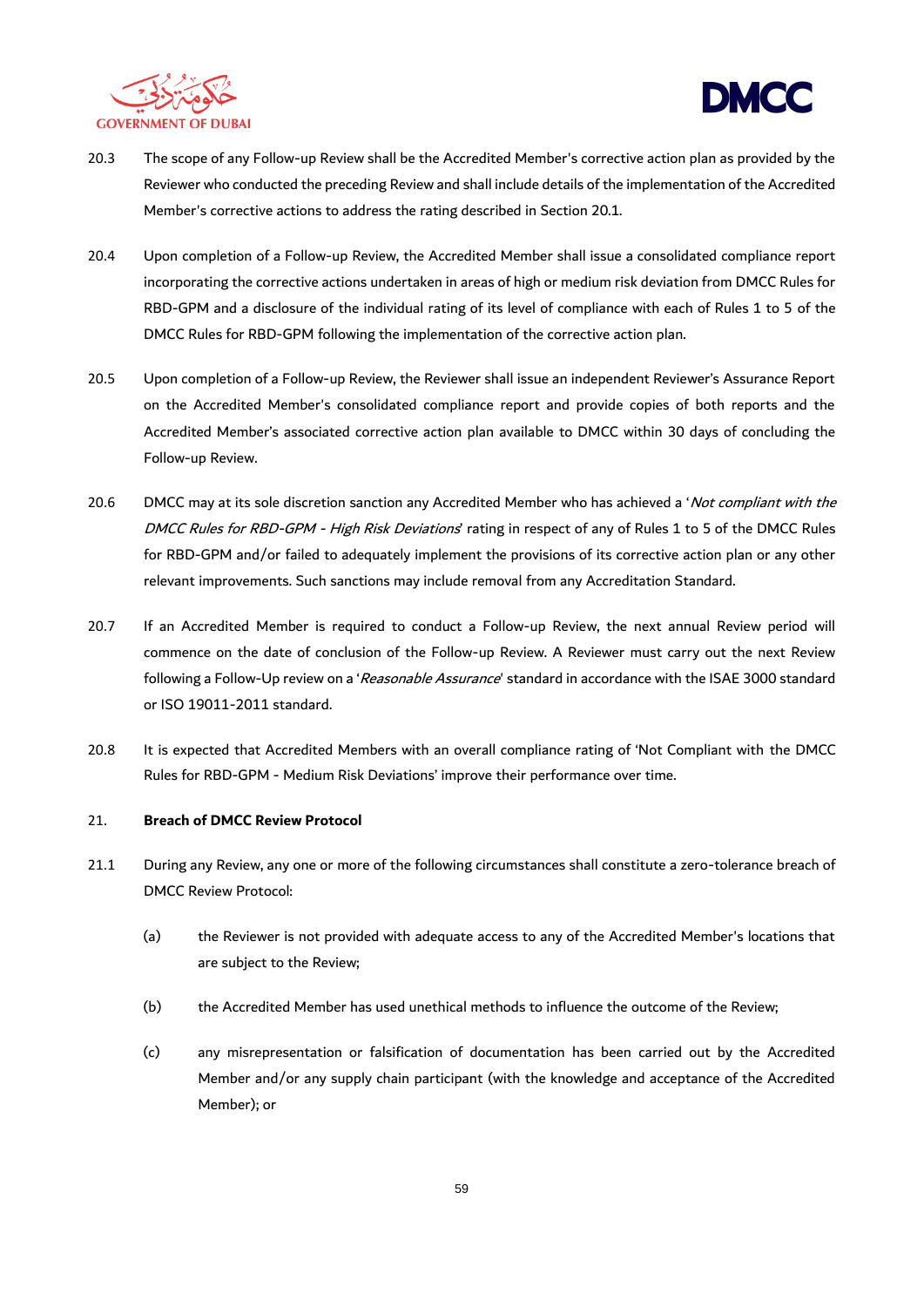



- (d) the Accredited Member continues to have dealings with suppliers even though its due diligence has confirmed that the supplier is directly or indirectly associated with conflict precious metals, severe abuses of Human Rights, Money Laundering or Terrorism Financing.
- 21.2 Upon the occurrence, or reasonable suspicion of the occurrence, of any of the events set out in Section 21.1, the Reviewer must immediately and confidentially report the matter to DMCC and such report shall be accompanied by the applicable supporting evidence.
- 21.3 Upon receipt of a report in accordance with Section 21.2, DMCC shall at its sole discretion determine if the Reviewer's claims or suspicions are valid and consider at its sole discretion whether to take appropriate action against the Accredited Member, which may include removal from any Accreditation Standard.

# 22. **Appeal Process**

22.1 Any exercise of its powers of sanction by DMCC in accordance with Section 20.6 or Section 21.3 of DMCC Review Protocol shall be subject to Annex 3 - DMCC's Appeal Process, as published by DMCC from time to time.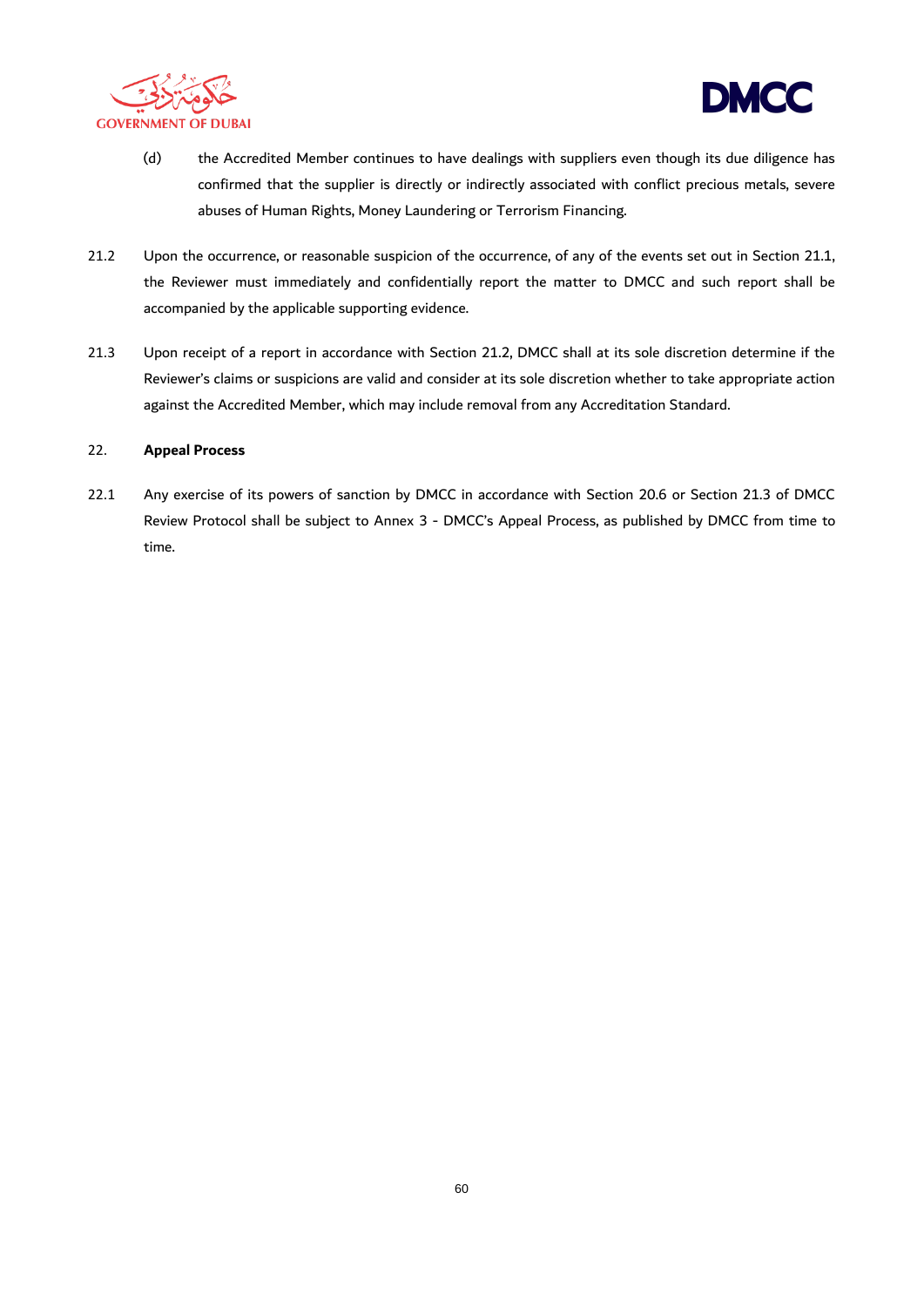



# **Annex 3 – DMCC Appeal Process**

# **Assessment Appeal Procedure for Accredited Members and/or Reviewers**

#### 1. **Overview**

1.1 This procedure covers the process to be followed when there are eligible grounds for an appeal in relation to a decision made pursuant to DMCC Rules for RBD-GPM (**Appeal Process**).

# 2. **Scope**

- 2.1 This Procedure may be used by an Accredited Member and/or Reviewer who wishes to appeal against a final decision which affects the Accredited Member's and/or Reviewer's business or status, including but not limited to the following:
	- (a) a decision by DMCC that the Accredited Member be removed from any of DMCC's Accreditation Standards;
	- (b) a decision that the Accredited Member has been incorrectly rated by the Reviewer; or
	- (c) a decision by DMCC to remove the Reviewer from DMCC's List of approved Reviewers.

# 3. **Appeals by an Accredited Member and/or Reviewer**

- 3.1 An appeal may only be lodged in relation to the decisions described in Section 2 of this Annex 3.
- 3.2 An appeal must be supported by sufficient facts and evidence in order to be considered.

# 4. **Grounds for Appeal by an Accredited Member**

- 4.1 An appeal by an Accredited Member may be made only on one or more of the following grounds:
	- (a) that there exists or existed circumstances affecting the Accredited Member's performance of which, for good reason, DMCC may not have been made aware when the decision was taken and which might have had a material effect on the decision;
- Note 1: If an Accredited Member wishes to appeal on such grounds, they must give adequate reasons with supporting documentation as to why this information was not made available prior to the decision being made.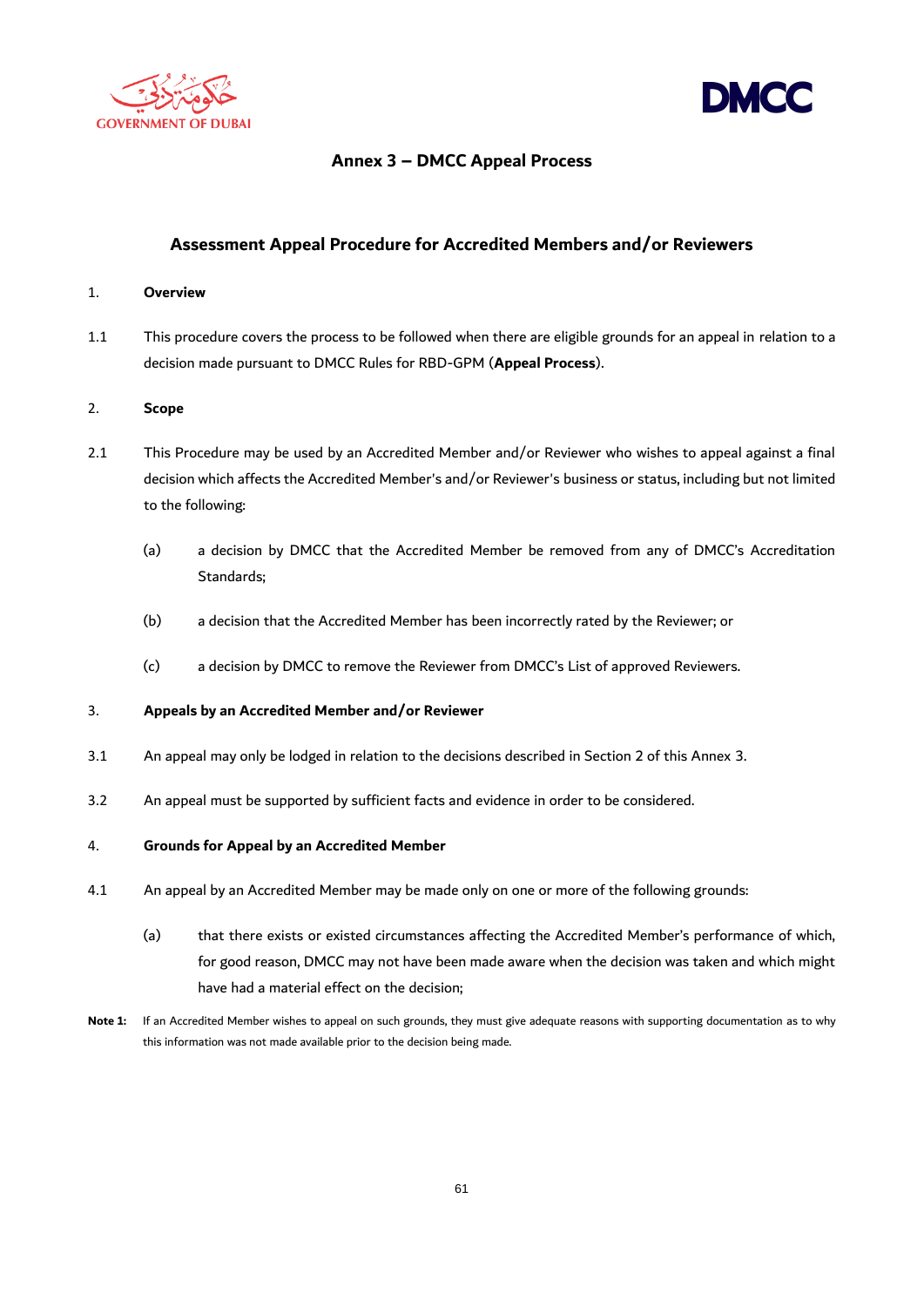



- (b) that there has been a material administrative error or procedural irregularity in the assessment process by a Reviewer resulting a significant doubt pursuant to DMCC Rules for RBD-GPM considering the decision by a Reviewer might have been different if the error or irregularity had not occurred; or
- (c) that there is evidence of prejudice or bias or lack of proper assessment on the part of DMCC and/or the Reviewer.

# 5. **Grounds for Appeal by a Reviewer**

5.1 A Reviewer may only appeal a decision if there is evidence of prejudice or bias or lack of proper assessment on the part of DMCC resulting in DMCC to take a decision to revoke the status of a Reviewer and removal from the Reviewer List.

# 6. **Procedure for Initiating the Appeal Process**

- 6.1 If an Accredited Member and/or Reviewer believes there are valid grounds for an appeal as outlined in this Annex 3, the Accredited Member and/or Reviewer (the **Appellant**) may invoke the formal procedure for initiating the Appeal Process.
- 6.2 A formal appeal may be initiated by completing an Appeals Form and submitting it to the secretariat of the IGC within twenty working days of notification of the result or decision under appeal. The Appellant should submit with the form any documents they wish to be considered in the appeal.
- 6.3 On receipt of the formal appeal, the IGC will convene an emergency meeting via teleconference or in person to consider whether the appeal submitted meets the grounds for appeal as described in this Annex 3 and should be considered.
- 6.4 If the appeal submitted does not meet the grounds for appeal as described in this Annex 3, the IGC will decide not to allow the appeal. The Appellant will be notified within twenty working days of the appeal being received that the appeal is not eligible, with reasons given.
- 6.5 If the appeal is shown to have been made on one or more of the grounds set out in this Annex 3 as determined by the IGC, the following procedures are to be followed:
	- (a) the IGC secretariat will notify the Appellant within twenty working days of the appeal being received that the appeal has valid grounds for initiating the Appeals Process;
	- (b) from the date of the above notice (Section 6.5(a)), the Appellant will need to provide the IGC secretariat a formal notice of intention to progress with the Appeal Process and to make payment of the relevant fee as described in Section 9 to DMCC within five business days, and if required, to formally submit any additional evidence to support the Appellant's appeal;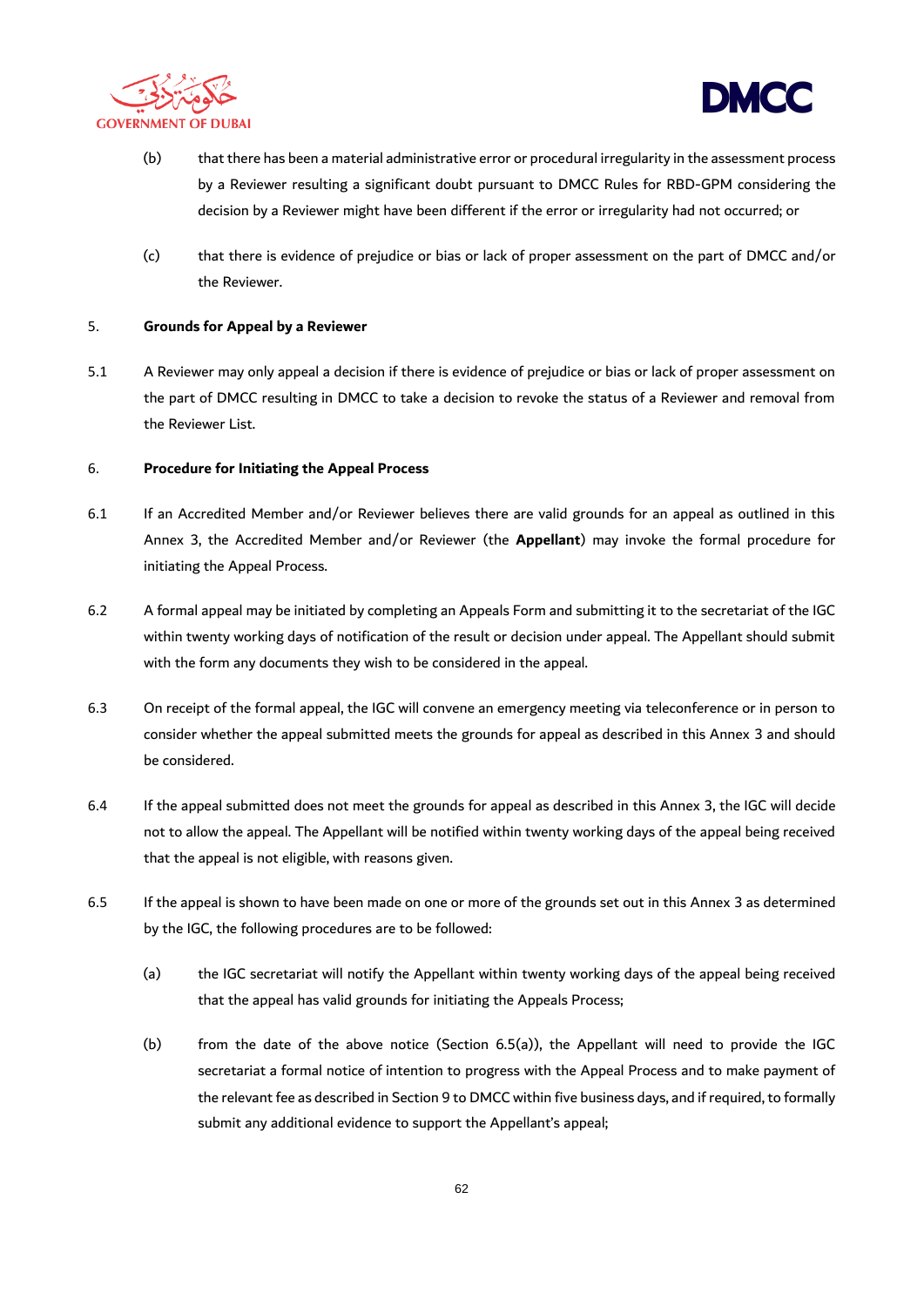



- (c) from the date of above notice (Section 6.5(b)), the IGC secretariat will notify the Appellant of a meeting date/time to meet the members of the IGC who will sit on the appeal panel (the **IGC Appeal Panel**). The meeting will be scheduled no later than twenty business days from the date of the above notice (Section 6.5(b)), to enable the IGC to review all the evidence submitted and permit time for requesting any additional evidence for further clarification prior to the meeting with the IGC Appeal Panel through the IGC secretariat. The Appellant is to make payment of the relevant fee as described in Section 9 to DMCC within five business days from the date of notification of the meeting date/time with the IGC Appeal Panel;
- (d) should the Appellant require an extension to submit additional evidence requested by the IGC, the Appellant is required to formally communicate to the IGC secretariat the time required for the extension and reasons for the same. The IGC reserves the right to grant or reject the extension. In the event the extension is granted, the IGC reserves the right to stipulate the extension of the deadline date;
- (e) following submission of additional evidence, the IGC will require five business days to review the information and from the date of submission, the IGC secretariat will notify the Appellant of a rescheduled meeting date/time with the IGC Appeal Panel. The meeting is to be scheduled within ten business days from the date of submission of additional evidence; and
- (f) within ten business days from the date of the IGC Appeal Panel meeting, the IGC secretariat will notify the Appellant of the IGC Appeal Panel's final decision and actions to be taken.

# 7. **The IGC Appeal Panel Meeting**

- 7.1 The Appellant or its representatives may attend the meeting before the IGC Appeal Panel. Where the Appellant decides not to attend the meeting before the IGC Appeal Panel, the IGC Appeal Panel will proceed in the Appellant's absence.
- 7.2 The IGC Appeal Panel is empowered to call relevant individuals and/or entities with knowledge of the case to attend the meeting before the IGC Appeal Panel to give evidence and to correspond with the initial Reviewers or others as appropriate.

#### 8. **Conclusion of the Appeal Process**

8.1 At the conclusion of the Appeal Process, the Appellant will be issued with a Completion of Procedures Letter from DMCC.

# 9. **Fees for the Appeal Process**

9.1 Fees are to be paid to DMCC in respect of the Appeal Process at the following stages: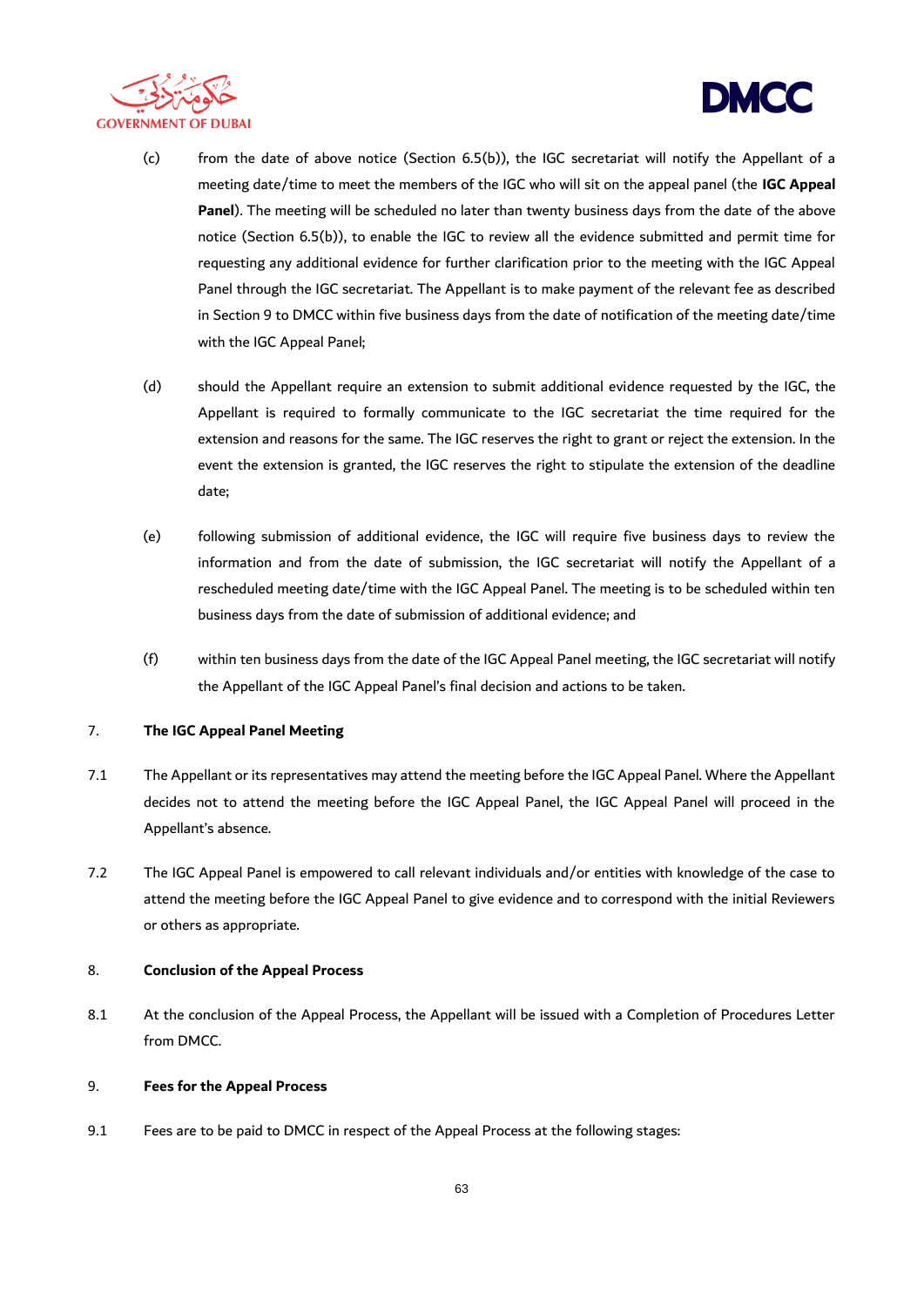



- (a) formally initiating the Appeal Process by the Appellant as described in Section 6.5(b); and
- (b) notification of the IGC Appeal Panel meeting date/time as described in Section 6.5(c).
- 9.2 The fee schedule for the Appeal Process can be obtained from DMCC. DMCC at its sole discretion may amend the fee schedule from time to time.
- 9.3 If the Appellant fails to make payment of the relevant fee, or such fee is not received in DMCC's bank account within five business days from the date of payment notification, DMCC reserves the right to terminate the Appeal Process.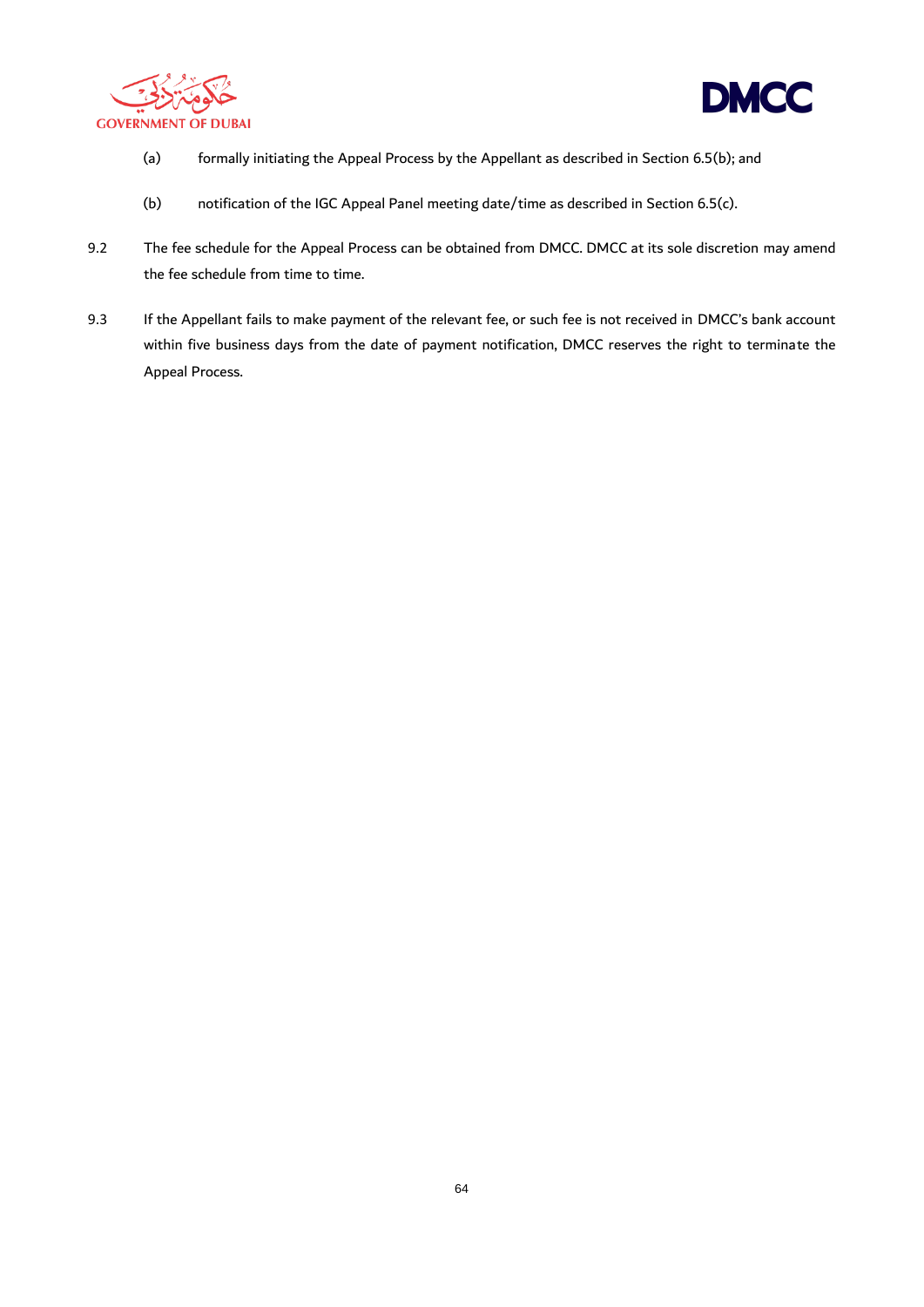



# **Annex 4 - Minimum Reporting Requirements**

# 10. **Introduction**

10.1 The purpose of this Annex 4 is to set out the mandatory minimum reporting requirements for the Review Reports as described in DMCC Review Protocol in Annex 2.

# 11. **Scope**

- 11.1 The minimum reporting requirements are applicable to the following Review Reports:
	- (a) a detailed report for Reviews performed in accordance with the ISO 19011:2011 standard as described in Section 16.3 of DMCC Review Protocol in Annex 2; or
	- (b) a Comprehensive Management Report for Reviews performed in accordance with the ISAE 3000 standard as described in Section 16.2 of DMCC Review Protocol in Annex 2.

# 12. **Minimum Reporting Requirements**

- 12.1 Each Review Report must:
	- (a) identify the Accredited Member and period under Review;
	- (b) include a description of the review activities conducted;
	- (c) clarify whether a corrective action plan or measures have been recommended;
	- (d) include details of any disengagement with suppliers during the audit period and its reasons;
	- (e) include an assessment of the actions taken/corrective actions implemented over the previous corrective action plan or measures recommended; and
	- (f) include a conclusion statement on compliance with the DMCC Rules for RBD-GPM.
- **Note 2:** The conclusion statement must demonstrate the level of compliance in accordance to DMCC Rules for RBD-GPM. The individual risks identified should be factored into the overall level of compliance.
- 12.2 In respect of Rule 1, the Review Report must detail:
	- (a) the adequacy of the Policy and robustness of its implementation taking into consideration the application of Rule 1.1 to 1.20; and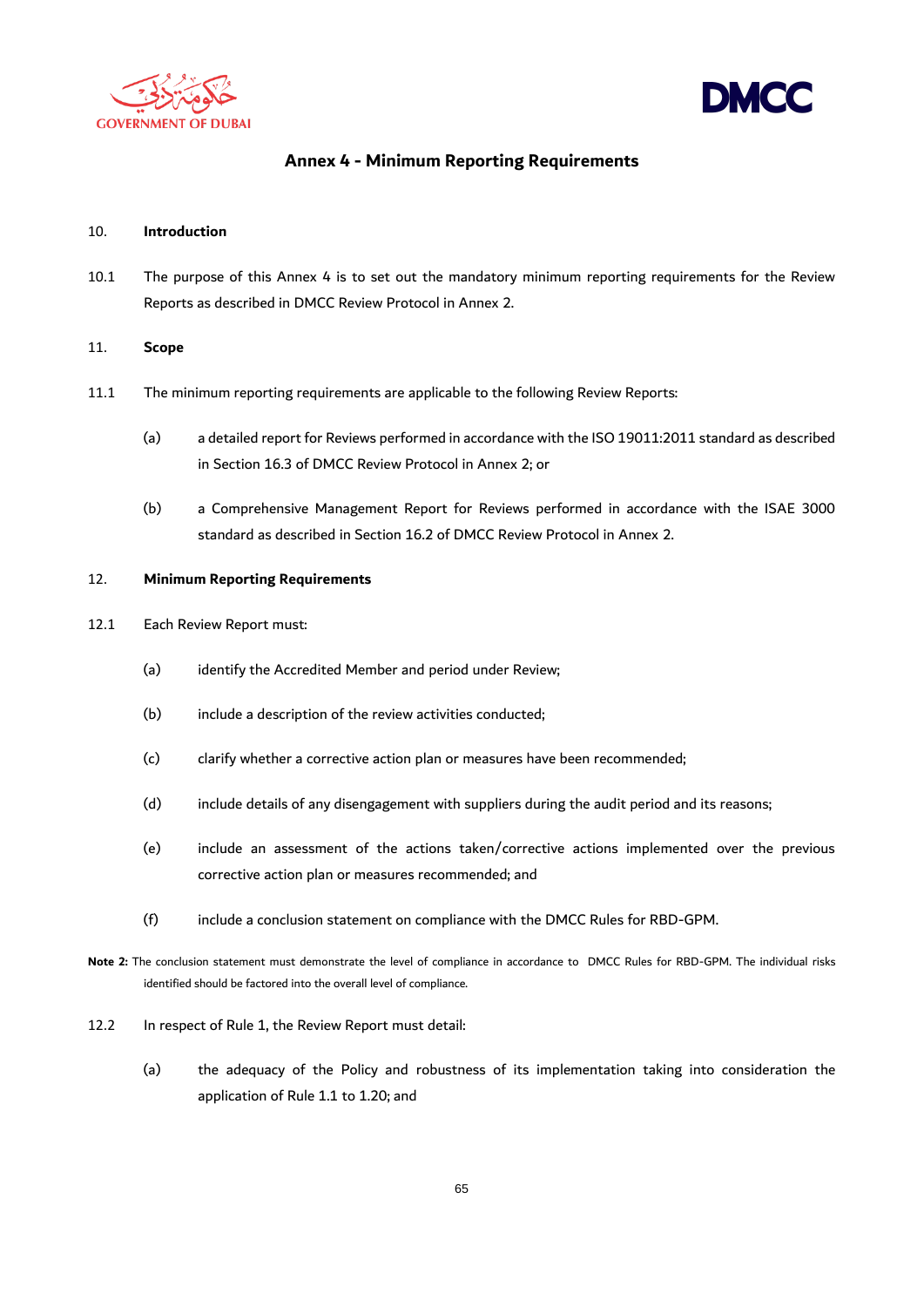



- (b) the adequacy and implementation of KYC requirements taking into consideration the application of Rule 1.1 to 1.20.
- 12.3 In respect of Rule 2, the Review Report must detail:
	- (a) in relation to transactions:
		- (i) the number of transactions audited, and the number of high-risk transactions audited;

Recommendation: at least 50 % of the high-risk transactions should be reviewed, if the number of high-risk transactions are less than 100, all the transition must be audited.

(ii) the percentage of transactions audited as compared to the total number of transactions during the period subject to Review;

Recommendation: The Reviewer should cover at least 5 % of samples in the case of non-highrisk transactions if the total sample size is less than 1000 transactions and at least 4 % if the total sample size is more than 1000. The Reviewer should use reasonable efforts and samples to draw a meaningful conclusion in the case of any unusual observations.

(iii) the total number of customer onboarding (KYC) files reviewed by the reviewer;

Recommendation: The Reviewer should audit all the files of suppliers who are supplying materials from Conflict-Affected and/or High-Risk Areas. The Reviewer should review at least 25 % of the new customers onboarded during the audit period and 10 % of the customers from the previous audit periods who have an ongoing relationship with the Accredited Member.

- (iv) the total volume of Mined Gold and/or Precious Metals and/or Recycled Gold and/or Precious Metals in relation to the transactions audited;
- (v) the total volume of Mined Gold and/or Precious Metals and/or Recycled Gold and/or Precious Metals in relation to the total number of transactions during the period subject to Review;
- (vi) the total volumes of cash transactions (if any) and their usage in excess of government thresholds as applicable in the Accredited Member's place of domicile;
- (vii) the total volumes of unrelated third-party payments (i.e. cash, bank transfers and metal accounts held with bullion banks) and physical gold and/or precious metal deliveries in